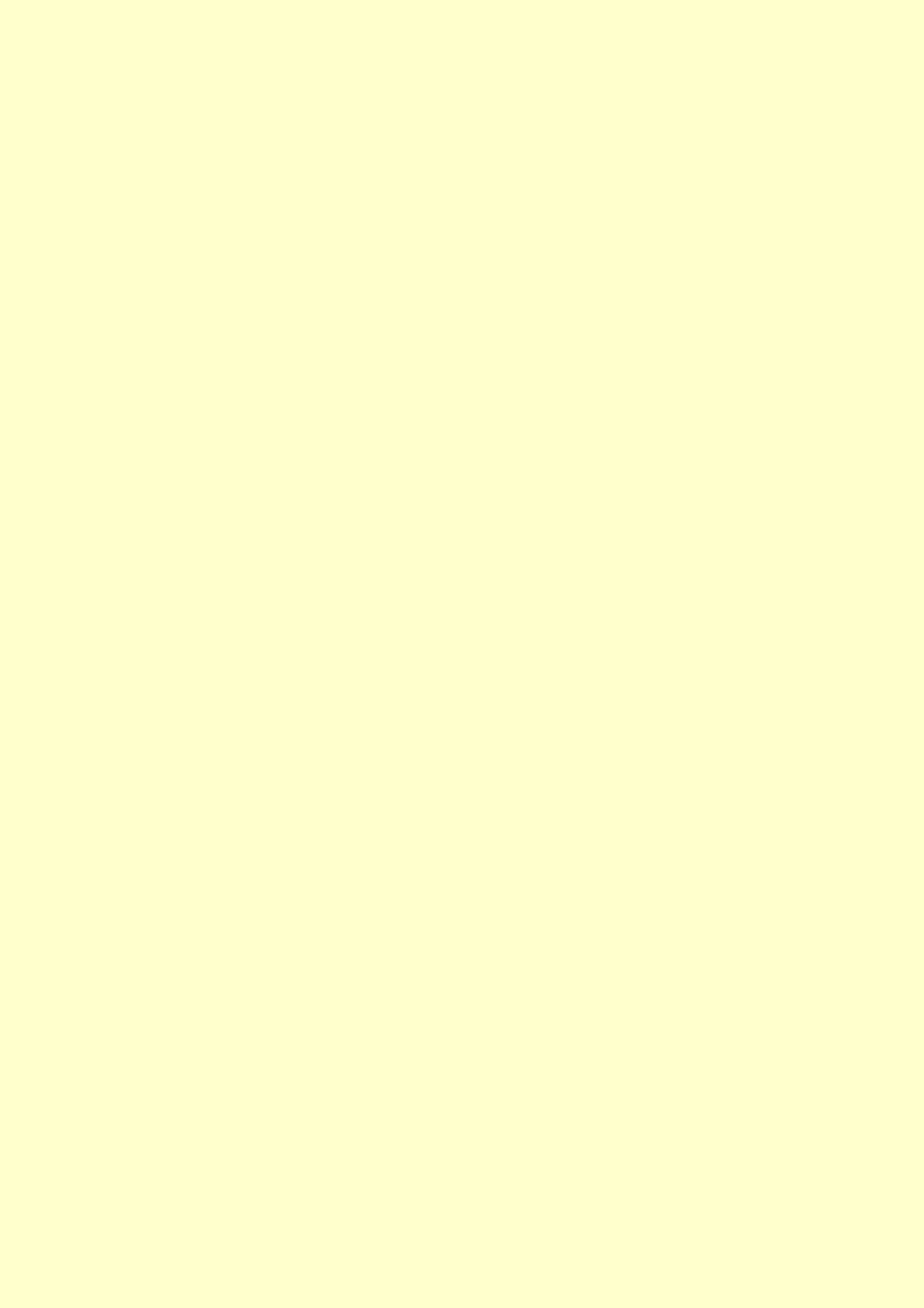The Strategic Plan for the South African Police Service 2005 -2010 was compiled and edited by the Component: Strategic Management (Head Office)

Design & Layout: Corporate Image SAPS Communication & Liaison Services

Further information regarding the Strategic Plan for the South African Police Service 2005 -2010 can be obtained from:

> The SAPS National Commissioner Private Bag X94 Pretoria 0001

SAPS Website : http://www.saps.gov.za

ISBN no: 0-621-35598-4 RP no: 36/05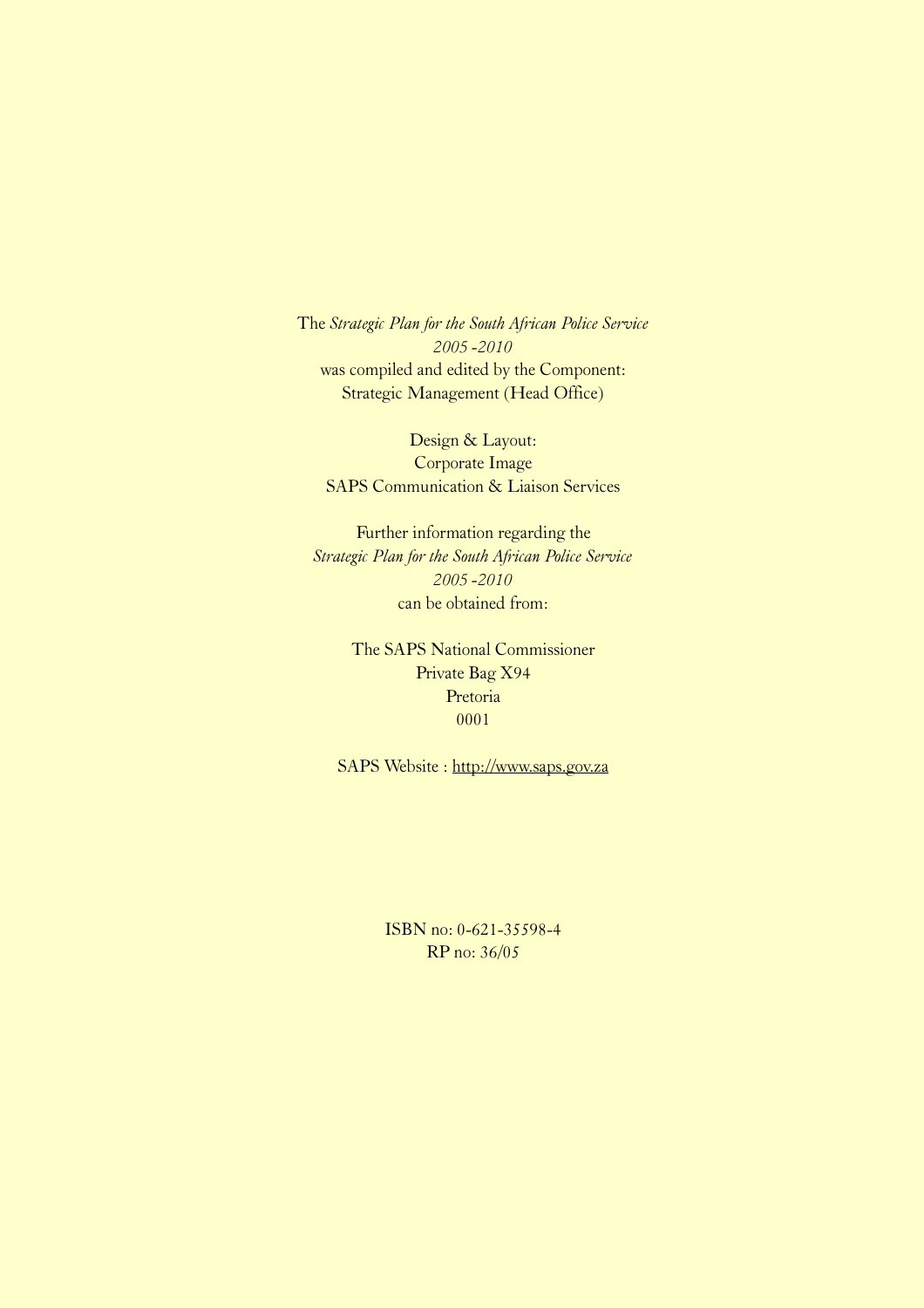### **CONTENTS**

|                            | Foreword: National Commissioner of the South African Police Service | 6  |
|----------------------------|---------------------------------------------------------------------|----|
|                            | Vision, Mission and Value Statement                                 | 8  |
| Code of Conduct            |                                                                     | 9  |
|                            | <b>Organizational Structure</b>                                     | 10 |
|                            | Organisational Profile                                              | 12 |
| Introduction               |                                                                     | 14 |
|                            | Core Objectives based on the Constitutional and other               |    |
|                            | <b>Legislative and Functional Mandates</b>                          | 15 |
|                            | Core and support activities, including output deliverables          | 16 |
| <b>Strategic Direction</b> |                                                                     | 23 |
| П                          | Scenarios for the future                                            | 23 |
| П                          | The Justice Crime Prevention and Security Cluster Priorities        | 25 |
| $\Box$                     | Policy Developments and Legislative Changes                         | 26 |
| $\Box$                     | The SAPS Strategic Priorities and Goals                             | 29 |
|                            | Goals and Targets to attained on the Medium Term,                   |    |
|                            | including the Programme for attaining the Goals and Targets         | 32 |
| П                          | Introduction                                                        | 32 |
| $\Box$                     | The Service Delivery Improvement Programme                          | 32 |
| $\Box$                     | <b>Implementation Strategies</b>                                    | 33 |
|                            | The Human Resource Management Strategy<br>П                         | 33 |
|                            | $\Box$<br><b>National Crime Combating Strategy</b>                  | 35 |
|                            | $\Box$<br><b>Firearms Strategy</b>                                  | 38 |
|                            | $\Box$<br>Crimes Against Women and Children Strategy                | 39 |
|                            | $\Box$<br>Corruption and Fraud Prevention Strategy                  | 41 |
|                            | $\Box$<br>Prevention of Police Attacks and Killings Strategy        | 43 |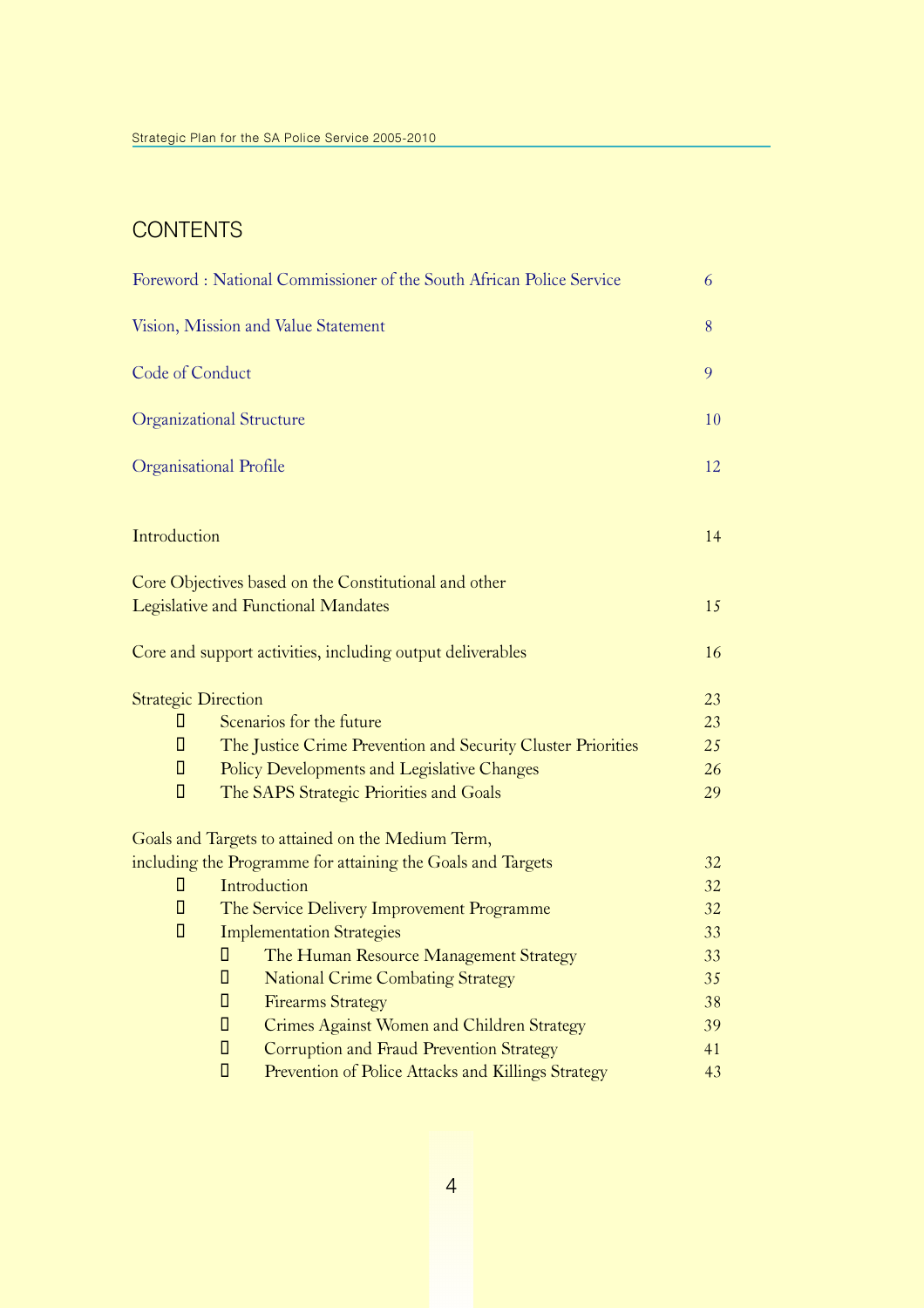| О | <b>Risk Management Strategy</b>                                    | 44 |
|---|--------------------------------------------------------------------|----|
| Ц | <b>Technology Strategy</b>                                         | 45 |
| П | <b>Information Strategy</b>                                        | 46 |
|   | The SAPS Information Technology Plan (IS/ICT Plan)                 |    |
|   | and the Information Systems that enable the monitoring of progress |    |
|   | made towards achieving the Goals and Targets;                      |    |
|   | and support the National Minimum Information Requirements          | 47 |
|   | Capital, Physical and Financial Resources                          | 57 |
| П | Overview of Expenditure Trends                                     | 57 |
| П | <b>Departmental Receipts</b>                                       | 58 |
| П | <b>Programme Overview</b>                                          | 59 |
| П | <b>Resource Requirements</b>                                       | 64 |

### **Conclusion** 65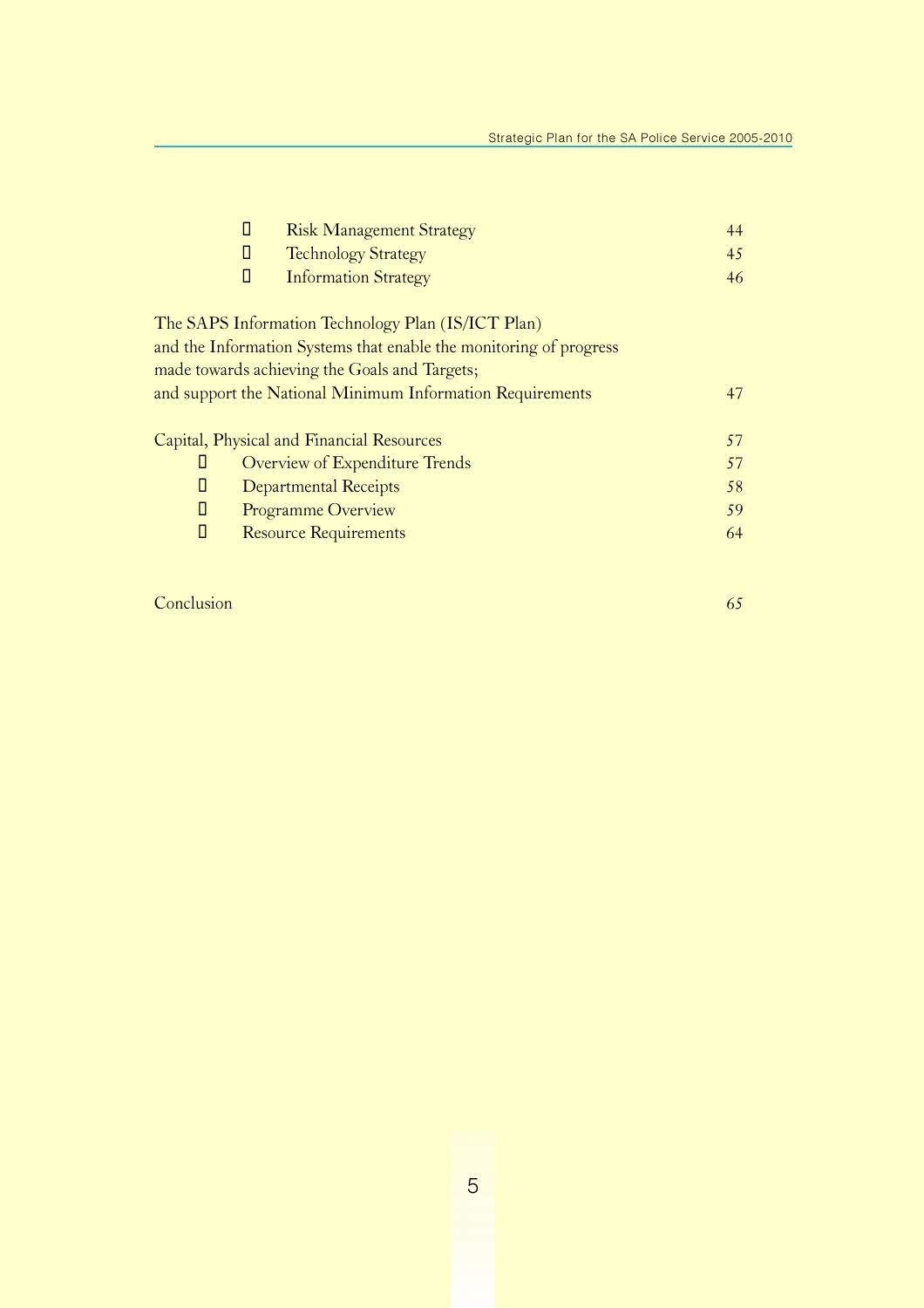

FOREWORD BY THE NATIONAL COMMISSIONER OF THE SOUTH AFRICAN POLICE SERVICE National Commissioner J S Selebi

The 2005 / 2010 Strategic Plan for the South African Police Service reinforces the advances that have been made during the 1st 10 years of democracy and establishes a solid foundation for a more safe and secure 2nd decade of democracy. In his State of the Nation Address on 11 February 2005, President Thabo Mbeki not only paid tribute to the many committed police men and women who defend the safety and security of our communities on a daily basis, but importantly, also confirmed that crimes

levels are decreasing, particularly contact crimes. This is a firm indication that the SAPS is doing the right things and the purpose of this Strategic Plan is to ensure that the progress that has been achieved, is extended further.

The Strategic Plan incorporates Government's policy directives, integrating them into daytoday policing activities. It is noteworthy that there has not been a significant change in the broad policing priorities that have been identified by the SAPS over the past few years. The SAPS is fully aware of the challenges it faces and is steadily making progress towards meeting these challenges. The strategic direction remains focussed on organised crime, serious and violent crime, crimes against women and children and improving basic service delivery, as these priorities reflect the needs of the community. The need to reinforce the progress made in establishing community-based policing is emphasised by the prioritising of the continued implementation of sector policing, and focussing of policing resources in the 169 priority police station areas in the country. The implementation strategies that have been developed in support of the strategic priorities and which are described in detail in this Plan, are a crucial element of the strategic direction that has been mapped out. The effective operationalising of these strategies will consequently be aggressively pursued during 2005 to 2010.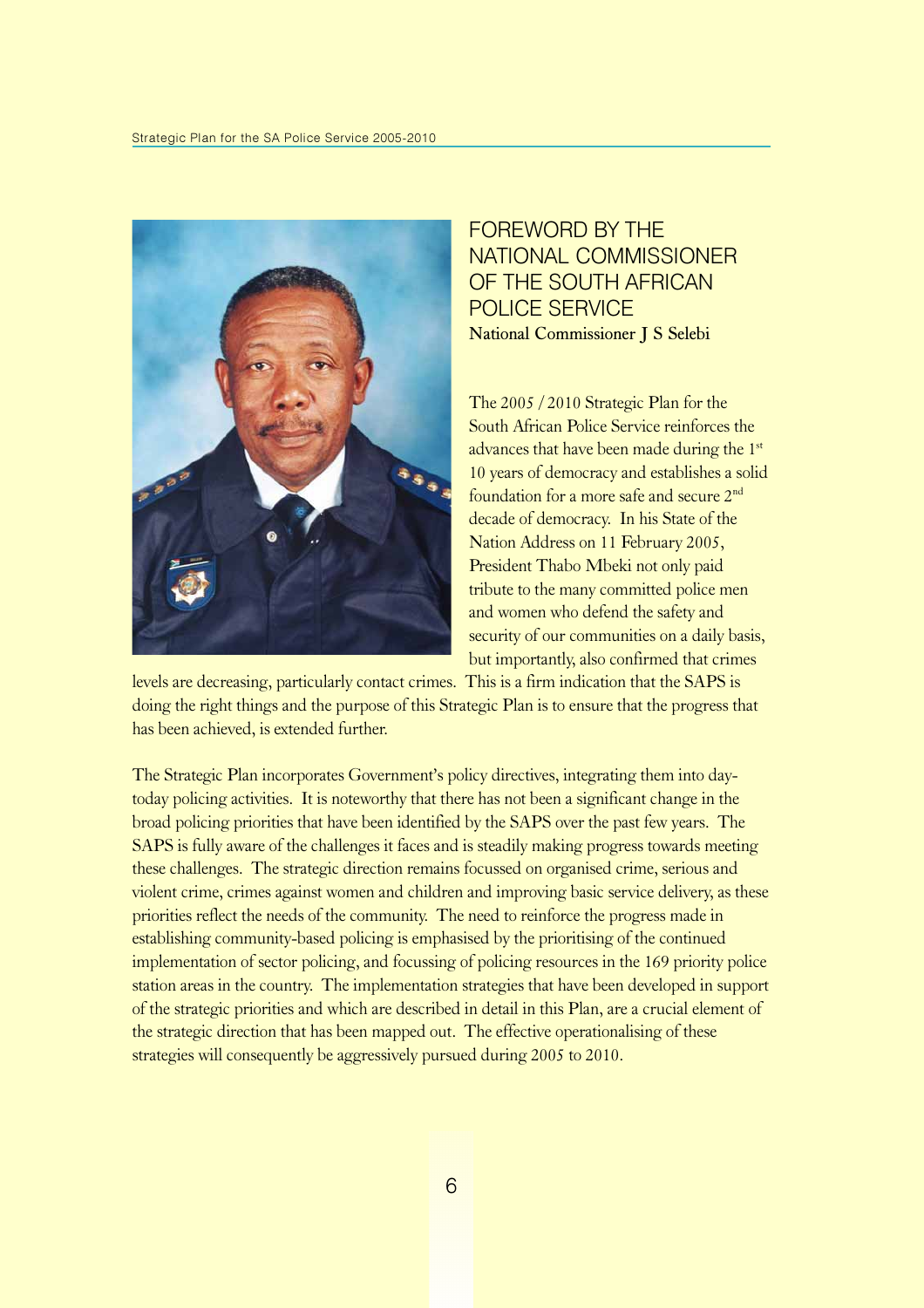The Strategic Plan provides a clear framework for personnel members to focus their efforts during the following five years and also provides the community we serve with information on the direction policing will follow during this period. It is important to note that the Strategic Plan will be operationalised on an annual basis by means of a one-year policing plan. This annual plan will provide operational direction within the framework of the strategic direction and will guide the performance requirements of all personnel members. The increasing effectiveness of our individual performance mechanisms will support the implementation of the Strategic Plan at all levels in the SAPS, but particularly at local level, where policing interfaces directly with communities.

Finally, I would like to confirm my commitment and that of my Deputy National Commissioners and Divisional, Provincial, Area and Stations Commissioners to the effective implementation of this Strategic Plan. I will require my management structure to secure the commitment of every personnel member towards putting this Plan into practice. This Strategic Plan does, however, also require the support and committed involvement of every community as we strive towards making South Africa safer and more secure.

Hele

National Commissioner J S Selebi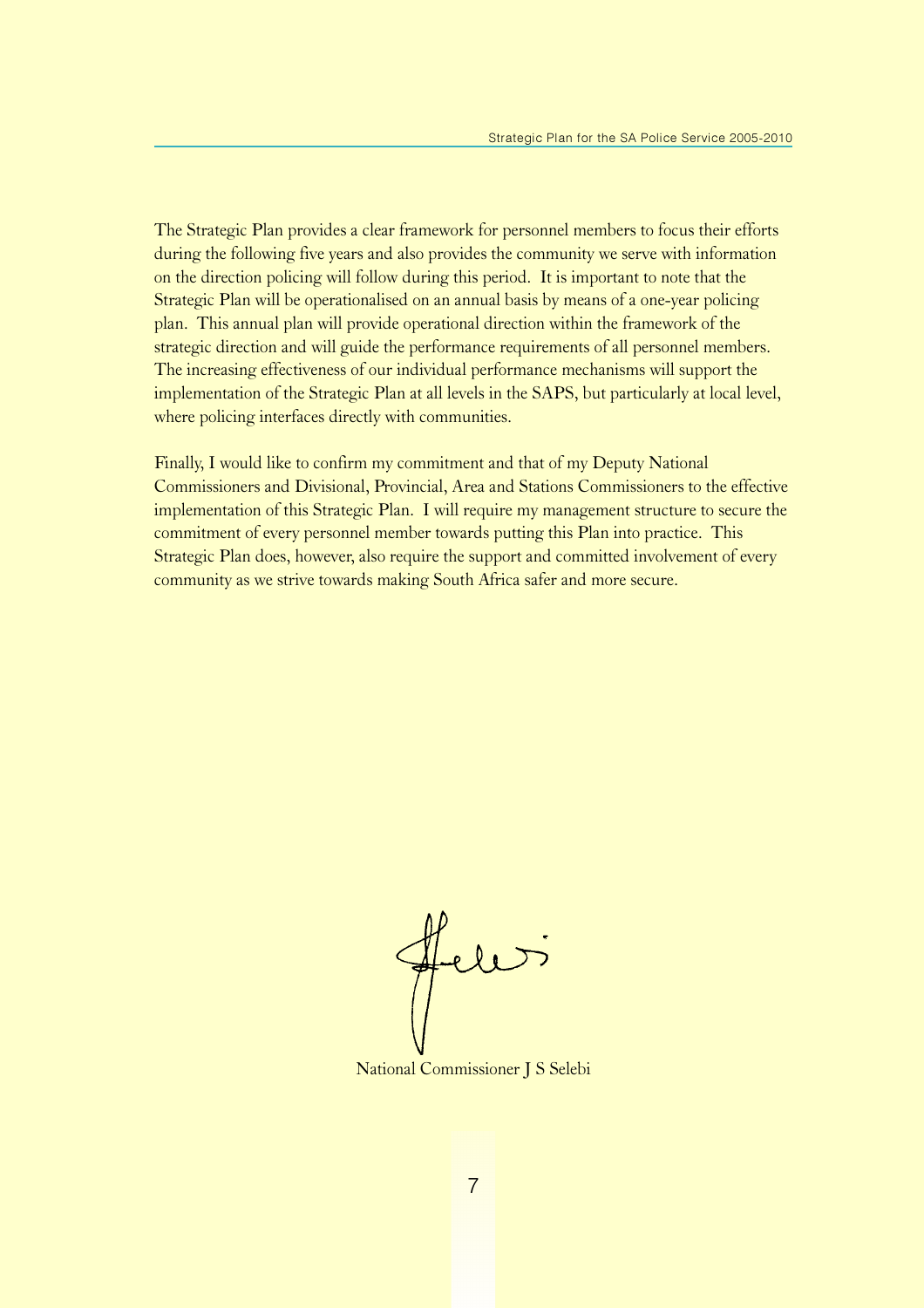### The Vision of the South African Police Service is to -

create a safe and secure environment for all people in South Africa.

### The Mission of the South African Police Service -

- $\Box$  prevent anything that may threaten the safety or security of any community;
- $\Box$  investigate any crimes that threaten the safety and security of any community;
- $\Box$  ensure criminals are brought to justice; and
- $\Box$  participate in efforts to address the root causes of crime.

### The values of the South African Police Service are to -

- $\Box$  protect everyone's rights and to be impartial, respectful,
- $\Box$  open and accountable to the community;
- $\Box$  use the powers given to us in responsible way;
- $\Box$  provide a responsible, effective and high-quality service with honesty and integrity;
- $\square$  evaluate our service continuously and make every effort to improve on it;
- $\Box$  use our resources in the best way possible;
- $\Box$  develop the skills of all members through equal opportunity; and
- ¡ cooperate with the community, all levels of Government and other role-players.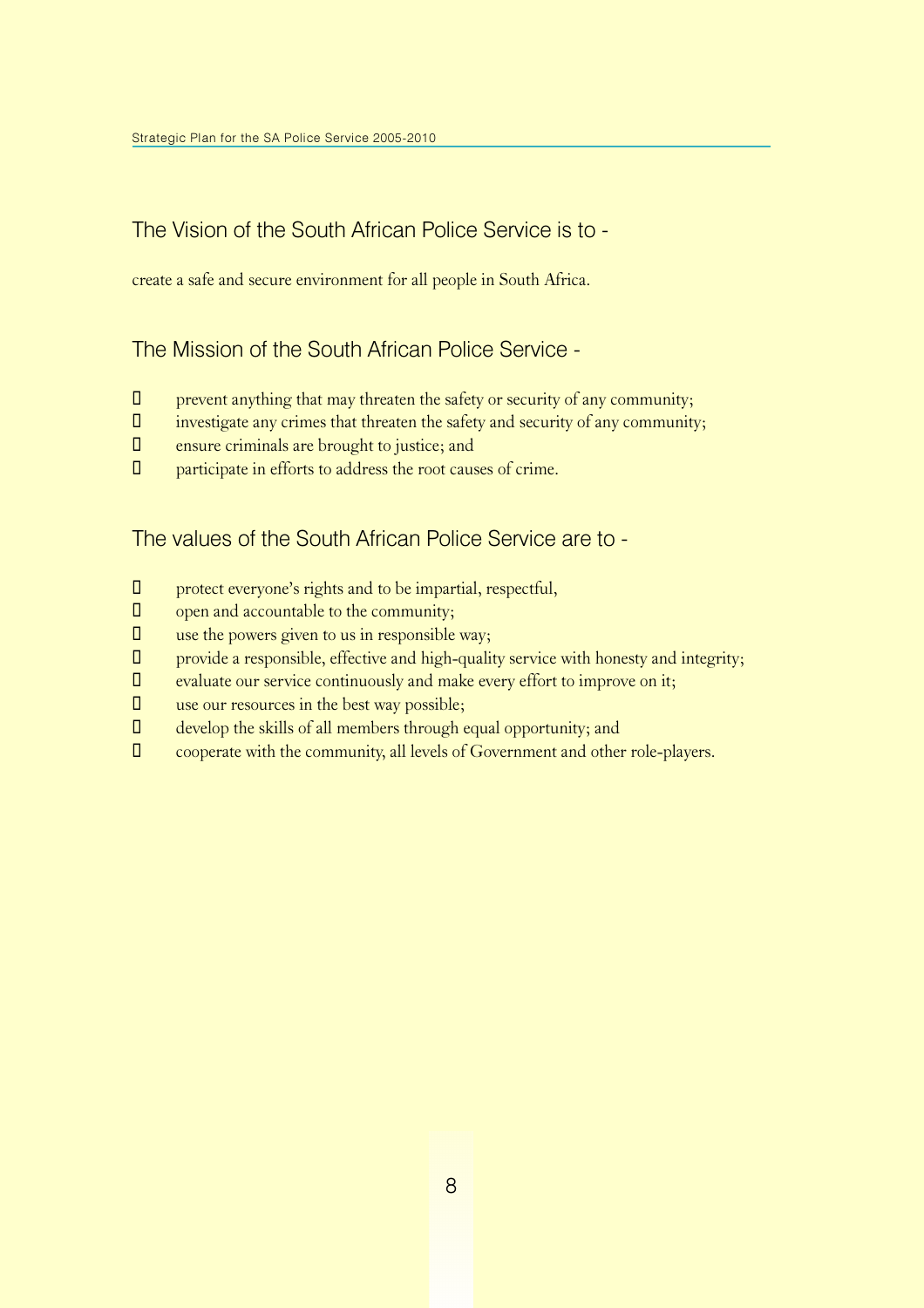### Code of Conduct

We, as Police Officials of the South African Police Service

commit ourselves to the creation of a safe and secure environment for all the people in South Africa by-

- $\Box$  participating in endeavours to address the root causes of crime in the community;
- $\Box$  preventing action which may threaten the safety or security of any community; and investigating criminal conduct which has endangered the safety or security of the community
- $\Box$  and bringing the perpetrators thereof to justice.

In realization of the aforesaid commitment, we shall at all times -

- $\Box$  uphold the Constitution and the law;
- $\Box$  be guided by the needs of the community;
- ¡ give full recognition to the needs of the South African Police Service as employer; and co-operate with the community, government at every level and all other related roleplayers.

In order to achieve a safe and secure environment for all the people of South Africa we undertake to -

- $\Box$  with integrity, render a responsible and effective service of high quality which is accessible to every person and continuously strive towards improving this service;
- $\Box$  utilize all the available resources responsibly, efficiently and cost effectively to maximize their use;
- $\Box$  develop our own skills and participate in the development of our fellow members to ensure equal opportunities for all;
- ¡ contribute to the reconstruction and development of, and reconciliation in our country;
- $\Box$  uphold and protect the fundamental rights of every person;
- ¡ act impartially, courteously, honestly, respectfully, transparently and in an accountable manner;
- $\square$  exercise the powers conferred upon us in a responsible and controlled manner; and
- $\Box$  work actively towards preventing any form of corruption and to bring the perpetrators thereof to justice.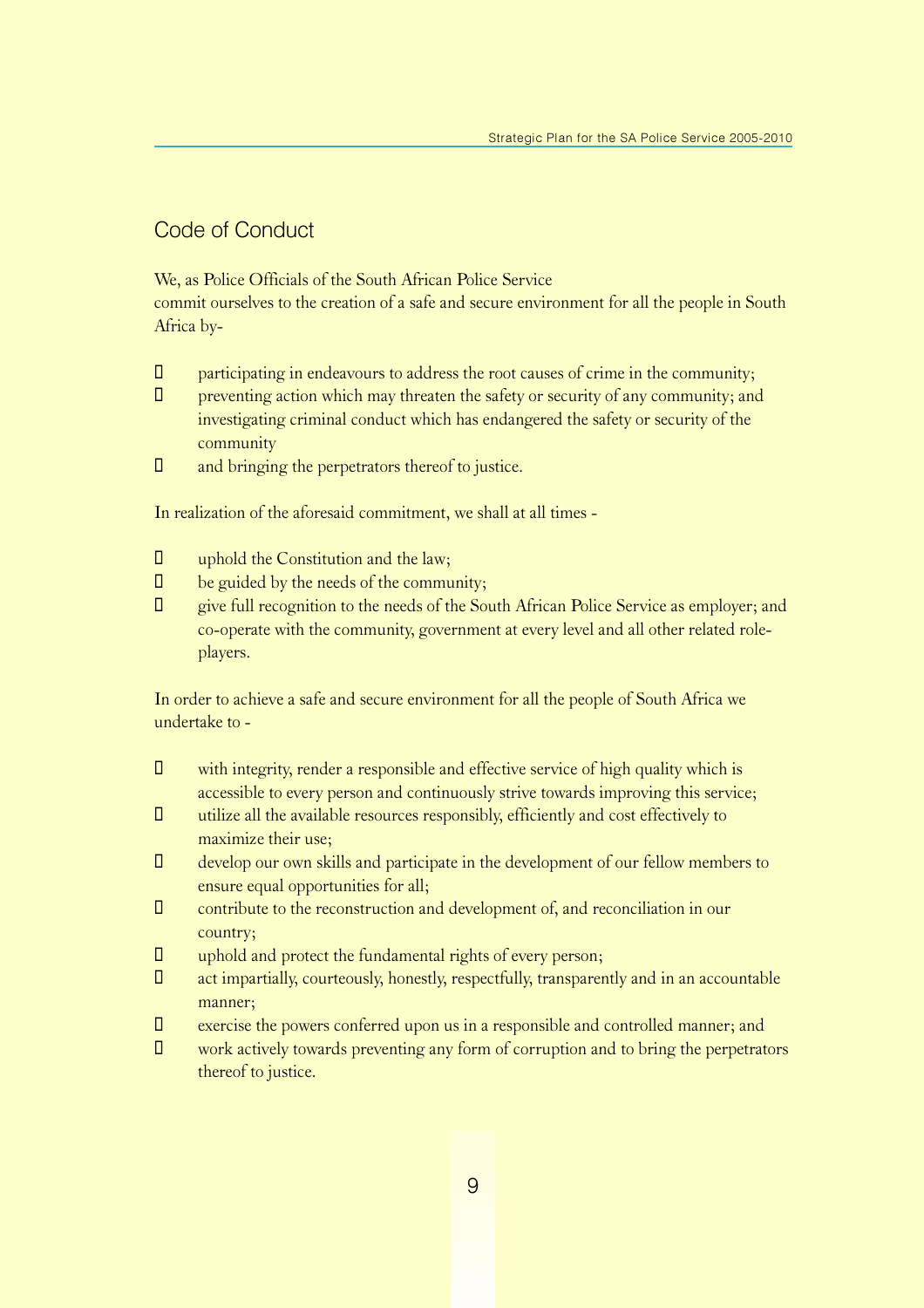# Organisational Structure of the **South African Police Service**

#### Logistical, Evaluation Security & **Protection Services**

Protection and Security Services provide physical security to VIPs according to the degree of threat exposure. These VIPs include the President, former presidents,

H M Hlela

Dep Nat Comm cabinet ministers, the Speaker and Deputy Speaker of National Parliament, provincial premiers and members of the Executive councils (MECs), the King of the Zulus and foreign dignitaries.

In addition, it is envisaged that the Division will eventually be responsible for the physical security of certain national institutions or installations, namely National Parliament, The Presidency, The Provincial Parliaments, Ports of Entry and Railway Policing.

Logistics ensures that procurement, provisioning, inventory, vehicle fleet, radio-technical communication and facilities (fixed assets) support is managed in a cost-effective way in the SAPS.

National Evaluation Service is responsible for supporting management in the assessment of service delivery standards and performance relating to service delivery. It conducts internal organizational and operational evaluations to identify shortcomings in service delivery and also investigates service **complaints** 

The internal auditing capacity of the SAPS performs audits on management control systems to ensure accountability at all levels.



Dep Nat Comm V Singh

#### **Human Resource** Management & **Legal Services**

Personnel Services render support services in respect of all<br>personnel administration functions as well as discipline and grievance management. It is also responsible for ensuring the well-being of all SAPS employees by rendering a professional employee assistance service, which includes social work services, spiritual services and support for psychological and recreational enhancement.

Career Management is responsible for ensuring a structured human resource environment, including career development and optimal utilization and performance of human resources in the SAPS. The division also engages in negotiations and consultations on behalf of the organization, and it manages labour and industrial relations in the SAPS.

Legal Services lend legal support to the SAPS in respect of policy formulation<br>and development, legislation and matters relating to litigation, property and asset management, contracts and agreements made with/by the SAPS, arbitrations, crime-related operations, special projects, crime prevention and matters relating to operational-response policing

Training is responsible for providing quality education, training and development to all SAPS employees in accordance with relevant legislation. It provides this service by developing learning programmes for operational and policing support services; setting standards; applying quality assurance systems; managing skills development facilitation; by providing basic, in-service, generic<br>skills; by conducting external and international training and by developing the workplace.



Div Comm M Tshabalala M Z Siwundla  $\mathbf{L}$ Security & Protection Services



Div Comm Div Comm **VACANT** Logistics National Fvaluation Service

> Internal Audit



M A Nchwe Career Management



Div Comm

M M Stander

Personnel

Services

Acting Div Comm **G J Kruser** Training



Div Comm LTMP **Mtimkulu** Legal Services

Provincial Commissioners

The core responsibilities of the Provincial Commissioners are to prevent, combat and investigate crime, maintain public order, protect and secure inhabitants of the provinces and their property, uphold and enforce the law and manage the SAPS in each province.

**Provincial Commissioners** ensure the execution of the **Operational Policing Priorities** and the Organizational Policing Priorities as set out in the Strategic Plan of the SAPS, the **National Crime Prevention** Strategy and the Service Delivery Improvement Programme, as well as all relevant policing functions and administrative and support functions within the province.

**Prov Comm** 

M Petros

**Western Cape** 



**Prov Comm VACANT** M H Ngidi **Free State KwaZulu Natal** 



**Prov Comm** L E Beetha North West Northern Cape Eastern Cape



**Prov Comm** W R McKaiser R S Mpongoma P Naidoo



Gauteng

M E Nkabinde

Mpumalanga



**Prov Comm** N C Sengani Limpopo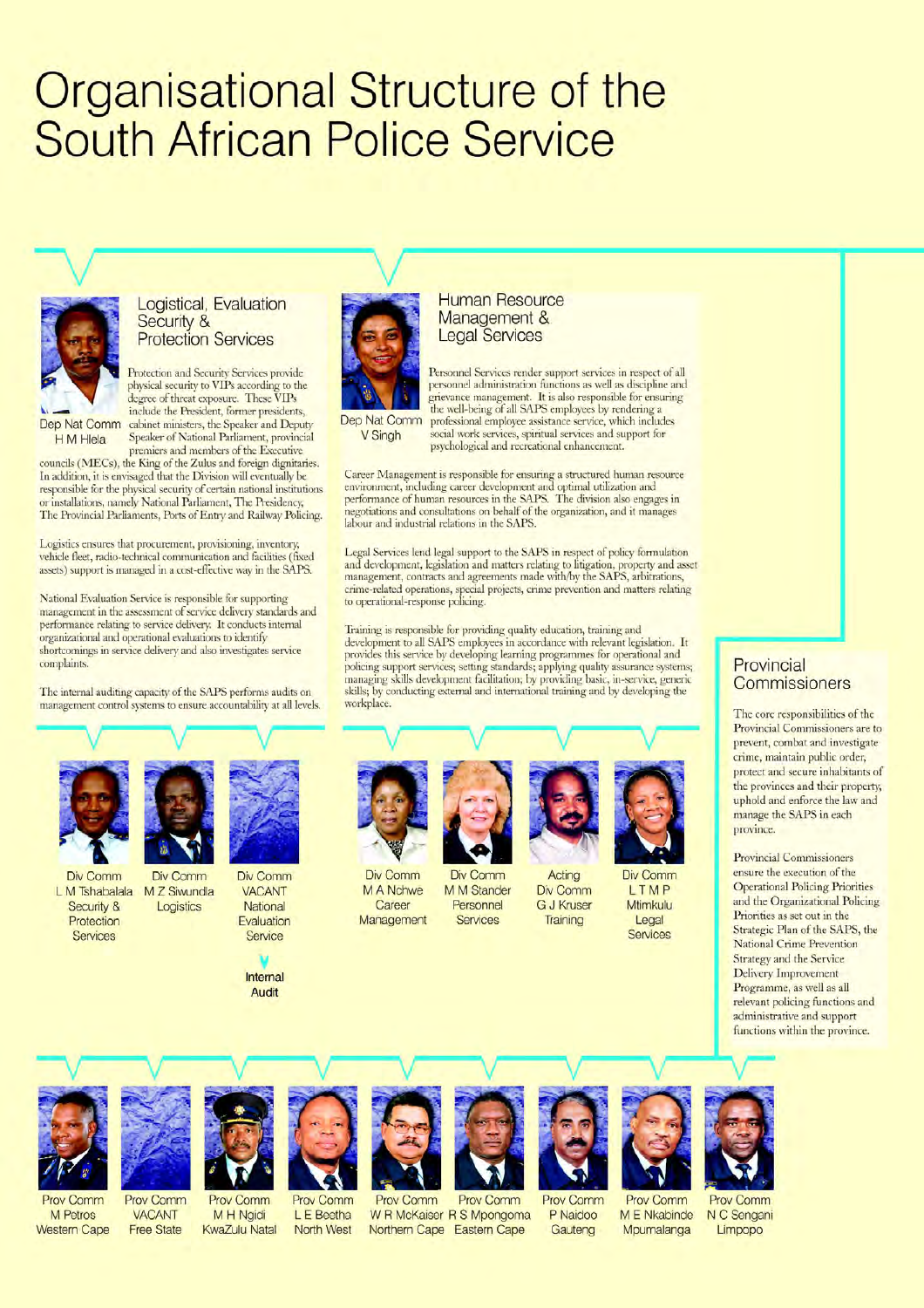

**Minister for Safety & Security** C Ngakula



**Deputy Minister** for Safety & Security S Shabangu



National Commissioner J.S. Selebi



Dep Nat Comm

L J Eloff

#### Management, Financial & **Administration Services**

Finance & Administration Services render a financial and administrative support function to the management of the SAPS. This includes the management of the national budget, personnel, salaries and expenditures

Efficiency Services develop and maintain efficient functional structures, procedures, systems and methods, and facilitate organizational development within the SAPS.

Strategic Management is responsible for developing strategic management, facilitating the development of operational plans for divisions and provinces, facilitating and developing priority strategies, coordinating programme and project management, as well as donor assistance, and managing strategic research within the SAPS.

Information and Systems Management provide, develop, optimize and manage information systems and information technology in the SAPS. The component plans, integrates and develops information technology infrastructure and also manages relevant service level agreements and relationships with stakeholders and service providers.

Communication and Liaison Services promote the image of the SAPS by meeting its communication needs through<br>internal and external communication and by dealing with local and international media, building community relations, conducting communication planning, research and marketing, and optimizing the use of various mediums of communication such as POL TV, Police File, SAPS Journal, SAPS website and intranet, and producing training videos. The component preserves and promotes the image, identity and heritage of the SAPS and is responsible for Library, Music, the SAPS Museum, Protocol, Film and TV Liaison and Language Policy and Planning Services.



Div Comm S J P Schutte Financial & Administration Services

- **Efficiency Services** 
	- **Strategic Management** 
		- **Information & Systems** Management
		- **Communication & Liaison Services**



#### Operational Services

Crime Prevention is responsible for joint intervention and initiatives between the South African Police Service and the community that ensure the visible reduction of crime. This includes maintaining Community

L C A Pruis

**Service Centres and Community** Policing Forums, visible policing such as patrols, roadblocks, cordon and search operations, sector policing, emergency 10111 centres, rapid-response services by the flying squads, inland water patrol, diving, hostage negotiation, and also dog, mounted and veterinarian services. The component is also responsible for implementing a Service Delivery Improvement Programme, enhancing reservist services, combating and managing vehicle accidents, managing and administering firearm licencing, addressing the socio-economic factors at the root of crime, enhancing victim empowerment, providing victim-friendly services and violence prevention, raising awareness amongst young people of crime and violence to prevent them from becoming victims of offenders, developing local crime prevention programmes, managing the implementation of the Domestic Violence Act and coordinating services for the reduction of rape and crimes against women and children, and optimizing rural crime prevention.

Operational Response Services consist of the sections: the Border Police, which maintains effective border control and policing; the Air Wing, which renders air-borne law enforcement support at local, provincial and national levels; the Special Task Force, which handles high-risk operations; Crime Combating Unit, which maintains public order through the management of crowds; and Intervention Units which ensure the stabilization of medium-risk. volatile crime situations.

Operational Coordination ensures the coordination of national joint crime combating and security operations and the monitoring of all such operations; provides operational management information, provides a departmental and inter-departmental advisory service and manages priority committees for crime trends (eg rural safety, bank and cash-in-transit robberies).





#### Crime Intelligence & Crime Detection

Detective Service investigates serious and violent crimes, organized crime and commercial crime. The division is also responsible for general crime detection, the Forensic Science

**T C Williams** Laboratory and the Criminal Record Centre. This division is regarded as a

line function of the SAPS and is responsible for maintaining an effective crime investigation service.

Crime Intelligence is responsible for maintaining effective information gathering, information analysis and liaison with Interpol





Div Comm J F de Beer **Detective** Service

**Div Comm R** Lalla Crime Intelligence

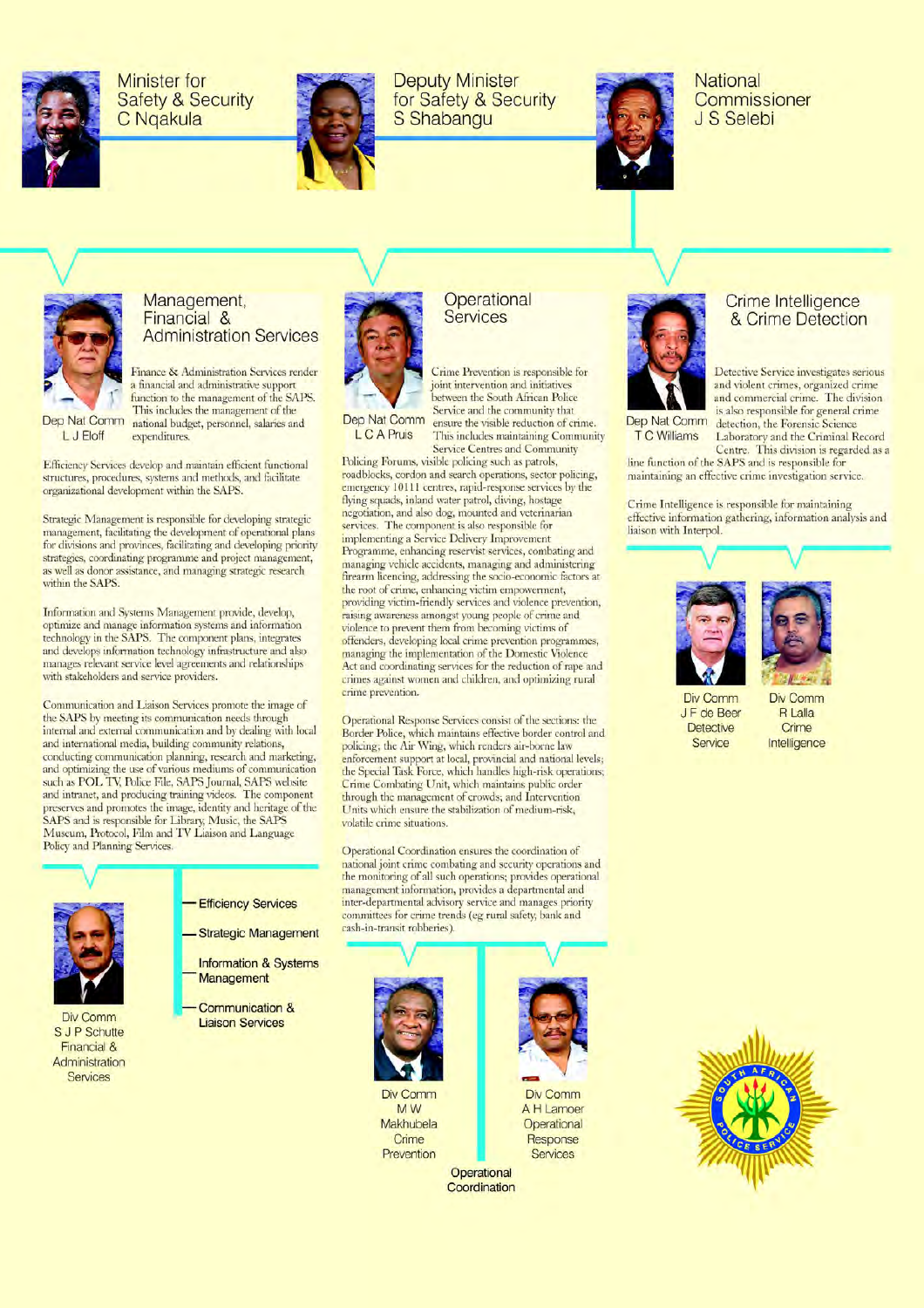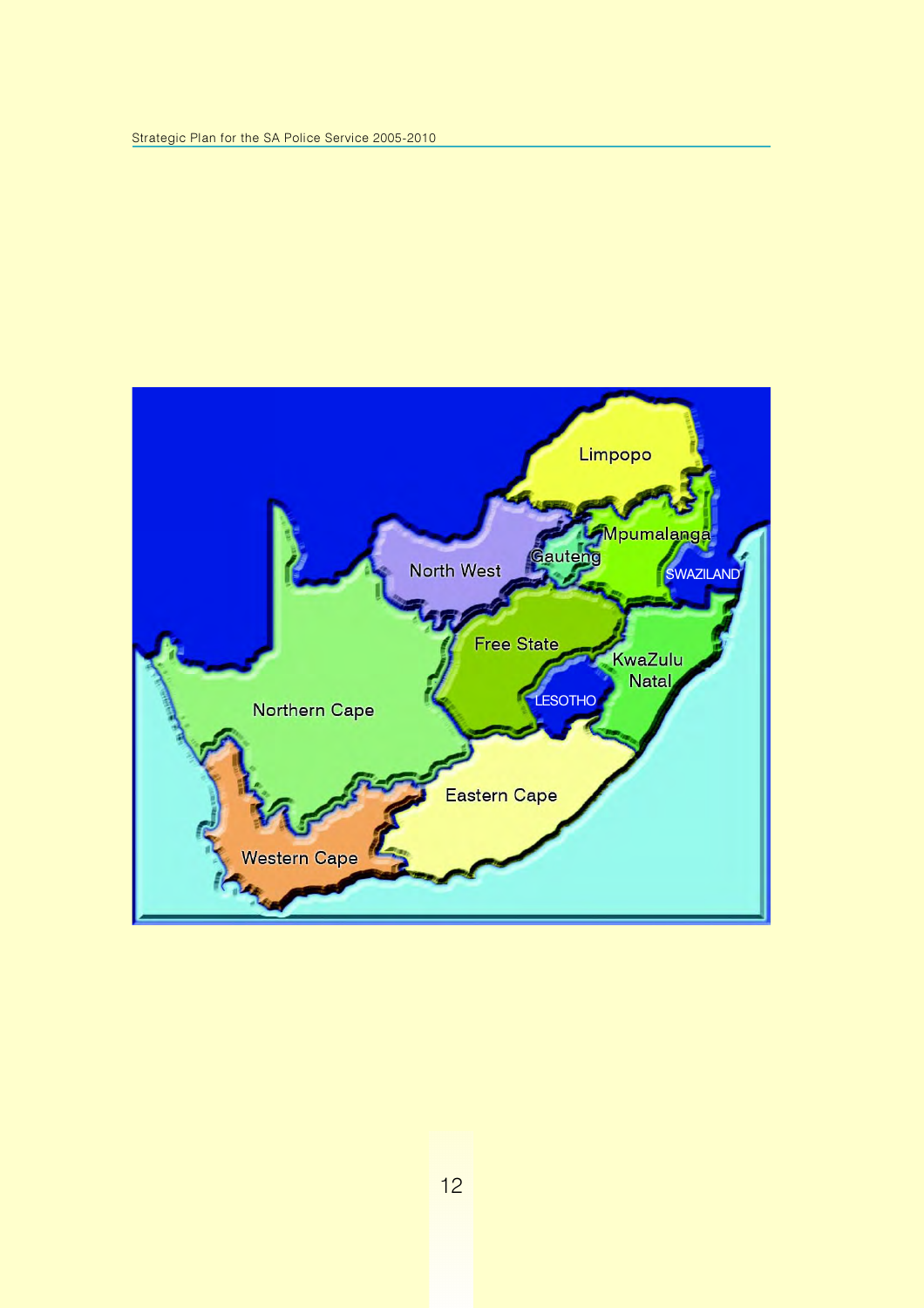## SA POLICE SERVICE FACTS AND FIGURES

| Provinces                       | Ц | There are 9 provinces, excluding the   |
|---------------------------------|---|----------------------------------------|
|                                 |   | sovereign countries of Lesotho and     |
|                                 |   | Swaziland                              |
| Police Areas                    | Ц | 43 Area Offices distributed throughout |
|                                 |   | the 9 provinces                        |
| <b>Police Stations</b>          | Ц | 1126 police stations distributed       |
|                                 |   | throughout the 43 Areas                |
| Personnel Strength              |   |                                        |
| П<br><b>Functional Officers</b> | Ш | 112 168                                |
| П<br>Civilians                  | Ц | 31982                                  |
| П<br>Total                      | H | 144 150                                |
| Police / Population Ratio       |   | 1:415                                  |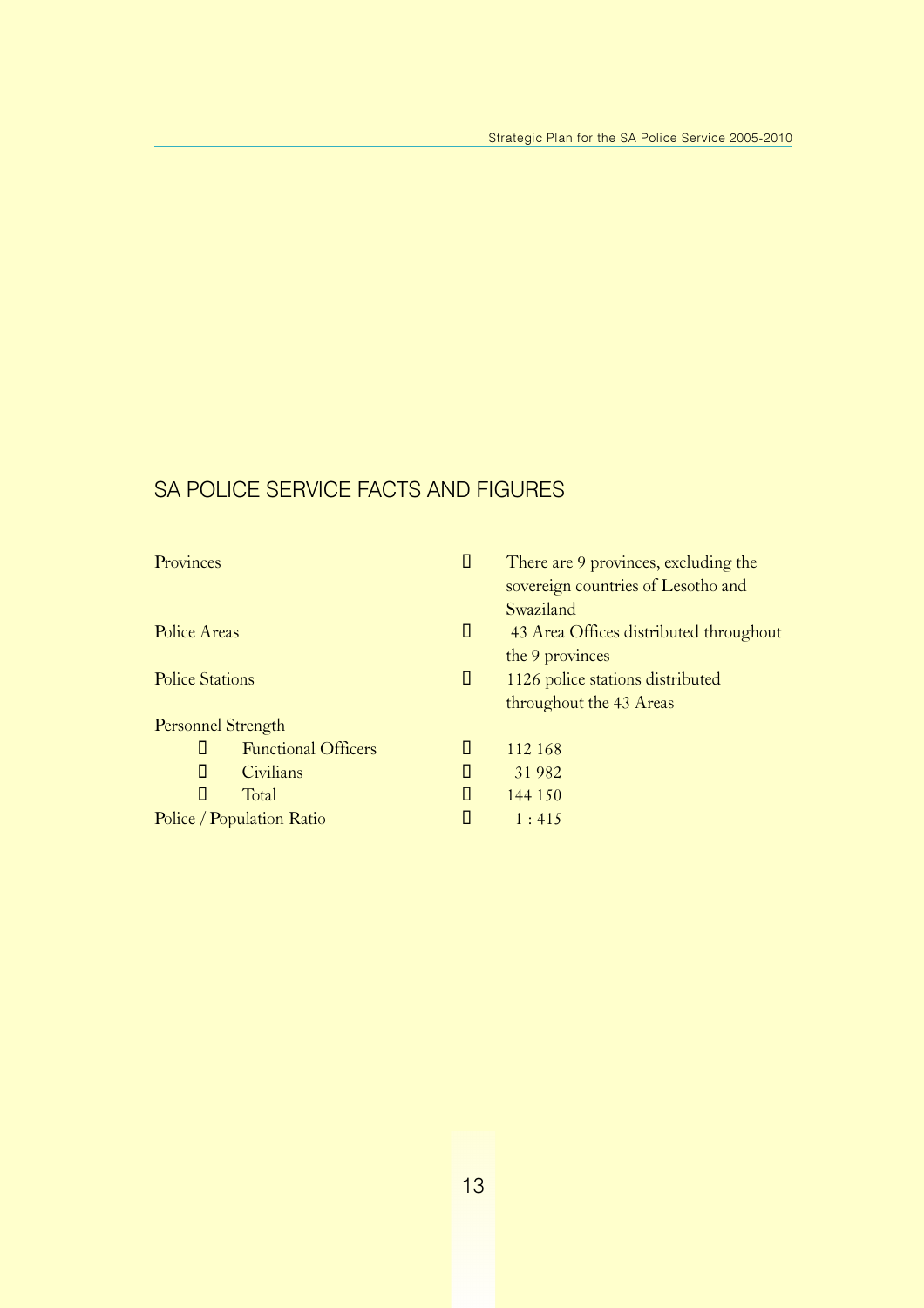### **INTRODUCTION**

The purpose of the SAPS Strategic Plan 2005 to 2010 is to direct strategic and operational planning within the SAPS during the period 2005 to 2010. This is the first five-year plan to be developed by the SAPS in accordance with the revised Treasury Regulations, and has been developed in such a way that it establishes continuity with the previous Strategic Plan, 2004 to 2007.

The SAPS Strategic Plan will no longer be updated on an annual, rolling basis, but will instead be in effect for a full five-year period. The one-year Planning Information will form an integral part of this Strategic Plan 2005 to 2010 as, each year, it will establish the link between strategic and operational planning within the SAPS. The Planning Information is compiled in accordance with the requirements of the Police Service Act, 1995 (Act No 68 of 1995) and will provide a clear indication of the strategic priorities within the context of the prevailing financial year, the measurable objectives and targets associated with the priorities, and guidelines for the implementation of the one-year focus. The Strategic Plan has been compiled in tandem with the Department's Medium Term Expenditure Framework, as reflected in the Departmental Budget Vote, thereby ensuring a clear link between strategic funding and strategic planning. Treasury regulations require that the Strategic Plan be tabled before Parliament 7 days prior to the discussion on the Budget Vote by Parliament.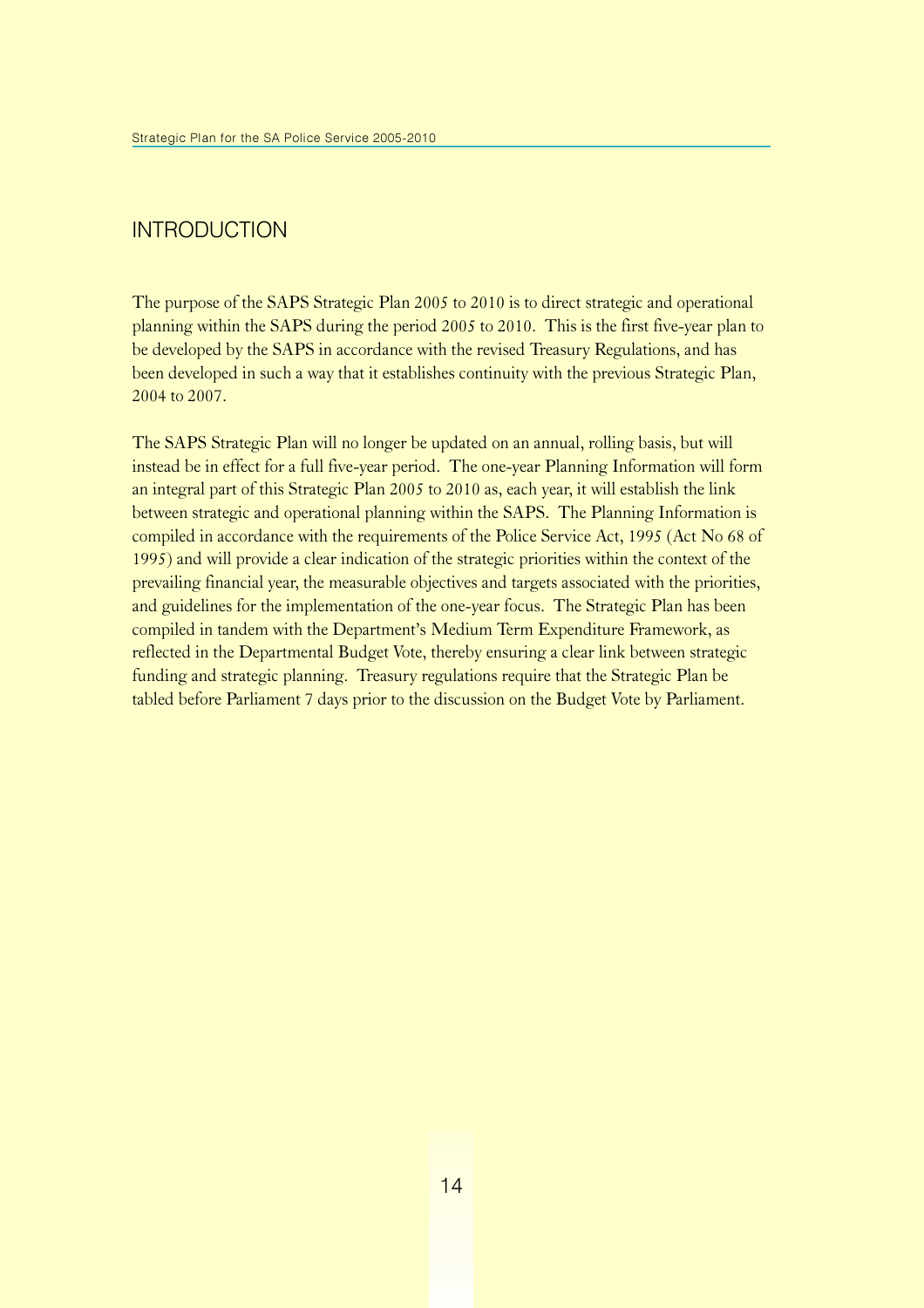### 1. CORE OBJECTIVES BASED ON CONSTITUTIONAL AND OTHER LEGISLATIVE AND FUNCTIONAL MANDATES

The Constitutional mandate of the Department for Safety and Security and the South African Police Service (SAPS) is reflected in Section 205 of the Constitution of the Republic of South Africa, 1996 (Act No 108 of 1996). The Objects of Policing as per Section 205 are to -

- $\Box$  prevent, combat and investigate crime;
- $\Box$  maintain public order;
- $\Box$  protect and secure the inhabitants of the Republic and their property; and
- $\Box$  to uphold and enforce the law.

The fundamental role that the Department is required to fulfil is clearly defined by the Objects of Policing. These Objects of Policing constitute the Core Objectives of the Department, and inform the strategic and operational activities of the organisation. The mandate of the Department and the SAPS is also defined by a number of other South African statutes, all of which are subordinate to the Constitution, but which collectively determine the authority of the SAPS. The following key statutes constitute the primary legislative mandate of the SAPS:

- **The Police Service Act, 1995 (Act No 68 of 1995).**
- **U** Criminal Procedure Act, 1977 (Ac No 51 of 1977)
- **D** Domestic Violence Act, 1998 (Act No 116 of 1998)
- $\Box$  Extradition Act, 1962 (Act No 67 of 1962)
- **U** Financial Intelligence Centre Act, 2001 (Act No 38 of 2001)
- **U** Firearms Control Act, 2000 (Act No 60 of 2000)
- ¡ Firearms Control Amendment Act, 2003 (Act No 43 of 2003)
- **Immigration Act, 2002 (Act No 13 of 2002)**
- ¡ Interception and Monitoring Prohibition Act, 1992 (Act No 127 of 1992)
- **I** Internal Security Act, 1982 (Act No 74 of 1982)
- ¡ National Conventional Arms Control Act, 2002 (Act No 41 of 2002)
- ¡ National Prosecuting Authority Act, 1998 (Act No 32 of 1998)
- ¡ Prevention and Combating of Corrupt Activities Act, 2004 (Act No 12 of 2004)
- **I** Prevention of Organised Crime Act, 1998 (Act No 121 of 1998)
- **U** Promotion of Access to Information Act, 2000 (Act No 2 of 2000)
- **T** Promotion of Administrative Justice Act, 2000 (Act No 3 of 2000)
- **U** Protected Disclosures Act, 2000 (Act No 26 of 2000)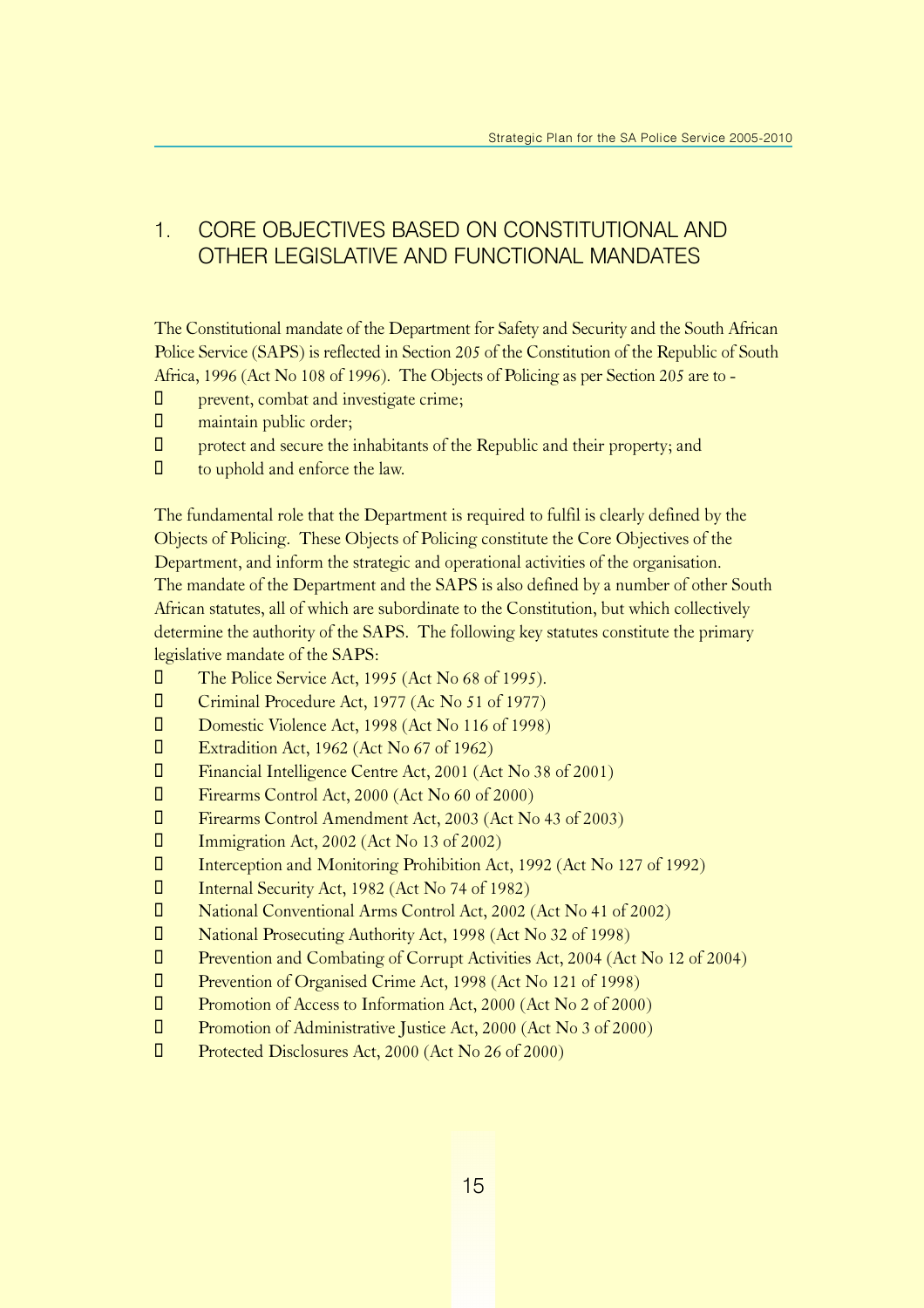- **I** Protection of Constitutional Democracy Against Terrorist and Related Activities Act, 2004 (Act No 33 of 2004)
- **U** Public Finance Management Act, 1999 (Act No 1 of 1999)
- **I** Regulation of Interception of Communications and Provision of Communicationrelated Information Act, 2002 (Act No 70 of 2002)
- **I** Second Criminal Law Amendment Act, 1992 (Act No 126 of 1992)
- **I** Sexual Offences Act, 1957(Act No 23 of 1957)
- **U** Public Service Regulations, 2001.
- **T** Treasury Regulations, 2005.

The functional mandate of the Department and the SAPS is defined by a number of governmental policies, including, inter alia:

- ¡ the Priorities of the Justice Crime Prevention and Security Cluster (JCPS : 2005); and
- $\Box$  the initiatives of the Integrated Justice System Board (IJS : 2005).

### 2. CORE AND SUPPORT ACTIVITIES, INCLUDING OUTPUT **DELIVERABLES**

2.1 The Core Objectives of the Department for Safety and Security and the SAPS inform the Department's Key Departmental Programmes, otherwise referred to as the Financial Programme Structure. The Key Departmental Objectives, which describe the broad impact that is envisaged in respect of each of the Financial Programmes, and the outcomes associated with each of these Key Departmental Objectives form the basis for all strategic and operational planning in the SAPS. The Core and Support Activities of the Department and the SAPS are reflected in respect of the Key Departmental Programmes as indicated below.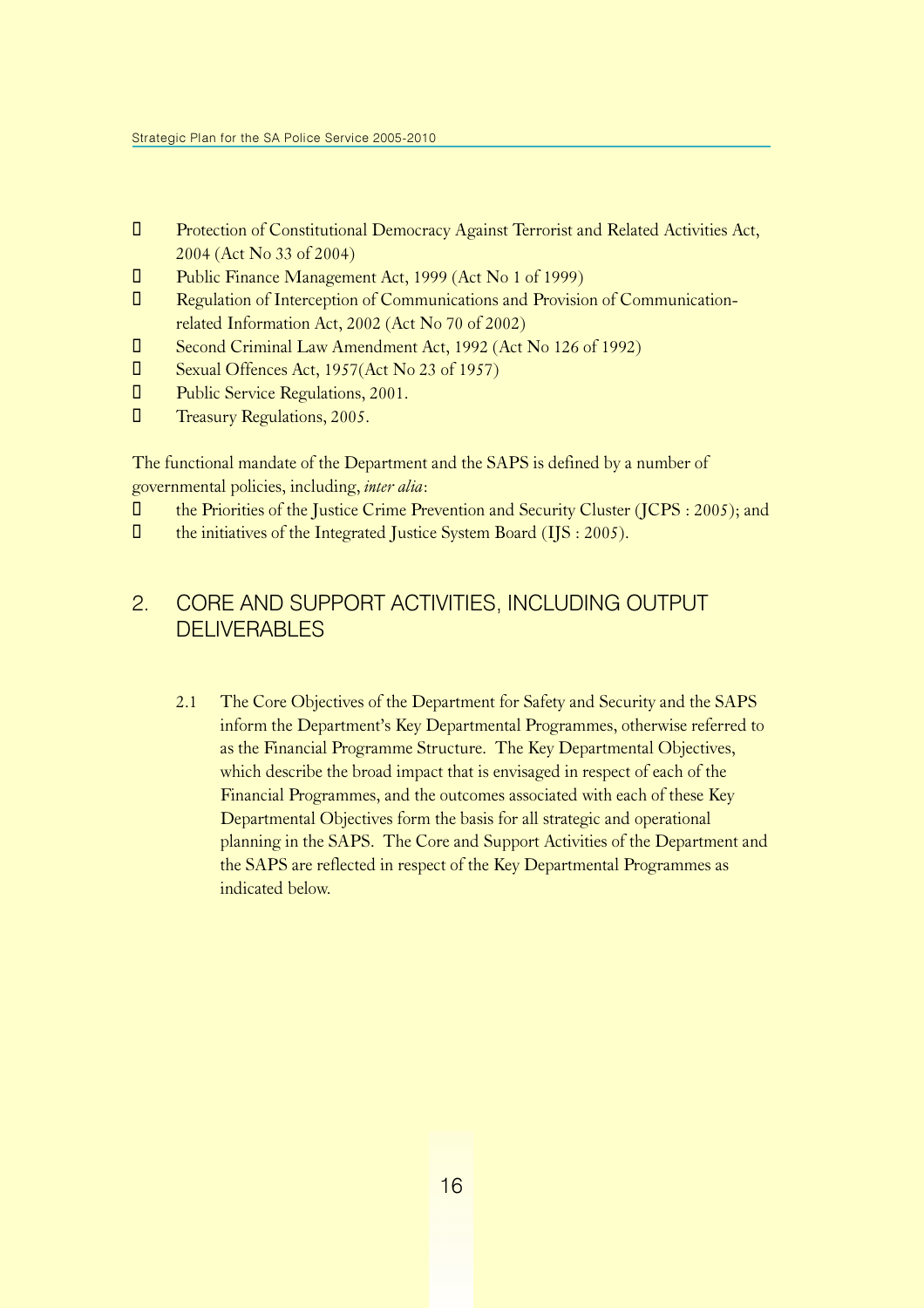### 2.2 Key Departmental Programme 1 : Administration

| Key<br>Departmental<br>Objective                                                                                                     | <b>Support Activities</b>                                                                                                                                                                                                                                                                                                                                                                                                                                                                                                                                                                                                                                             | Outcome                                                                                                                                                                                                                                               |
|--------------------------------------------------------------------------------------------------------------------------------------|-----------------------------------------------------------------------------------------------------------------------------------------------------------------------------------------------------------------------------------------------------------------------------------------------------------------------------------------------------------------------------------------------------------------------------------------------------------------------------------------------------------------------------------------------------------------------------------------------------------------------------------------------------------------------|-------------------------------------------------------------------------------------------------------------------------------------------------------------------------------------------------------------------------------------------------------|
| Provide for the<br>policy<br>development and<br>management of<br>the Department<br>including<br>administrative<br>support functions. | Minister<br>1.1 To be responsible for policing, and to<br>give account to Cabinet and<br>Parliament<br>To determine national<br>1.1.1<br>policing policy<br>Secretariate<br>1.2 To advise the Minister and perform<br>such functions as he / she may deem<br>necessary<br>National Commissioner<br>1.3 To exercise control over and manage<br>the service in terms of :<br>П<br><b>Structures</b><br><b>I</b> Human Resources<br><b>I</b> Finances<br><b>I</b> Logistics<br><b>I</b> Functional Administration<br>$\Box$<br><b>Management Consultancy</b><br>$\Box$<br>General Administration<br>Operations<br>1.4 To liaise with the community and<br>other agencies | Informed Cabinet and parliament<br>regarding policing<br>Adequate implementation of national<br>policing policy<br>Effective monitoring of policing policy<br>Effective policing<br>Appropriate co-operation from the<br>community and other agencies |
|                                                                                                                                      | 1.5 To perform functions outside the<br>Republic                                                                                                                                                                                                                                                                                                                                                                                                                                                                                                                                                                                                                      | Proper coordination between police<br>agencies internationally                                                                                                                                                                                        |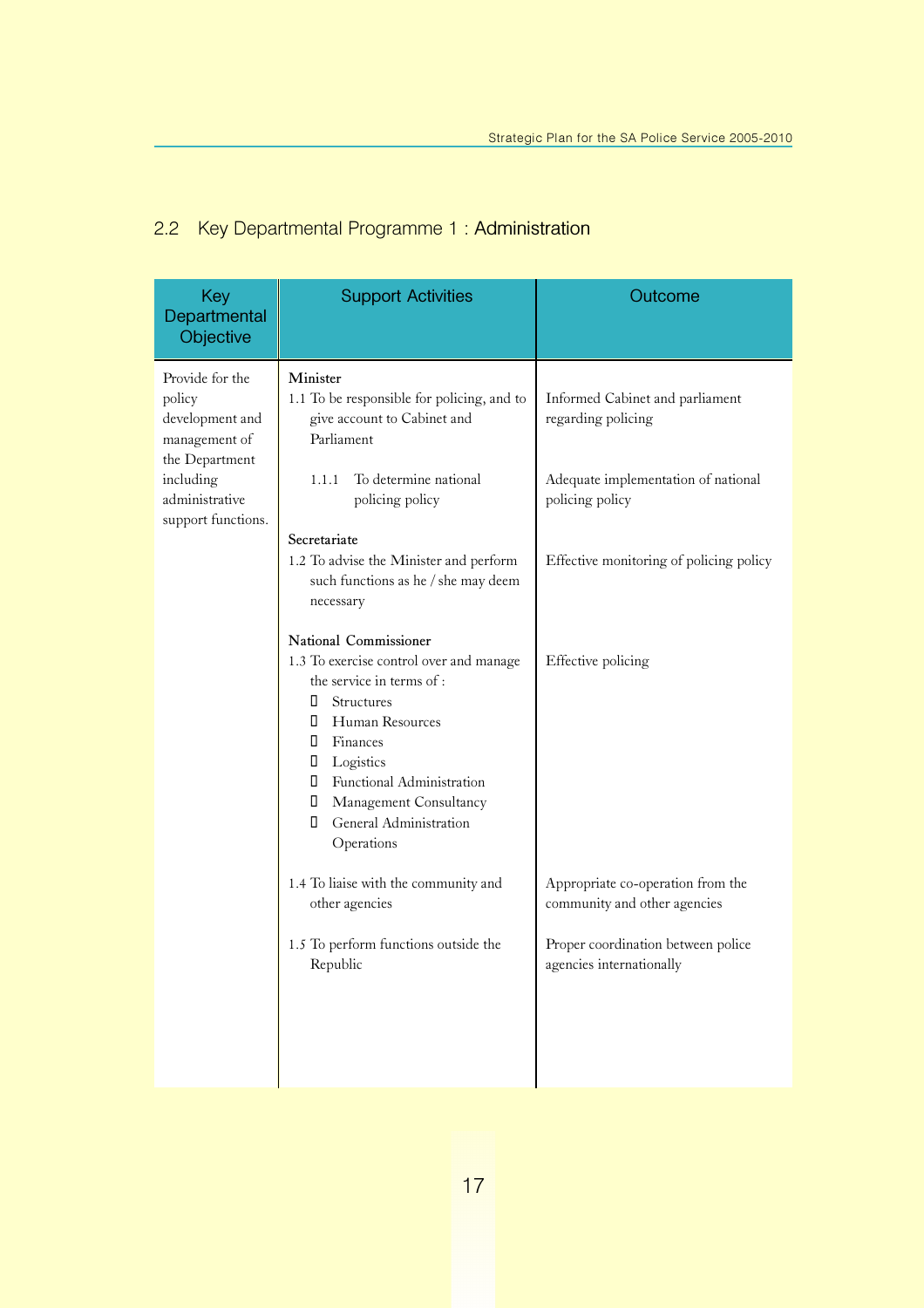### 2.3 Key Departmental Programme 2 : Visible Policing

| Key<br>Departmental<br>Objective                                                             | <b>Support Activities</b>                                                                                     | Outcome                                                             |
|----------------------------------------------------------------------------------------------|---------------------------------------------------------------------------------------------------------------|---------------------------------------------------------------------|
| Discourage the<br>occurrence of all<br>crimes through<br>the provision of a<br>proactive and | Crime Prevention<br>2.1 To regulate occupations, trade and<br>the manufacturing of articles and<br>substances | Reduced incidence of the contravention<br>of established regulators |
| responsive<br>policing service<br>that will prevent<br>the priority                          | 2.2 To discourage the commission of<br>crimes against the State, citizens and<br>their property               | Reduced opportunity to commit crime                                 |
| crimes rate from<br>increasing.                                                              | 2.3 To respond to emergencies                                                                                 | Persons and property protected during<br>emergencies                |
|                                                                                              | 2.4 To serve and execute court processes<br>and orders of both South African<br>and foreign courts            | Served and executed court processes and<br>orders                   |
|                                                                                              | 2.5 To provide a Community Service<br>Centre                                                                  | Satisfied clients                                                   |
|                                                                                              | <b>Border Policing</b><br>2.6 To control the movement of people<br>and goods                                  | Reduced illegal movement of people,<br>articles and goods           |
|                                                                                              | Specialised Interventions<br>2.7 To perform specialised interventions                                         | Persons and property protected during<br>specialised interventions  |
|                                                                                              |                                                                                                               |                                                                     |
|                                                                                              |                                                                                                               |                                                                     |
|                                                                                              |                                                                                                               |                                                                     |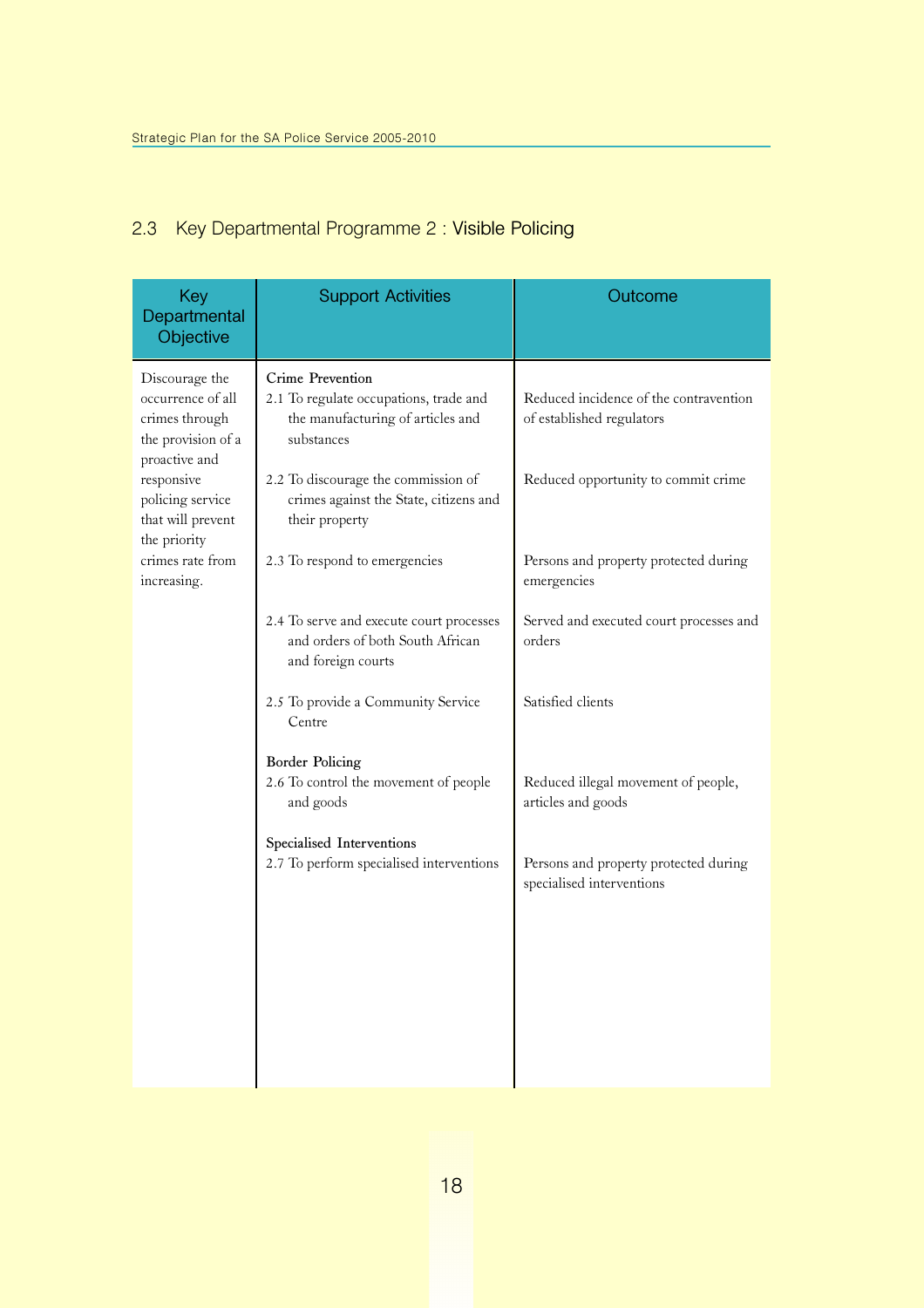### 2.4 Key Departmental Programme 3 : Detective Services

| Key<br>Departmental<br>Objective                                                                                                                                                 | <b>Support Activities</b>                                                                                                                                                                                                                                                                                                                                       | Outcome                                                              |
|----------------------------------------------------------------------------------------------------------------------------------------------------------------------------------|-----------------------------------------------------------------------------------------------------------------------------------------------------------------------------------------------------------------------------------------------------------------------------------------------------------------------------------------------------------------|----------------------------------------------------------------------|
| Contribute to the<br>successful<br>prosecution of<br>crime by<br>investigating and<br>gathering all<br>related evidence,<br>preventing the<br>detection rate<br>from decreasing. | General Investigations<br>3.1 To gather evidence, ensure that<br>accused persons and witnesses are<br>present at criminal trials and present<br>evidence at criminal trials.<br>Specialised Investigations<br>3.2 To gather evidence, ensure that<br>accused persons and witnesses are<br>present at criminal trials and present<br>evidence at criminal trials | Effective investigation of crime<br>Effective investigation of crime |
|                                                                                                                                                                                  | Criminal Record Centre<br>3.3 To provide a criminal record (finger<br>print identification) support service<br>to criminal investigations.                                                                                                                                                                                                                      | Expert fingerprint identification.                                   |
|                                                                                                                                                                                  | Forensic Science Laboratory<br>3.4 To provide a forensic science support<br>service to criminal investigations.                                                                                                                                                                                                                                                 | Expert forensic evidence.                                            |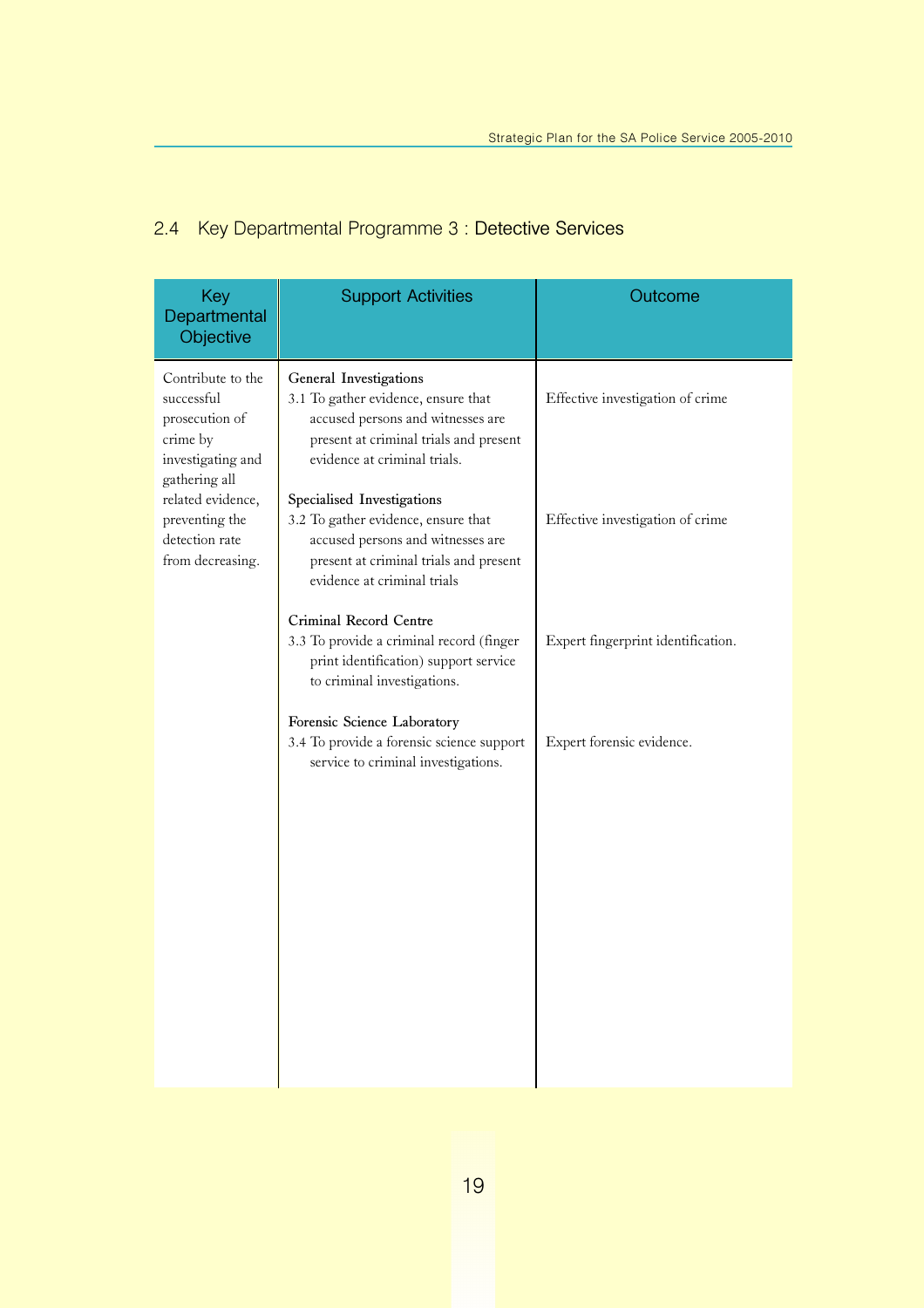### 2.5 Key Departmental Programme 4 : Crime Intelligence

| Key<br>Departmental<br>Objective                                                                                                                                      | <b>Support Activities</b>                                                                                                                                                                                                                                                                                                | Outcome                                            |
|-----------------------------------------------------------------------------------------------------------------------------------------------------------------------|--------------------------------------------------------------------------------------------------------------------------------------------------------------------------------------------------------------------------------------------------------------------------------------------------------------------------|----------------------------------------------------|
| Contribute to the<br>neutralisation of<br>crime by<br>gathering,<br>collating and<br>analysing<br>intelligence<br>information,<br>which will lead to<br>an actionable | Crime Intelligence Operations<br>4.1 To gather and provide intelligence<br>with a view to detecting crimes<br>against persons, institutions and<br>their property, crime against the<br>State, crimes aimed at disrupting<br>public order and crimes aimed at<br>destabilising democracy<br>Intelligence and Information | Preventing and enhancing successful<br>prosecution |
| policing activity.                                                                                                                                                    | Management<br>4.2 To provide intelligence on criminal<br>activities, including criminal gangs<br>and enterprises involved in organised<br>crime                                                                                                                                                                          | Preventing and enhancing successful<br>prosecution |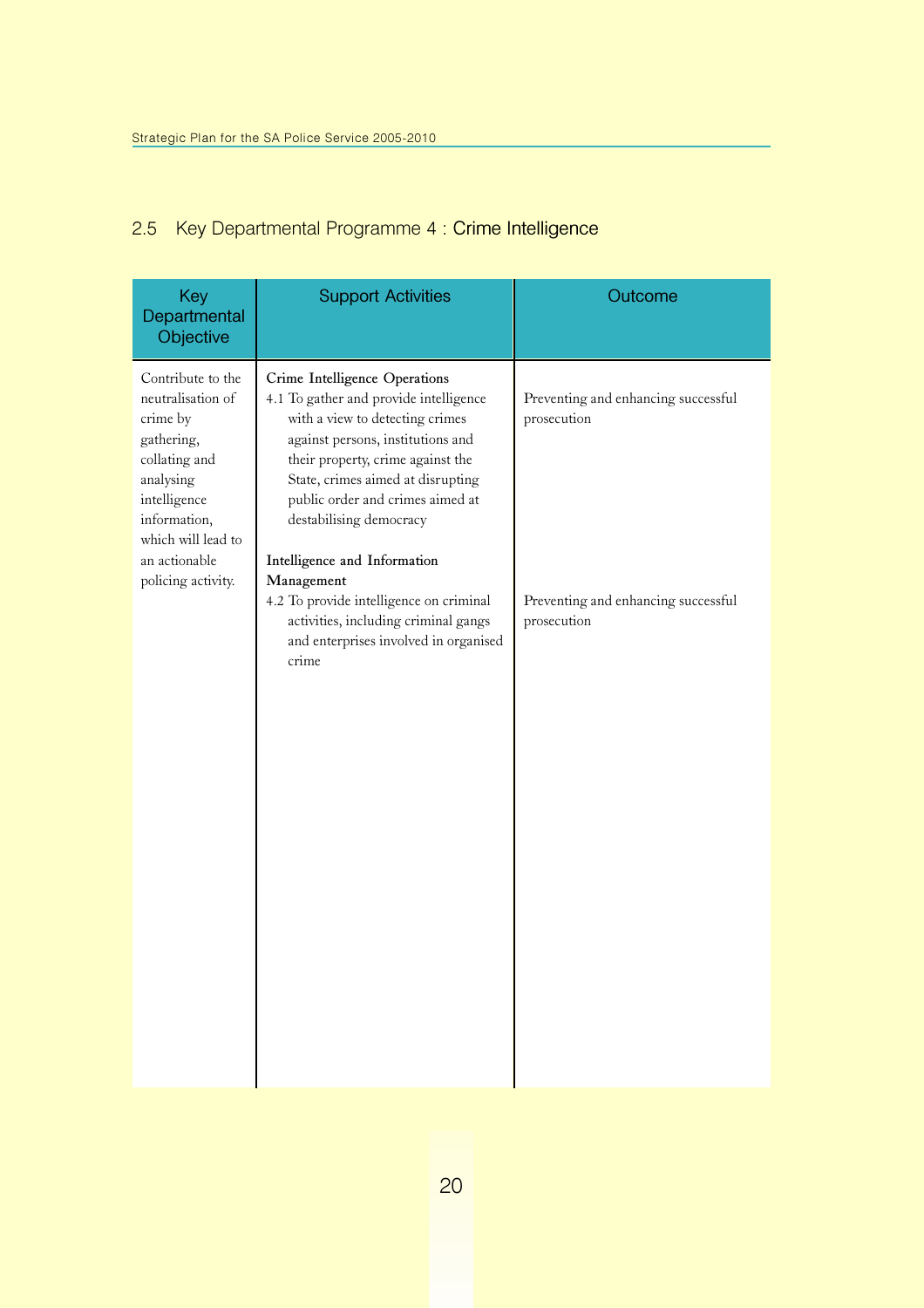### 2.6 Key Departmental Programme 5 : Protection and Security Services

| Key<br>Departmental<br>Objective                                                                                                                                   | <b>Support Activities</b>                                                                                                                                                                                                                                                                                                                                                                                                                     | Outcome                                                                                                                                                                                                                                                               |
|--------------------------------------------------------------------------------------------------------------------------------------------------------------------|-----------------------------------------------------------------------------------------------------------------------------------------------------------------------------------------------------------------------------------------------------------------------------------------------------------------------------------------------------------------------------------------------------------------------------------------------|-----------------------------------------------------------------------------------------------------------------------------------------------------------------------------------------------------------------------------------------------------------------------|
| Minimise<br>security violations<br>by protecting<br>foreign and local<br>prominent people<br>and securing<br>strategic areas to<br>ensure a safer<br>South Africa. | <b>VIP Protection Services</b><br>5.1 To protect the President, former<br>Presidents and prominent people<br>Static and Mobile Security<br>5.2 To provide static and mobile<br>protection to prominent people<br>Ports of Entry<br>5.3 To secure ports of entry.<br>Rail Police<br>5.4 To secure railways.<br>Government Security Regulator<br>5.5 Regulate physical security in the<br>government sector and key strategic<br>installations. | Protection of the President, former<br>Presidents and prominent people<br>Protection of prominent people<br>Improved safety and security at ports of<br>entry<br>Improved safety and security at railways<br>Secured government sector and strategic<br>installations |
|                                                                                                                                                                    |                                                                                                                                                                                                                                                                                                                                                                                                                                               |                                                                                                                                                                                                                                                                       |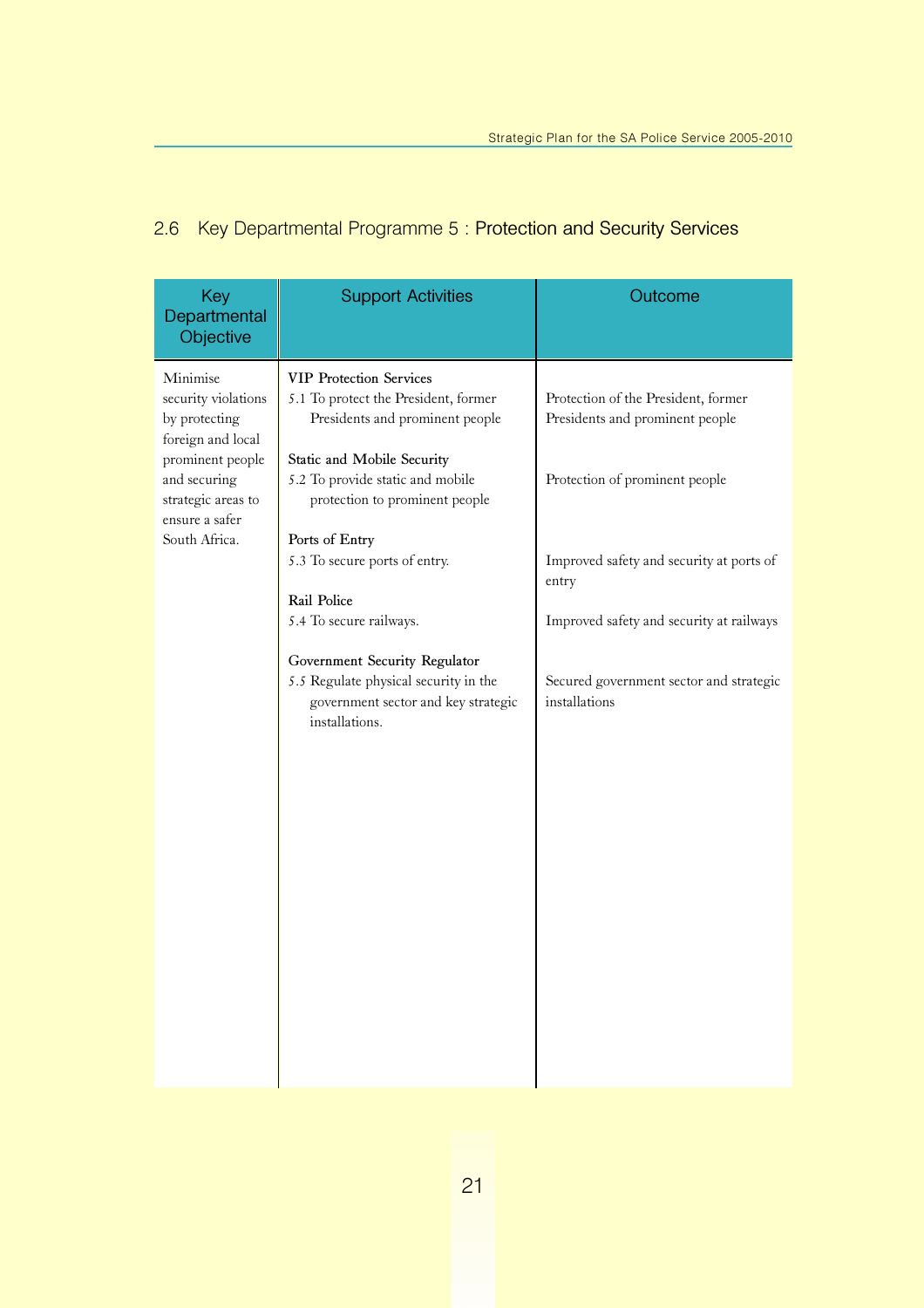2.7 The strategic priorities of the  $SAPS<sup>1</sup>$  provide the strategic direction for policing and impact on all core and support activities and therefore cut across all its Departmental Programmes and Objectives. The organisational structure of the SAPS is aligned with the Key Departmental Programmes and each functional capacity will therefore deal with the strategic priorities from the perspective of its functional responsibility, i.e. Visible Policing will address the priorities from the perspective of the Visible Policing functional capacity. The Key Departmental Programmes and strategic priorities as reflected in the SAPS Strategic Plan are implemented at all organisational levels within the SAPS. The Divisional, Provincial, Area and Station Commissioners are therefore required to develop Operational Plans in order to effect the implementation of the Key Departmental Programmes and strategic priorities. The individual performance of all personnel members, both operational and administrative, is linked to the strategic direction of the SAPS through individual Performance Agreements and / or Performance Enhancement Process (PEP) documents. This also establishes individual accountability in the SAPS within the context of the strategic priorities of the SAPS.

<sup>&</sup>lt;sup>1</sup> Refer to paragraph 3.4 at page 29 below.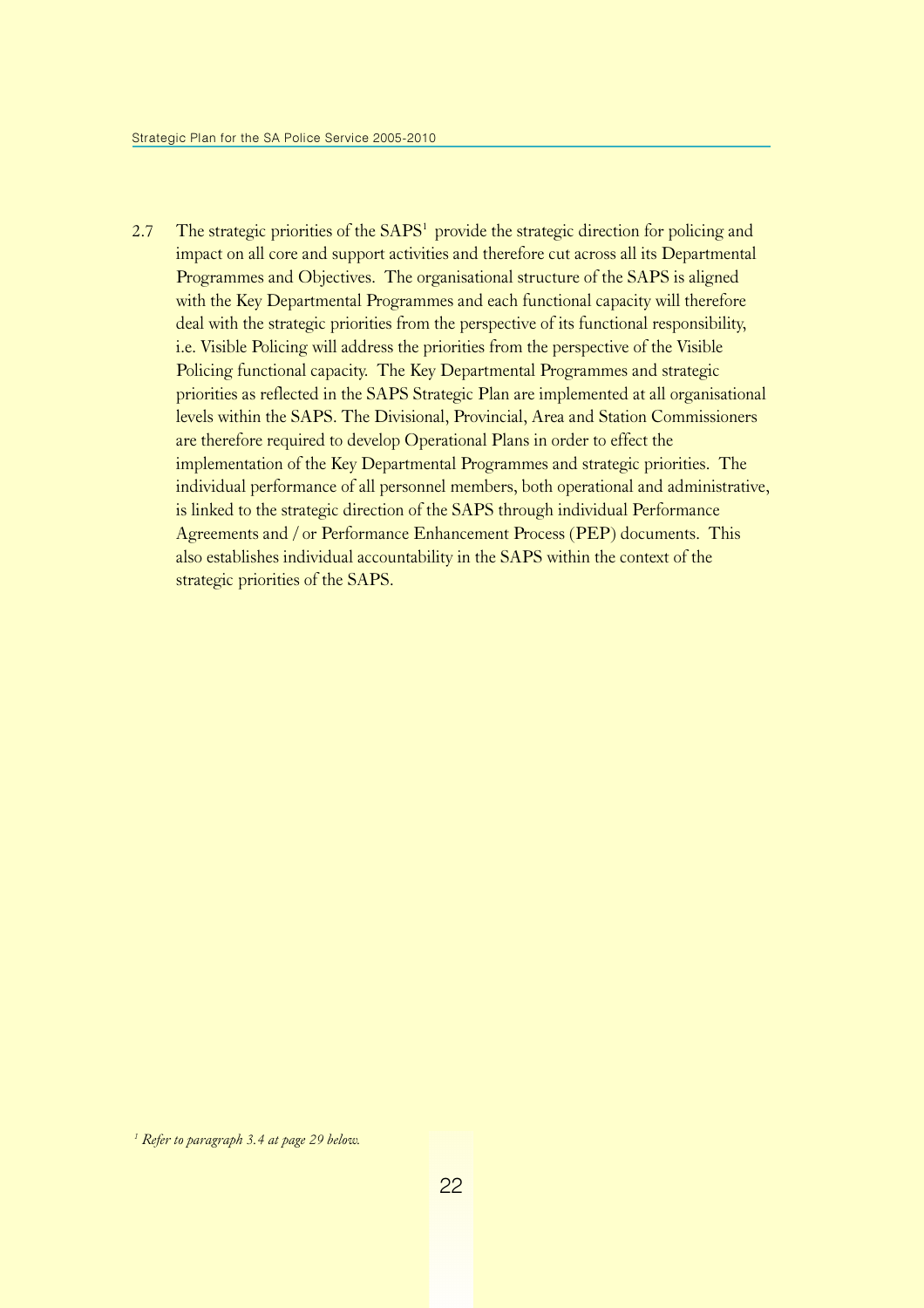### 3. STRATEGIC DIRECTION

The Strategic Direction of the SAPS is determined within the framework of the Key Departmental Programme Structure as provided in Chapter 2 above. This Strategic Direction is informed by the Scenarios that have been determined for the SAPS and which describe broad, strategic possibilities for the SAPS over the period 2005 to 2010. The Cabinet and Directors General Clusters were established by Government to promote integrated governance and coordinate interdepartmental cooperation in implementing Government's Programme of Action. The Department for Safety and Security is the primary driver of the Justice Crime Prevention and Security Cluster. The Strategic Priorities of the Justice Crime Prevention and Security Cluster emanate from Government's Programme of Action and the Strategic Priorities of the Cluster therefore inform the Strategic Priorities of the Department of Safety and Security and the SAPS. The SAPS Priorities also take into account the policy and legislative changes that are anticipated and planned for over the medium term.

#### 3.1 SCENARIOS FOR THE FUTURE

The SAPS is obliged to test its plans for the next decade in terms of the scenarios, which were presented to Cabinet in July 2003. The storylines in the four scenario's, which will be discussed below, will assist the SAPS to evaluate whether its plans would remain robust enough against any adverse effect for a wide range of possible outcomes.

Scenario planning is about creating various 'alternative futures' that are rooted in an understanding of current social dynamics. Important to note is that the real future may or may not look anything like any of the Scenario's, it can also contain a mixture of elements from each of the Scenarios. The four provide different viewpoints on how the future might possibly evolve. These Scenarios or "memories of the future" will assist the SAPS to ensure that as the future unfolds it will be in a better state of readiness to deal with whatever issue emerges. Planning by the SAPS should, therefore, be focussed on a way of widening the range of expectation we might have of the future. We should think about the unthinkable in order to plan for a wide range of possibilities.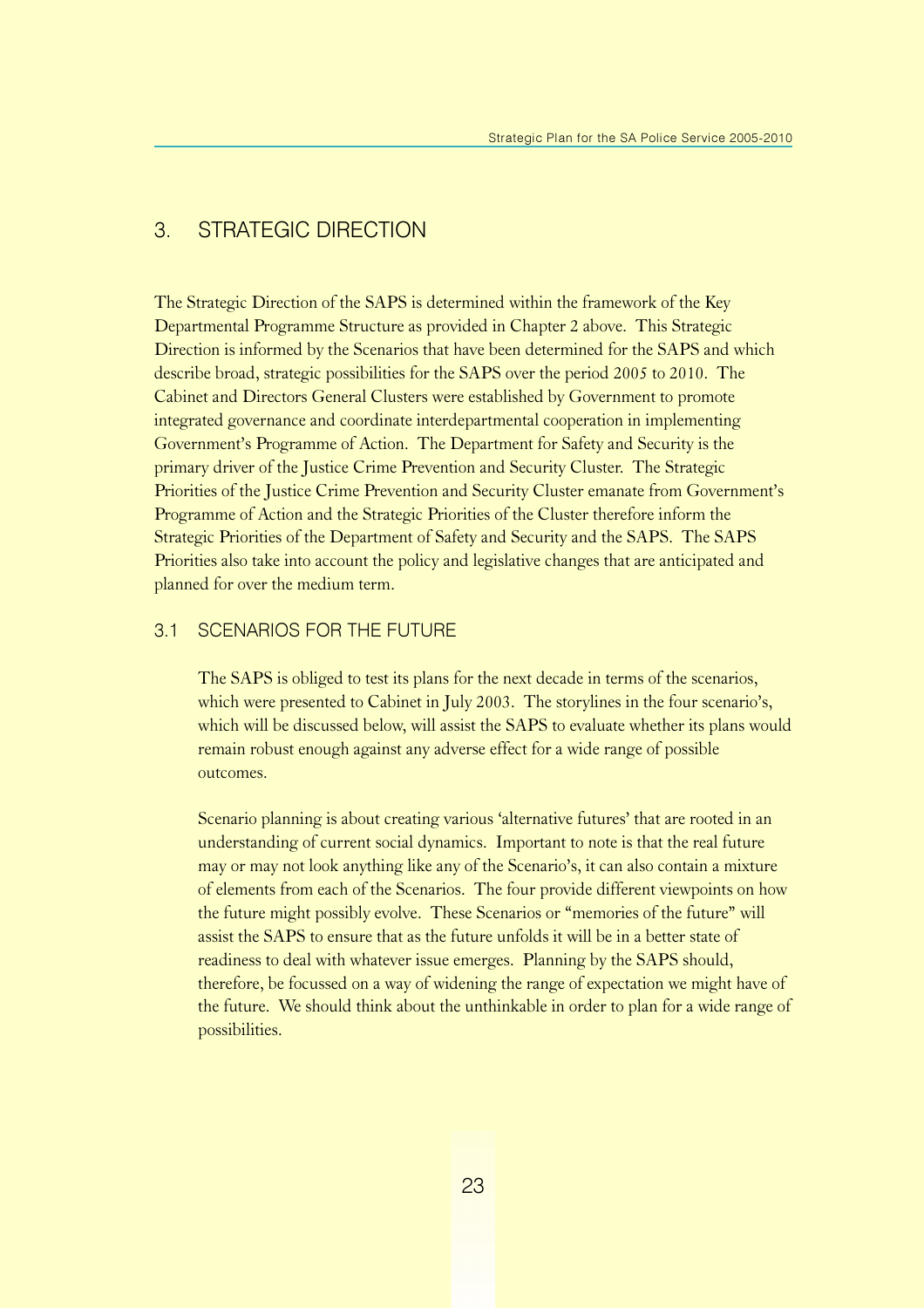#### S'gudi S'nais

The storyline of this scenario outlines an intolerable future. While the world becomes more stable and accommodating, advantaged individuals contest power in South Africa, ultimately exacerbating tensions, inequality and poverty and thereby fuelling conflicts. This would place a high burden on SAPS to maintain public order, to combat organized crime which is fuelled by corruption that becomes a way of life.

#### Dulisanang: We're all in this together

The storyline of this scenario outlines a tolerable but undesirable future. While the South African economy may experience problems, the country unites around an agreed set of social values and crime committed out of greed, e.g. commercial crime.

#### Skedonk: It goes, but only just

According to this scenario, a weakened, divided South Africa tries to service in a world going through the worst economic crises since 1933. It is further characterized by the marginalisation of those at the lower edges of society, who have become poorer due to social diversion. The high crime wave could lead to lawlessness and a heavy burden on the Criminal Justice System such as overcrowding prisons, heavy case load and a unmanageable court role.

#### Shosholoza

This scenario pictures a tolerable and desirable future. According to this scenario, the world is characterized by multi-lateralism and a robust global economy, while South Africa experiences economic growth and increased social cohesion.

#### Which is the ideal Scenario?

When considering the four storylines, the last (Shosholoza) is in line with the SAPS's priorities, i.e. to strive for normalization and the crime situation as indicated in the 2005 to 2010 Strategic Plan and the Justice, Crime Prevention and Security Cluster priorities in 2010. As already described above, the second scenario (Dulisanang) is tolerable but undesirable, whereas the first (S'gudi S'nais) and the third (Skedonk) are intolerable and undesirable now nor any other time.

#### What are the options for the SAPS?

The challenge for the SAPS is to take actions in order to pursue the desirable scenario whilst neutralizing and/or preventing the prospects of the undesirable scenarios taking root. In order to adhere the above, the SAPS must vigorously implement its strategies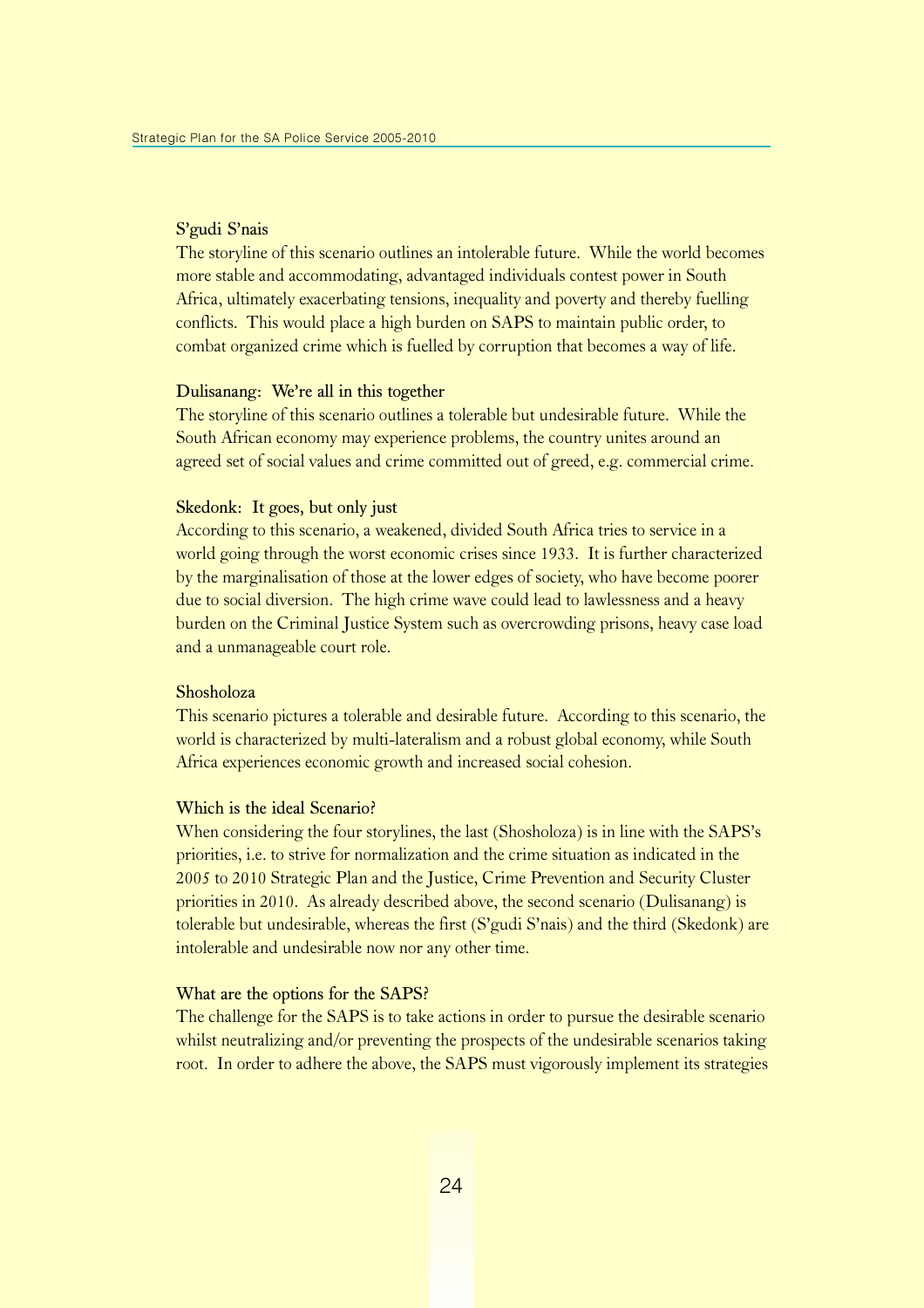and policies which are aligned to the goals of the Justice, Crime Prevention and Security Cluster, which coordinates interdepartmental crime prevention initiatives across the Criminal Justice System.

The following Implementation Strategies<sup>2</sup> will facilitate the progression to the Shosholoza Scenario :

- **The Human Resource Management Strategy.**
- **U** National Crime Combating Strategy.
- **U** Firearms Strategy.
- $\Box$  Crimes Against Women and Children Strategy.
- $\Box$  Corruption and Fraud Prevention Strategy.
- $\Box$  Prevention of Police Attacks and Killings Strategy.
- **U** Risk Management Strategy.
- **U** Technology Strategy.
- **U** Information Strategy.

The SAPS, as and integral part of the JCPS Cluster, is in a position to deal with the storylines by means of its existing policies, programmes and procedures. However, the SAPS must still develop special capabilities to deal with all forms of commercial crime.

#### 3.2 THE JUSTICE, CRIME PREVENTION AND SECURITY CLUSTER

The Justice, Crime Prevention and Security Cluster developed a strategic direction to structure the Cluster's Priorities over the medium term, including the Government's Medium Term Strategic Framework period and the next decade of freedom in South Africa. The Cluster reviews its planning annually, in line with Government policy and direction, and this planning informs the planning of the government departments that constitute the Cluster.

The strategic direction that has been determined for the JCPS Cluster for 2005 to 2010 will focus on reinforcing the rule of law and enhancing national security. These two broad themes will comprise the following elements:

- $\Box$  The rule of law.
	- Improving the Integrated Justice System.
	- Continuing to reduce the levels of crime, and in particular contact crime.
	- **D** Addressing organised crime.

 $^2$  Refer to paragraph 4.3 at page 33 below for more detail on the Implementation Strategies.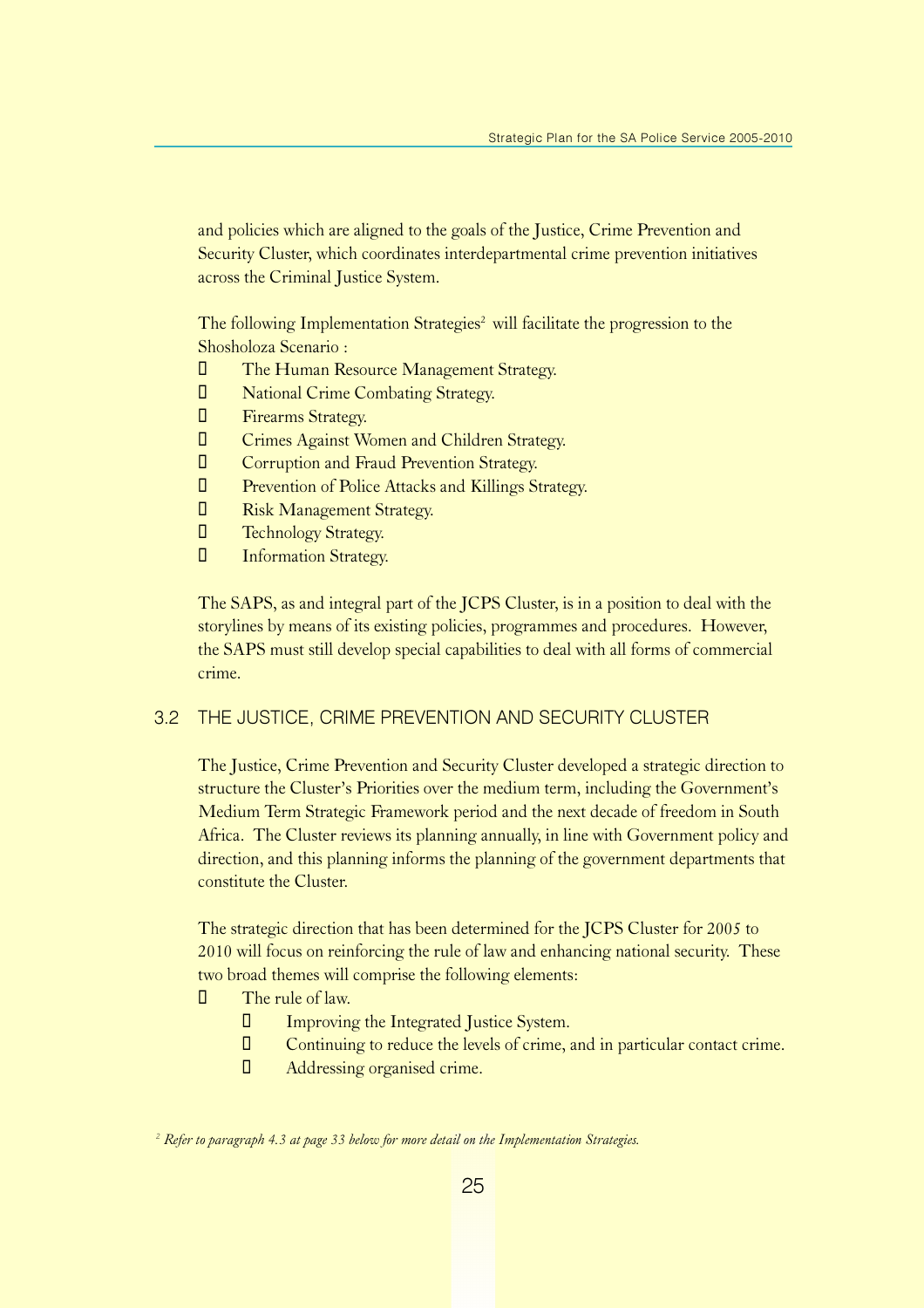- Prioritising drugs and substance abuse.
- **D** Reducing the incidence of illegal firearms.
- **D** Reducing the level of overcrowding in prisons.
- Implementing a rehabilitation programme so as to reduce repeat offending.
- Improving cooperation with African countries.
- $\Box$  Improving levels of national security
	- Managing an overarching strategy on border security.
	- **D** Managing a national security strategy.
	- **Enhancing the capacity of the SANDF.**
	- **D** Addressing the threat of terrorism.
	- Improving the capacity of the intelligence structures.
	- Enhancing the capacity and readiness of the disaster management systems.

The priorities that are applicable to the SAPS are taken into account in the strategic direction determined for the SAPS and in the developing of the one-year implementation plan, in accordance with the Police Service Act, 1995 (Act No 68 of 1995).

#### 3.3 POLICY DEVELOPMENTS AND LEGISLATIVE CHANGES

#### 3.3.1 Interdepartmental co-operation and co-ordination

All strategies and priorities conform to the goals of the Justice, Crime Prevention and Security Cluster, which coordinates interdepartmental crime prevention initiatives across the Criminal Justice System. In 2002, the Justice, Crime Prevention and Security Cluster established the Integrated Justice System Development Committee, and mandated it to ensure cooperation and coordination in relation to policy throughout the Criminal Justice System. Since the inception of the Integrated Justice System Development Committee and its task teams, departments have been functioning in a much more integrated manner to achieve sector goals, and more inter-sectoral initiatives have been undertaken to foster common objectives and outcomes. The Justice, Crime Prevention and Security Cluster initiatives in relation to SAPS are, enhancing the capacity of the department, implementation of the Integrated Justice System programmes, particularly, improving the management of persons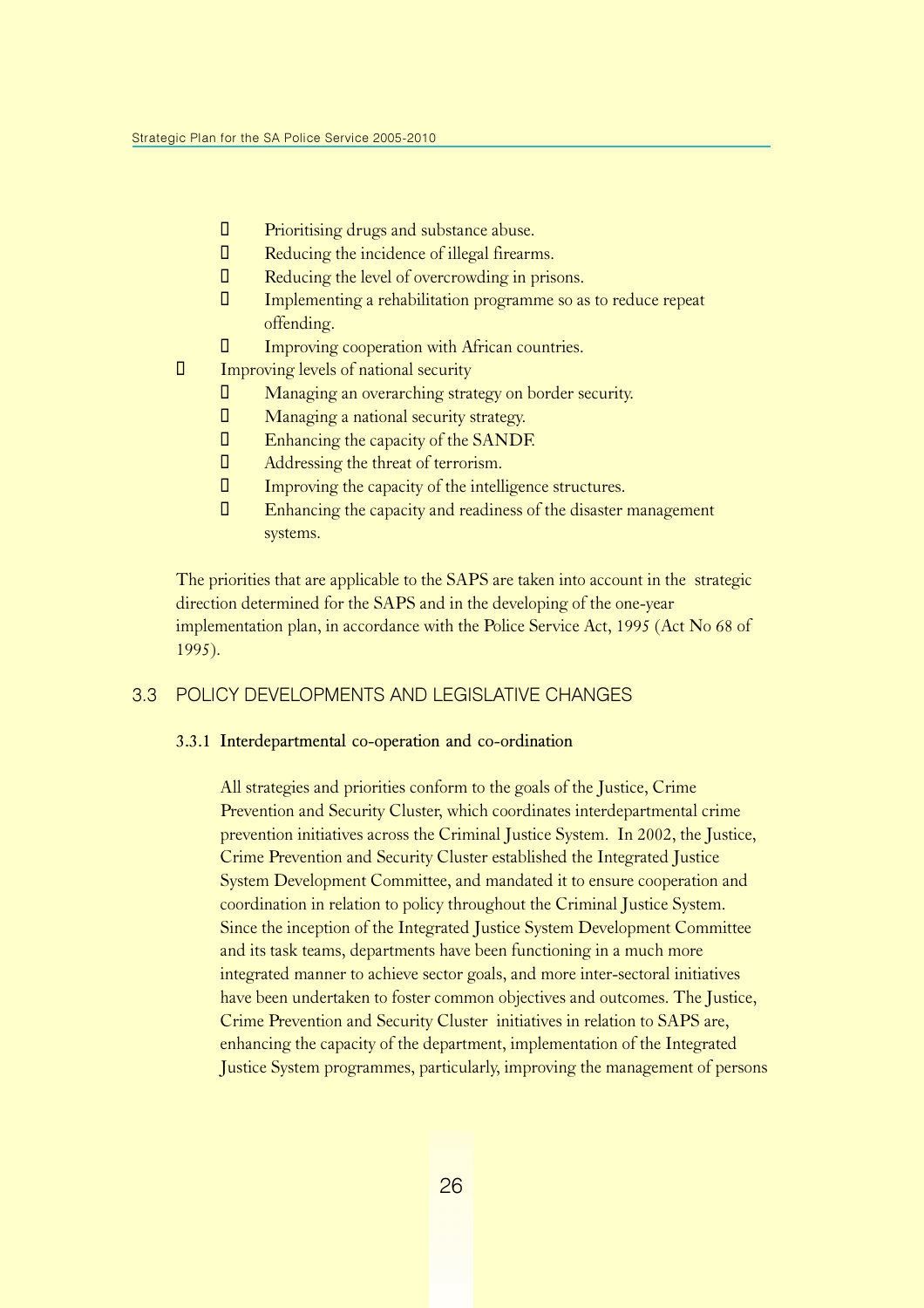and cases through the justice system chain, dealing with sexual offences, dealing with organized crime in South Africa and across South African borders, and reducing the number of illegal firearms and, at the same time, enhancing the safekeeping of lawful firearms.

#### 3.3.2 Improving Policing

Crime prevention in South Africa is based on principles of community policing, that is, partnerships between the community and the SAPS. Sector policing was introduced in 2002/03 to increase the visibility and accessibility of police officers, particularly in areas that have limited infrastructure and high levels of crime. In 2003/2004, sector policing was implemented at 50 priority stations and 14 presidential stations. In mid-2003, Cabinet approved the mandate, functions and broad structure of the new Protection and Security Services Division of the SAPS. The Division is responsible for providing protection services to South African and foreign dignitaries and for policing strategic installations. In the 2004/05 financial year, funds were allocated to implement the Johannesburg International Airport, Cape Town Metro Rail and Beitbridge Border Post pilot projects. The department will further roll-out these pilot projects and initiate new projects over the medium term, such as Durban Harbour and all High Courts.

The capacity of the SAPS will be enhanced by recruitment of additional personnel for Sector Policing and Protection and Security Services Division which will increase the number of personnel to 148 060 by the end of 2005/06, 156 060 by 2006/07, 158 000 by 2007/08 and 165 850 by the end of March 2008. The enlistment of additional personnel will be complemented by a simultaneous expansion of the Department's vehicle fleet, equipment supplies and IT infrastructure. In addition to the personnel and resource expansion, additional funds have been allocated over the medium term, to improve remuneration of police officials. Mechanisms are also being developed for the retention of scarce skills within the organisation.

The SAPS contributes to the Interdepartmental Management Team of the Victim Empowerment Programme that is led by the Department of Social Development. Key contributions to the Interdepartmental Management Team in 2003/04 included the finalization of the Victim Charter of Services and the development of a Policy on Victim Empowerment.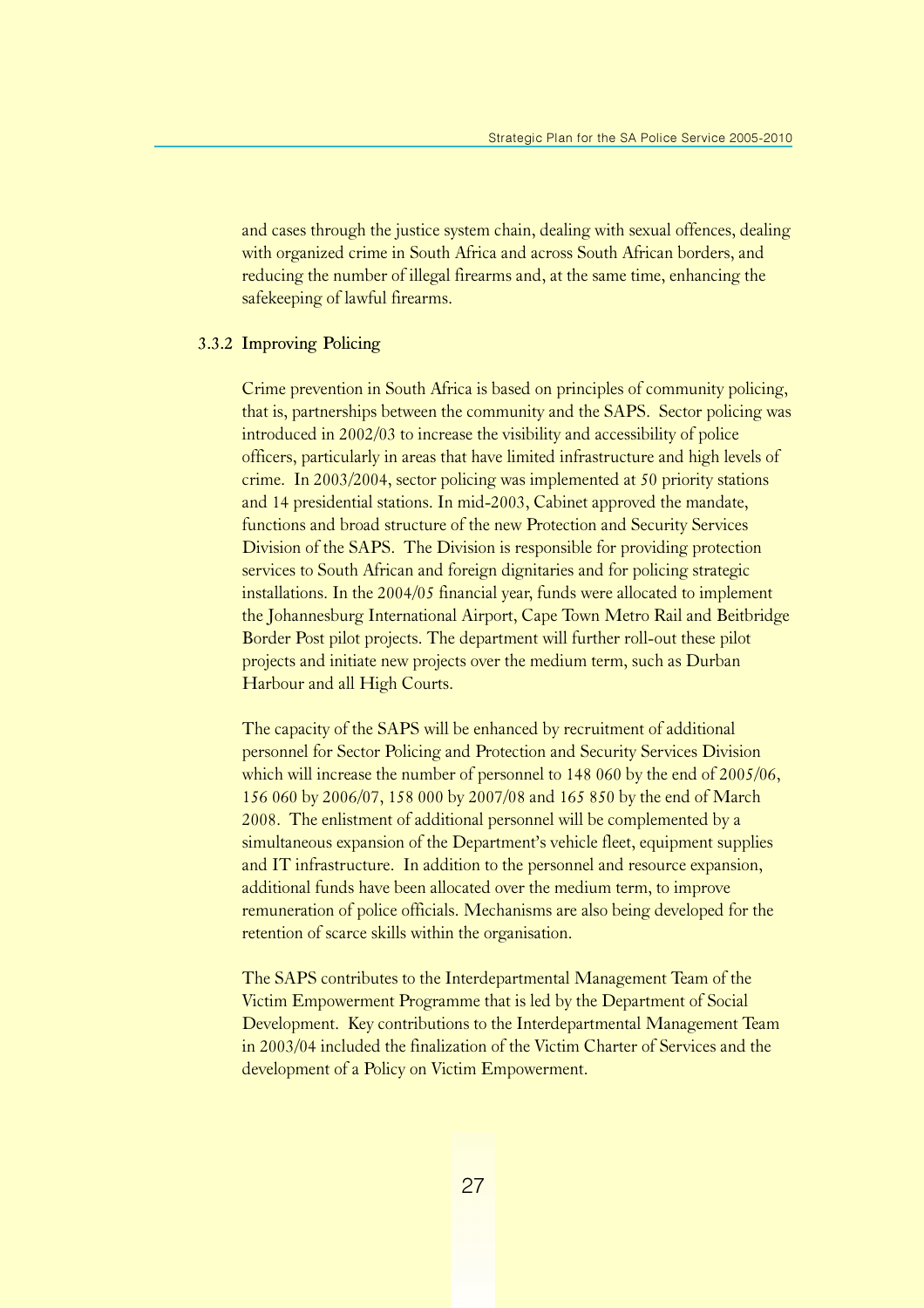The training of SAPS members to empower victims is regarded as a key intervention for improving the services that are rendered to the public. A new training curriculum on domestic violence is in the final stages of completion. Victim-friendly facilities are provided at the majority of high crime stations, where victims' statements can be taken in private in cases of rape, sexual offences, child abuse and domestic violence.

#### 3.3.3 Organisational Restructuring and Development

A new National Intervention Unit was established in 2002/03 to intervene in extreme situations where normal policing is ineffective. The National Intervention Unit deals with medium- and high-risk operations to stabilize volatile situations, and provides specialized operational support to police stations, sections and units. Area Crime Combating Units are responsible for combating serious and violent crimes, policing public gatherings, and providing specialized operational support in the areas where they are situated.

At national level, the specialized investigation units comprise of a Serious Economic Offences Unit and Organized Crime and Serious and Violent Crime task teams. Provincial and area specialized units include Commercial branches, Organized Crime Units, Serious and Violent Crime Units, Precious Metals Units, Diamond Units, Vehicle Identification and Safeguarding Units, Stock Theft Units and Family Violence, Child Protection and Sexual Offences Units.

Due to the unique functions performed by the Forensic Science Laboratory and the Criminal Record Centre, a new Division, the Criminal Record and Forensic Science Services responsible for functions related to these two centres was established in 2004. The two centres were formerly part of the Detective Service Division. The advantage of establishing an additional Division include enhancement of the integrated approach concept pertaining to the analysis of exhibits and presentation of expert evidence as well as sharing expensive and scarce resources such as photo laboratory and crime scene equipment.

The continued emphasis on border policing is maintained over the medium term with an average annual budgetary increase of 5,6 percent over the period 2004/05 to 2007/08. Increases in this sub-programme result from the increased number of police officers deployed at ports of entry, and the continued upgrading of infrastructure at these ports of entry.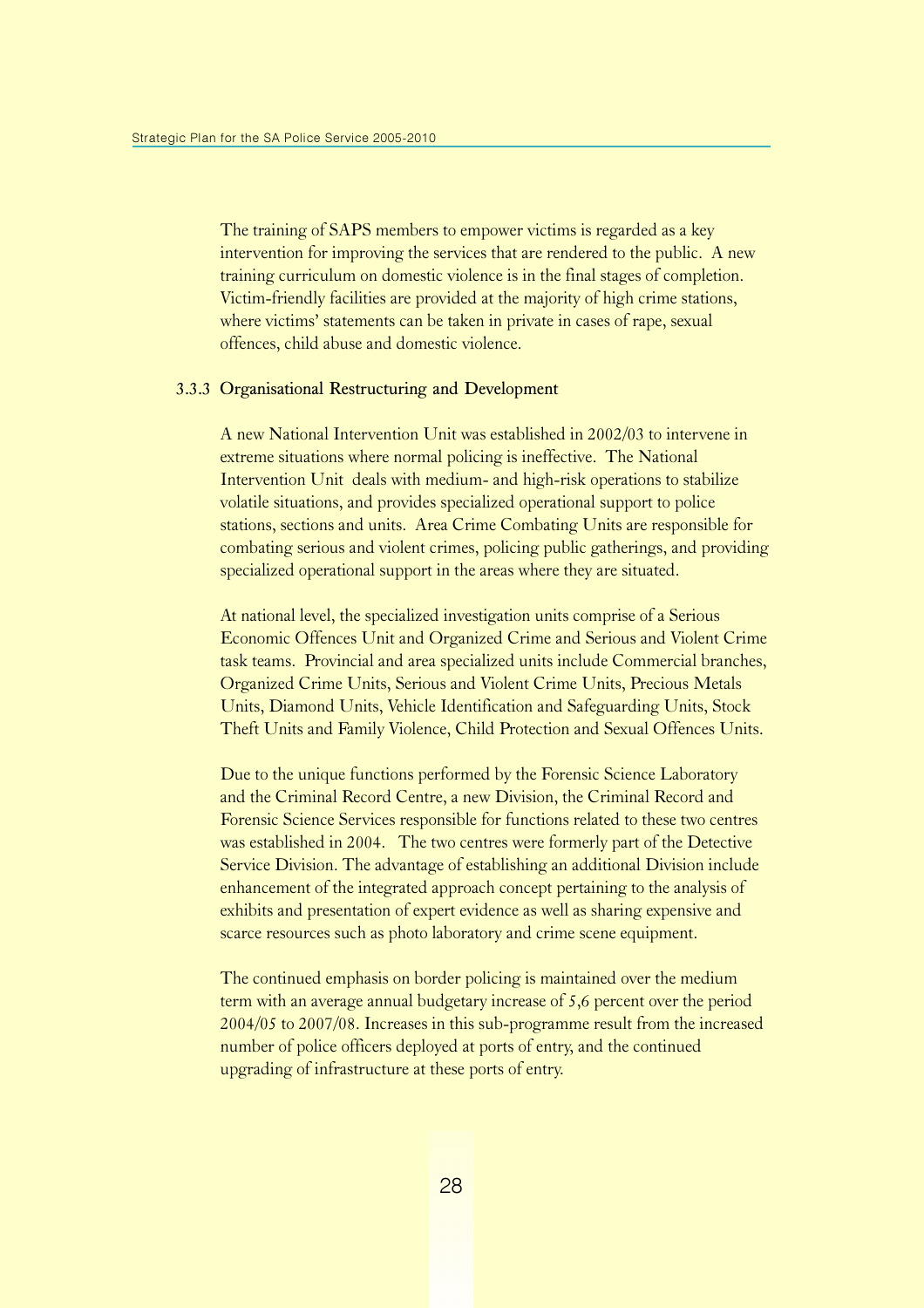The Forensic Science Laboratory is currently being upgraded and a Laboratory Information Management System is being implemented, which accounts for the increase of 5,1 per cent in this sub-programme in 2005/06. The Automated Fingerprint Identification System has been fully implemented and rolled-out. The functions of the Criminal Record Centre and Forensic Science Laboratory contribute to convictions in court, which are increasingly dependent on scientific evidence.

#### 3.4 THE SAPS STRATEGIC PRIORITIES AND GOALS

The development of the strategic priorities and goals for the SAPS for the period 2005 to 2010 have been informed by the following key governmental policy instruments:

- $\Box$  The President's State of the Nation Address.
- **The scenarios forecasted for the SAPS for the period 2005 to 2010.**
- **U** Government's Programme of Action and the Justice Crime Prevention and Security Cluster Priorities 2005 to 2010.
- $\Box$  Policy developments and legislative changes.
- ¡ The SAPS Annual Reports for the periods 2000 / 2001 to 2003 / 2004, including the reporting information on the measurable objectives for each financial year.
- $\Box$  Information resulting from the analysis of the environment external to the SAPS, including inter alia -
	- **D** Crime information.
	- The National Police (SAPS) Service Delivery Improvement Study as performed by Development Research Africa.
- $\Box$  Information relating to the internal environment, or the support activities of the SAPS, including inter alia -
	- Chapter 1, Part III B of the Public Service Regulations, 2001.

The SAPS strategic priorities and goals identified for the period 2005 to 2010 will be implemented on an annual basis by means of the annual Planning Information, or oneyear Police Plan, as required by the Police Service Act, 1995 (Act No 68 of 1995). These priorities will be reviewed on an annual basis in order to gauge their continued applicability and may, therefore, change in line with any relevant changes in Government policy or circumstances within the internal or external environments of the SAPS. The strategic priorities are evaluated in terms of definite measurable objectives and associated targets. The measurable objectives and targets are reflected in detail in the Planning Information, or one-year Police Plan, that is developed within the framework of the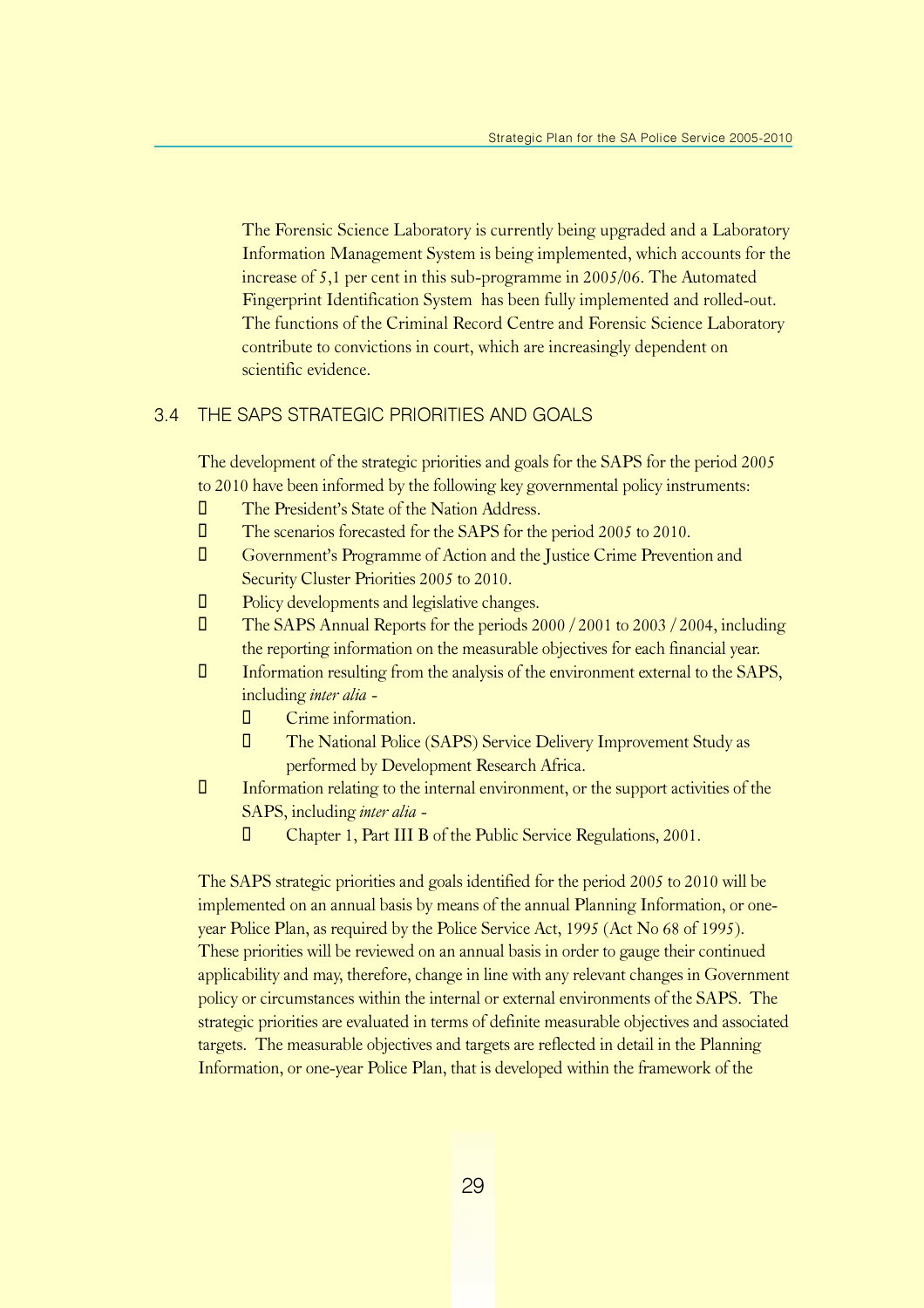Strategic Plan. This necessitates that the Strategic Plan be read in conjunction with the annual Planning Information. The strategic priorities and goals are applicable to each of the Key Departmental Programmes<sup>3</sup>, and key measurable objectives have been identified in respect of the each of the Key Departmental Programmes that are designed to assess the impact of each Programme as a whole.

| Key Departmental Programme<br>and Sub-programmes                                                                                                                                                                                                 | Measurable Objective                                                                                                                                                                                               |
|--------------------------------------------------------------------------------------------------------------------------------------------------------------------------------------------------------------------------------------------------|--------------------------------------------------------------------------------------------------------------------------------------------------------------------------------------------------------------------|
| Programme 1 - Administration<br>Minister<br>0<br>Deputy Minister<br>0<br>П<br>Management<br>П<br>Corporate services                                                                                                                              | Provide for the development of departmental policy and<br>management of the department, including administrative<br>support.                                                                                       |
| Programme 2 - Visible Policing<br>Crime Prevention<br>П<br><b>Border Policing</b><br>0<br>Specialized Interventions<br>0                                                                                                                         | Discourage the occurrence of all crimes through he provision<br>of a proactive and responsive policing service that will prevent<br>the priority crimes rate from increasing annually and through<br>2005 to 2010. |
| Programme 3 - Detective Services<br>General Investigations<br>П<br>Specialised Investigations<br>П<br>Criminal Record Center<br>$\Box$<br>Forensic Science Laboratory<br>0                                                                       | Contribute to the successful prosecution of crime by<br>investigating and gathering all related evidence, thereby<br>preventing the detection rate from decreasing annually and<br>through 2005 to 2010            |
| Programme 4 - Crime Intelligence<br>Crime Intelligence Operations<br>Π.<br>Intelligence and Information<br>П<br>Management                                                                                                                       | Contribute to the neutralisation of crime by gathering,<br>collating and analysing intelligence information, which will<br>lead to an actionable policing activity.                                                |
| Programme 5 - Protection and Security<br><b>Services</b><br><b>VIP Protection Services</b><br>П<br>Static and Mobile Security<br>0<br>Ports of Entry Security<br>0<br>Rail Police<br>Π.<br>П<br>Government Regulator<br>Operational Support<br>П | Minimise security violations by protecting foreign and local<br>prominent people and the securing of strategic areas to ensure<br>a safer South Africa.                                                            |

 $3$  Refer to paragraph 2.1 on page 16 above for a detailed explanation in this regard.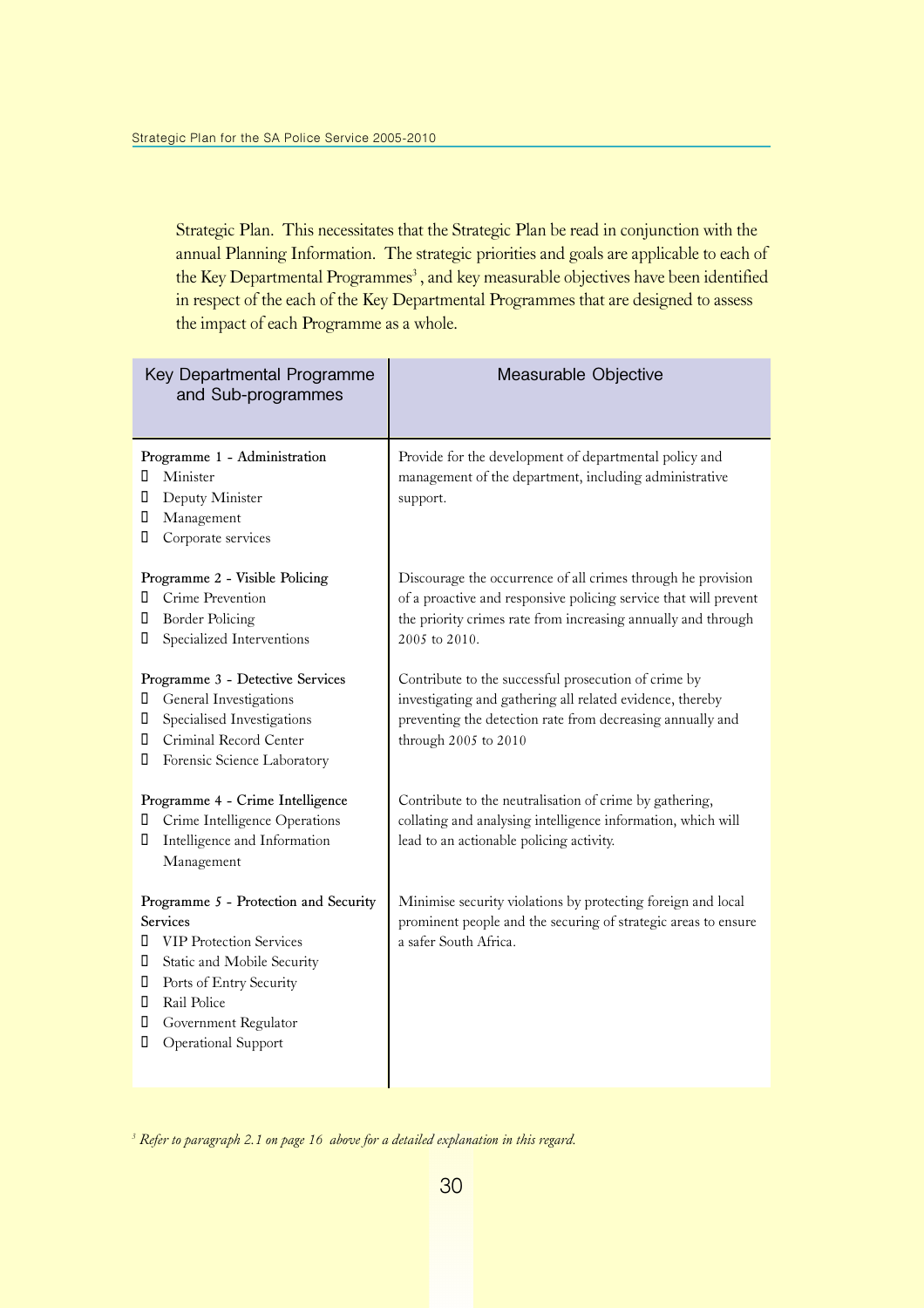The strategic priorities, goals and key measurable objectives that have been identified for the SAPS for the period 2005 to 2010 are divided into operational priorities and organisational priorities, with the four operational priorities being supported by the organisational priorities.

The strategic priorities and goals for 2005 to 2010 are as follows:

#### Operational Priorities

#### Strategic Priority 1: Organised Crime

To address Organised Crime by focussing on -

- criminal organisations involved in crimes relating to drugs, firearms, vehicles, human trafficking, human organ trafficking, prostitution, endangered species, precious metals and stones;
- corruption; and
- commercial crime.

#### Strategic Priority 2 : Serious and Violent Crime

To address Serious and Violent Crime by focussing on -

- the proliferation of firearms, and the impact this has on the incidence of murder, armed robbery, farm attacks, heists and vehicle hijacking;
- crime-combating strategies identified for high and contact rime areas;
- intergroup violence , taxi and train violence, gang violence and faction fighting;
- urban terrorism and crimes against the State; and
- $\Box$  the policing of major events, including the National Elections in 2009 and the Soccer World Cup in 2010.

#### Strategic Priority 3 - Crimes against Women and Children

To address crime against women and children by -

- rape;
- domestic violence;
- assault; and
- child abuse.

#### Strategic Priority 4 - Improve Basic Service Delivery to all Communities

- Improve basic service delivery by implementing the SAPS Service Delivery Improvement Programme at all levels in the SAPS, including -
- developing Service Delivery Charters; and
- setting service standards.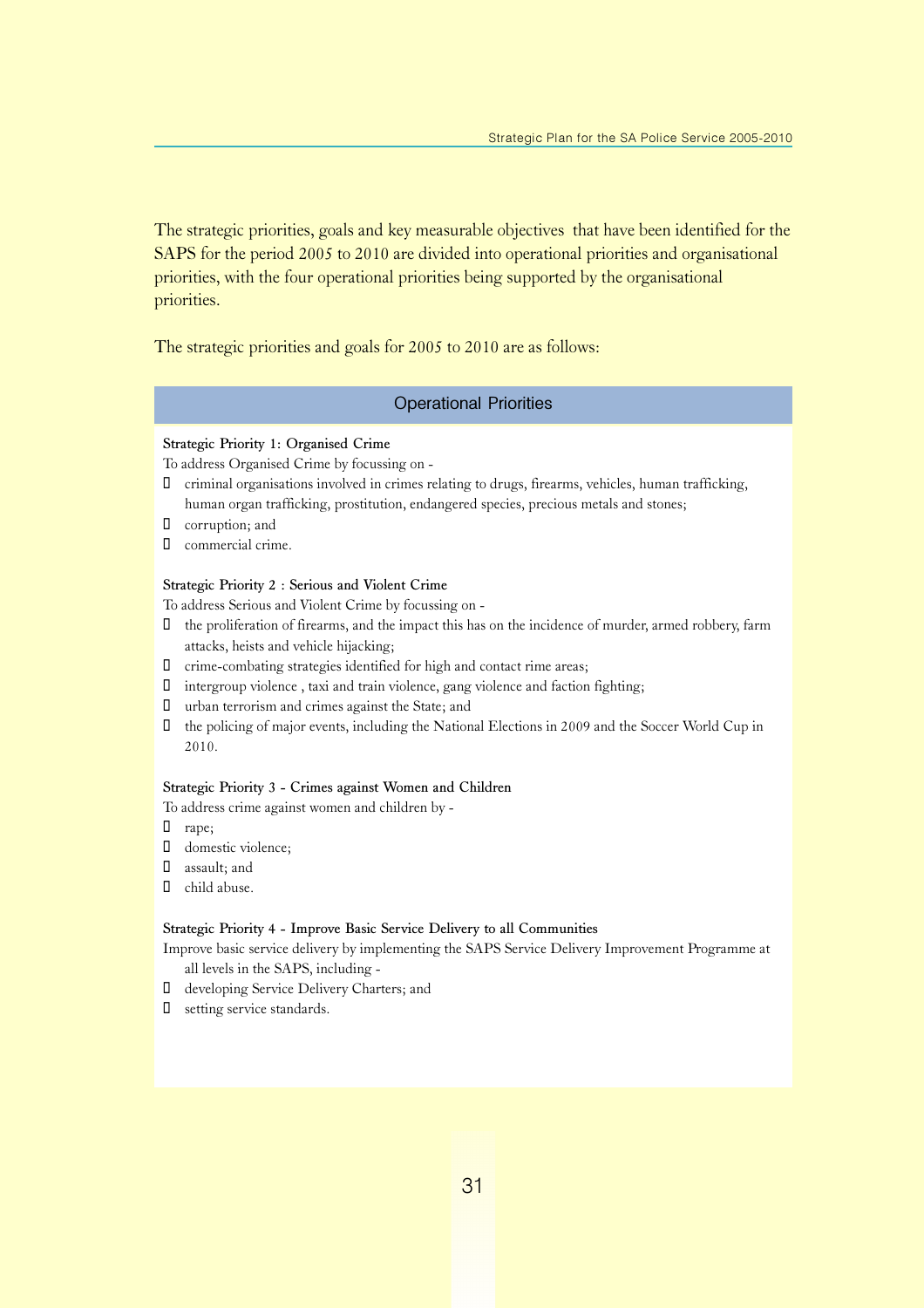#### Organisational Priorities

#### Strategic Priority 5 - Human Resource Management

To address human resource management by implementing the SAPS Human Resource Strategy.

#### Strategic Priority 6 - Budget and Resource Management

To address budget and resource management by -

- implementing and managing Supply Chain Management in the SAPS;
- managing the SAPS Information Systems and Information Communication Technology Plan; and
- complying with the requirements of the Public Finance Management Act 1999 (Act No 1 of 1999) and the Treasury Regulations 2005.

### 4. GOALS AND TARGETS TO BE ATTAINED OVER THE MEDIUM TERM, INCLUDING THE PROGRAMME FOR ATTAINING THE GOALS AND TARGETS

#### 4.1 INTRODUCTION

The Programme for the attaining of the strategic priorities, goals, measurable objectives and targets comprises the annual Planning Information and the Implementation Strategies, both of which are underpinned by the Service Delivery Improvement Programme.

#### 4.2 THE SERVICE DELIVERY IMPROVEMENT PROGRAMME

- 4.2.1 The SAPS Service Delivery Improvement Programme reflects the implementation of the Batho Pele principles within the SAPS in terms of the following key issues -
	- $\square$  main services provided and standards;
	- $\Box$  consultation arrangements with clients;
	- $\Box$  the service delivery access strategy;
	- $\Box$  the service information tool; and
	- $\Box$  a complaints mechanism.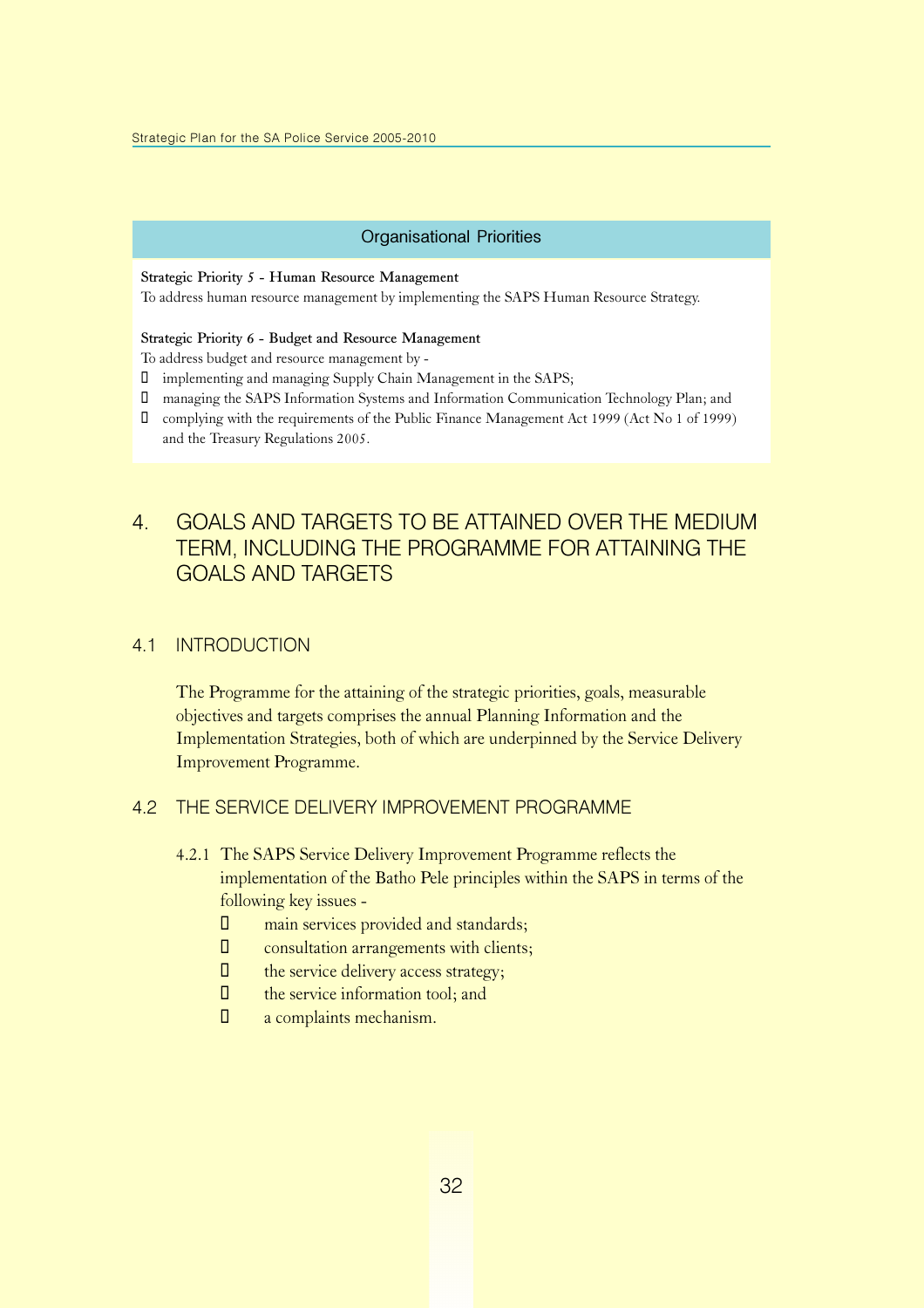4.2.2 The Service Delivery Improvement Programme will be developed further during 2005 to 2010 in order to extend the various elements of the Programme and to facilitate its implementation throughout the SAPS. This will include the development of the four pillars of the Batho Pele Revitalisation Strategy and their constituent elements. These pillars - External Communication, Back Office Re-engineering, Front Office Reengineering and Internal Communication - will comprise the framework within which the further development and reinforcing of the current service delivery initiatives will be undertaken, including the developing of Service Delivery Charters and Service Standards at all levels.

#### 4.3 IMPLEMENTATION STRATEGIES

The South African Police Service has developed the following strategies to facilitate the implementation of the SAPS Strategic Priorities. These Strategies are primarily cross-cutting in nature as they extend across most functional capacities in the SAPS.

#### 4.3.1 Human Resource Strategy

- 4.3.1.1 The Human Resource Strategy is managed by the Deputy National Commissioner : Human Resource Management and Legal Services and comprises the integrated priorities of the following Divisions -
	- **E** Personnel Services:
	- **Career Management;**
	- **I** Training; and
	- **I** Legal Services.
	- 4.3.1.2 The purpose of the Human Resource Strategy is to: secure the creation and maintenance of an effective police service through-
		- $\Box$  utilisation and management of personnel;
		- $\Box$  quality education, training and development; and
		- $\Box$  professional legal advisory and support services.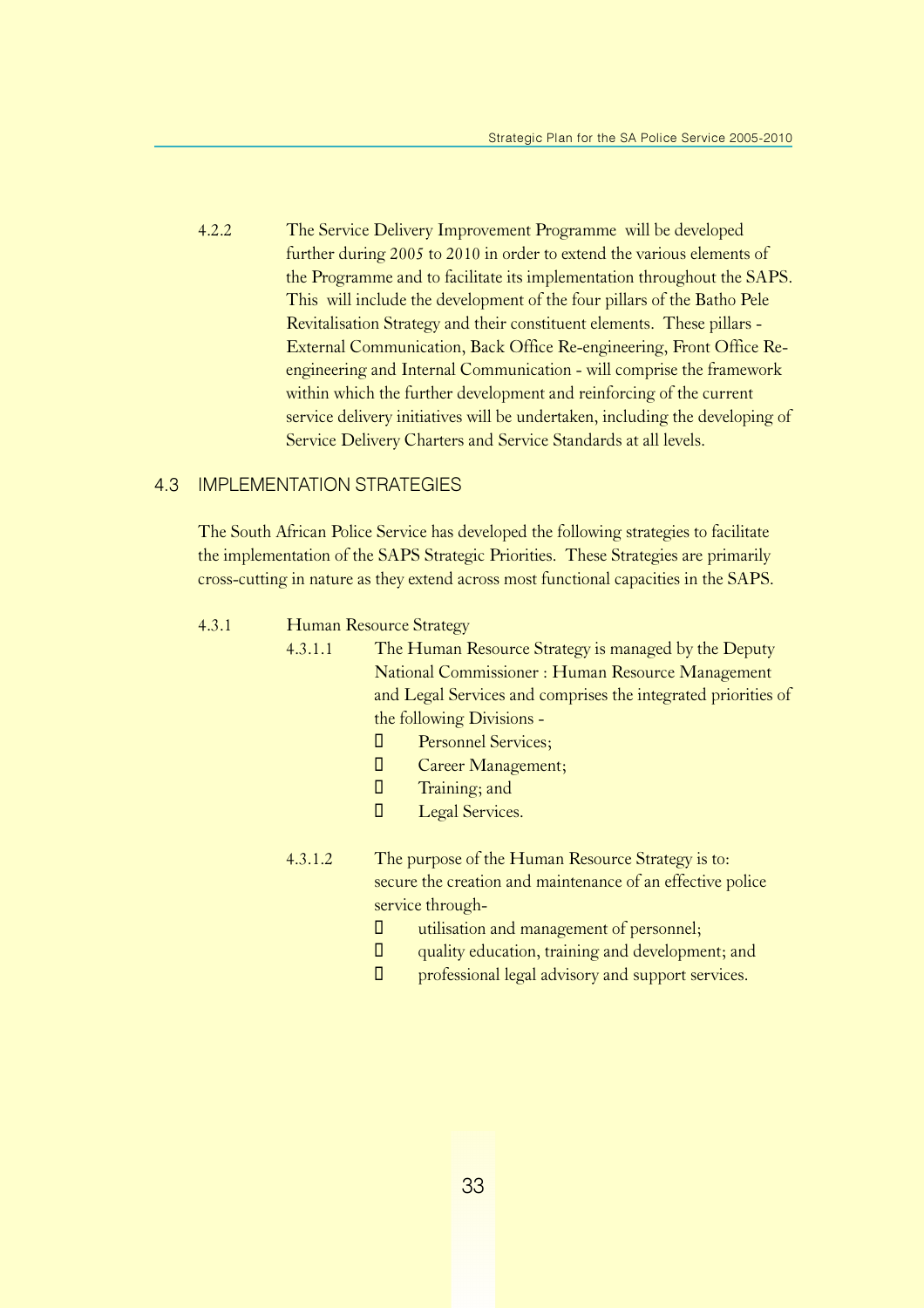#### 4.3.1.3 The strategic goals of the Strategy support the SAPS strategic priorities and focus on -

- $\Box$  optimising personnel utilisation;
- $\Box$  developing human resources;
- $\square$  implementing Employment Equity;
- $\Box$  institutionalising performance management;
- $\Box$  institutionalising a professional service ethos;
- $\square$  institutionalising an employee assistance service;
- $\Box$  institutionalising legal advisory and support services; and
- $\Box$  ensuring policy compliance in support of strategic priorities.
- 4.3.1.4 Each of the strategic goals has been broken down into specific key performance areas.

#### Optimising personnel utilisation by -

- developing an annual HR Plan and facilitating the implementation thereof;
- $\Box$  effective selection, appointment and placement of personnel according to the HR Plan;
- $\Box$  implementing and maintaining the recruitment strategy;
- providing psychological intervention and evaluation services;
- developing, maintaining and implementing conditions of service;
- managing absenteeism and service terminations;
- managing promotions;
- managing the implementation of the Incentives and Rewards Strategy; and
- facilitating, developing, implementing and maintaining human resource policies.

#### Developing human resources by-

revising and implementing the Education, Training and Development (ETD) system, skills development, quality management and assessment;

- researching, designing and developing needs- and outcomes-based curricula;
- establishing and sustaining in-service training in support of organisational priorities;
- $\Box$  ensuring the provision of basic training; and
- provision of generic skills and international training support.

#### Implementing employment equity through-

- monitoring employment equity targets, initiating interventions where necessary and monitoring compliance of existing programmes; and
- implementing the affirmative action programme, women empowerment programmes and programmes for the elimination of unfair discrimination.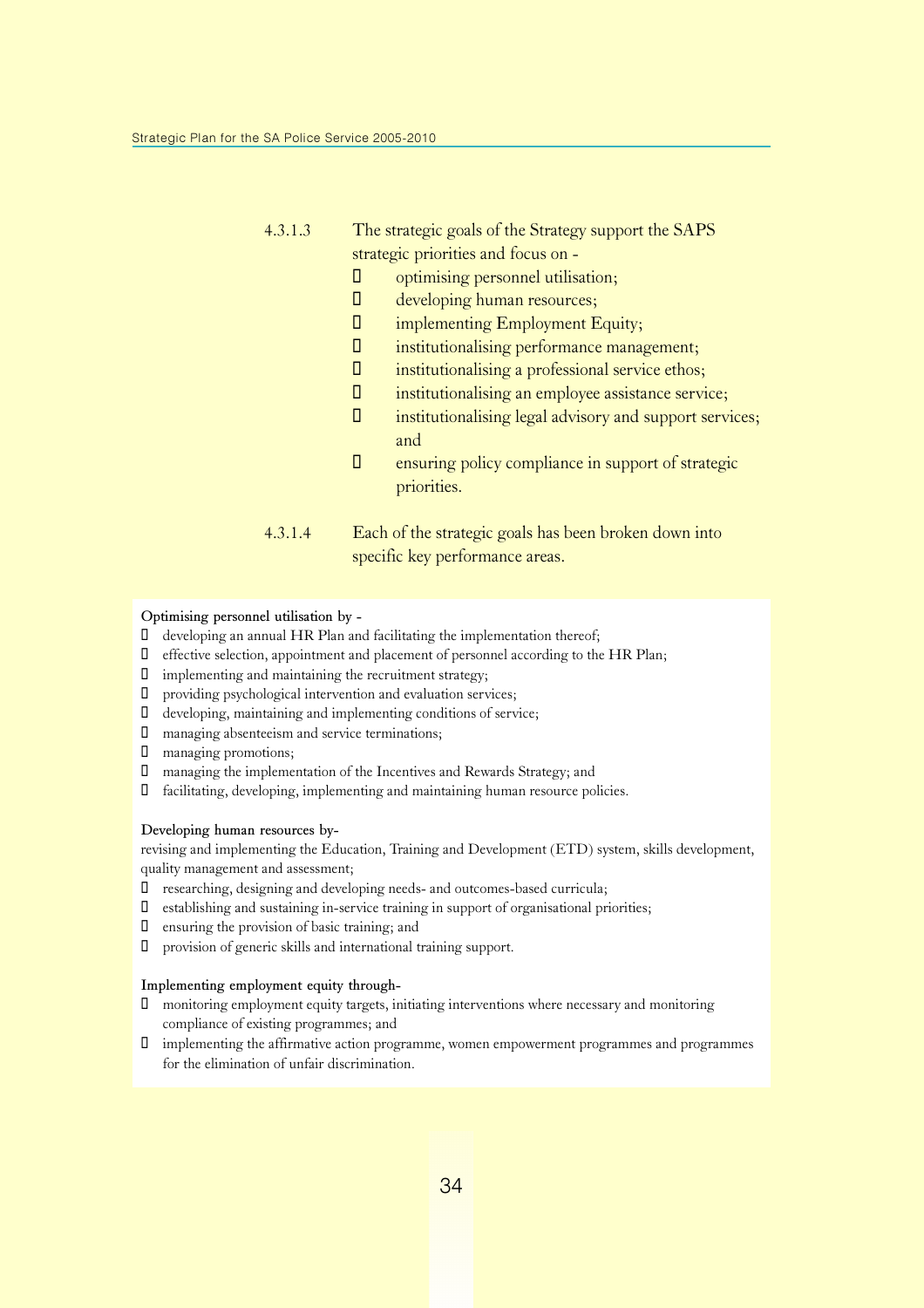#### Institutionalising performance management by-

- reviewing and maintaining performance management and supplementary compensatory systems; and
- initiating, developing and implementing generic performance plans.

#### Institutionalising a professional service ethos by -

- managing discipline;
- managing grievances; and
- facilitating the implementation of service integrity.

#### Institutionalising an employee assistance service by -

- implementing programmes to ensure the physical, recreational and emotional well being of personnel in the SAPS; and
- $\Box$  enhancing the implementation of the HIV/Aids strategy.

#### Institutionalising professional legal advisory and support services by -

- $\Box$  drafting, interpreting and implementing legislation;
- ensuring the procurement of goods and services in terms of legal requirements;
- administering and managing contracts and agreements and labour related matters;
- rendering operational legal support in respect of the prevention, combating and investigation (provincially, nationally and internationally) of crimes affecting the RSA;
- managing litigation by or against the SAPS; and
- managing and determining legal standards.

#### Ensure policy compliance in support of strategic priorities by-

developing, co-ordinating, maintaining and facilitating the implementation of policies.

#### 4.3.2 National Crime Combating Strategy

The National Crime Combating Strategy was implemented in April 2000 as part of the SAPS Strategic Plan 2000 to 2003. The Strategy is being executed in two phases, namely :

- □ Phase 1 : The stabilising of crime over the period 2000 to 2003.
- $\Box$  Phase 2 : The normalising of crime over the period 2004 to 2010.

Normalisation of crime does not, however, only require law enforcement actions, it includes programmes to address the root causes of crime such as moral regeneration, social crime prevention and development projects. One of the main focus areas of normalisation is to create the necessary capacity within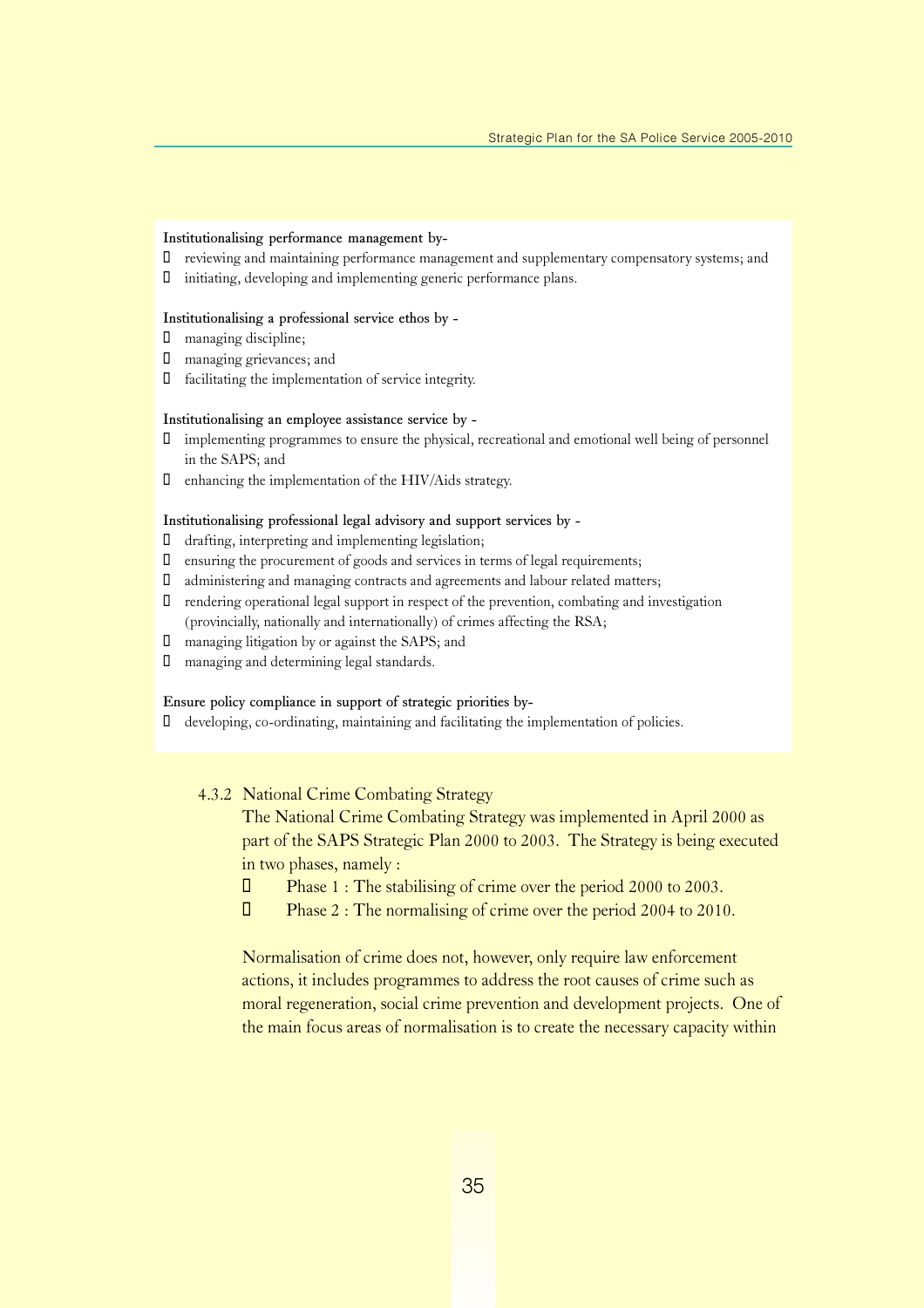the law enforcement environment to sustain successes achieved during the stabilisation phase. The phasing out of the Commando System (essentially a military structure which performs law enforcement functions on a secondary level), and the introduction of sector policing together with a revised SAPS Reservist system, which is tailor-made to the specific crime prevention and combating needs of various communities, forms an integral part of this capacity-building process.

The National Rapid Deployment Unit, comprising members of the National Intervention Unit and the National Crime Combating Unit, became operational during the last half of 2003 comprising approximately 500 members. The Unit's personnel strength will be gradually increased to approximately 1000 members in 2010. The SAPS Public Order Police Units have been transformed into Area Crime Combating Units, with the establishing of a Unit in each of the 43 SAPS Area offices with a total personnel strength of more than 5500 members. The Units are deployed in accordance with crime patterns and available tactical intelligence, across police stations boundaries and execute these functions in co-operation with other crime prevention units.

Sector policing is the main focus area of the SAPS's approach to the normalising of crime and is based on the following pillars :

- $\Box$  The geographical demarcation of a police station area into manageable sectors, taking into account Crime Administration Blocks, the geographical size of areas, topographical features, community resources, crime types and patterns.
- ¡ The appointment of permanent SAPS members as Sector Commanders and Sector Policing Teams.
- $\Box$  Active participation by communities by means of Reservists, partnerships and support groups.
- **The implementation of strategies and projects by the SAPS and** communities to address specific crime problems in each sector.

Each sector will be responsible for visibility, crime deterrence, quick response to crimes, partnerships with communities and problem-solving projects.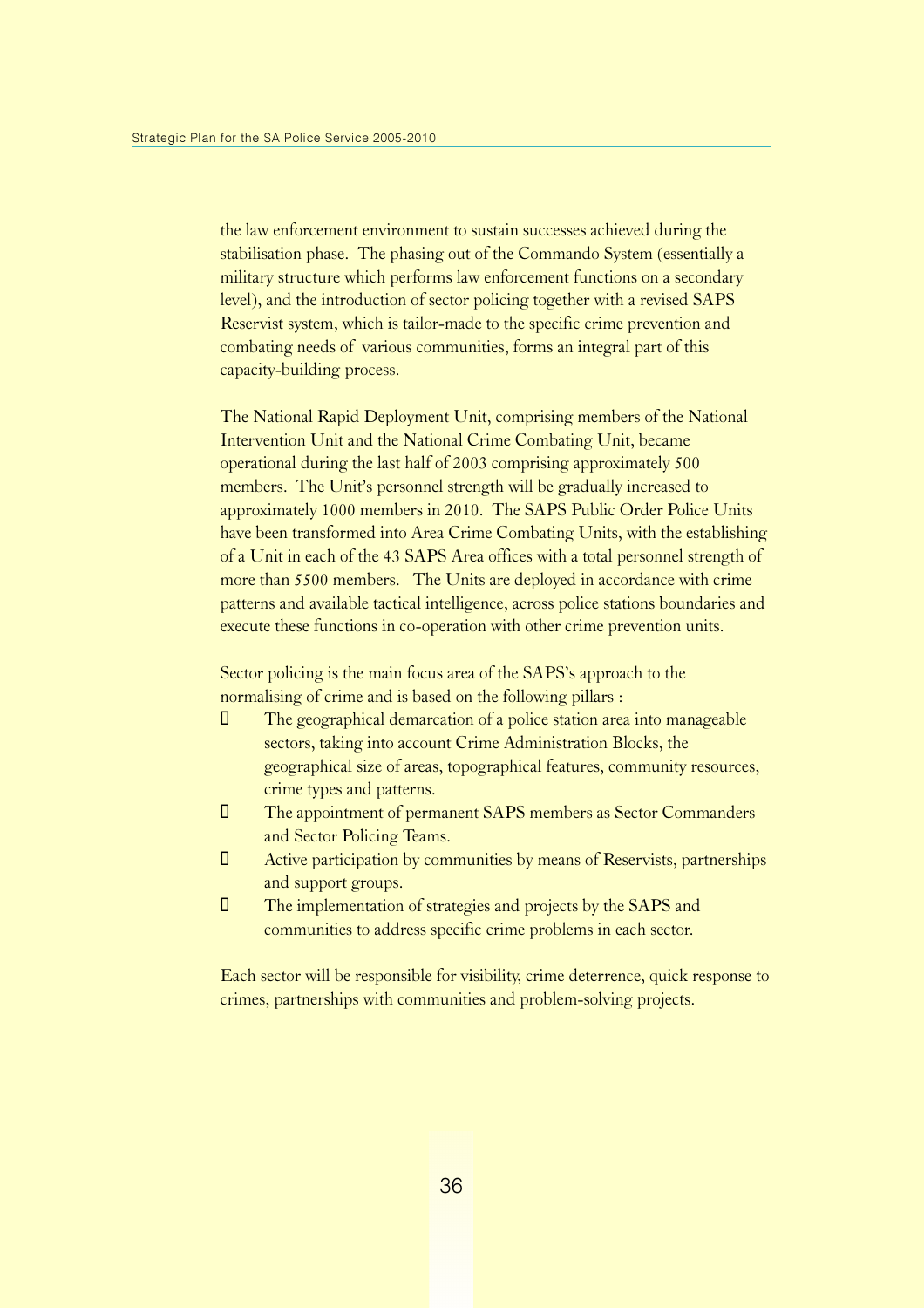

The implementation of the National Crime Combating Strategy is impacted on negatively by the prevailing, unfavourable socioeconomic conditions in the country. These socioeconomic conditions, such as wide-scale poverty, lack of access to basic services, etc., may contribute to the root causes of crime, thereby increasing the likelihood for the perpetration of crime. The National Crime Combating Strategy is also supported by various strategies which are currently being implemented, please refer to Figure 1 above. Organisational support provided to the Police Areas and Stations comprises the focussed allocation of resources to high crime areas, the implementation specific strategies aimed at facilitating the implementation of the SAPS strategic priorities, e.g. the Human Resource, Firearms, Crimes against Women and Children, Corruption and Fraud Prevention, Prevention of Police Attacks and Killings, Risk Management, Technology and Information Strategies. The SAPS Service Delivery Improvement Programme<sup>4</sup> also supports the National Crime Combating Strategy by focussing the policing service provided by personnel members in terms of the

4 Refer to paragraph 4.2 on page 32 above.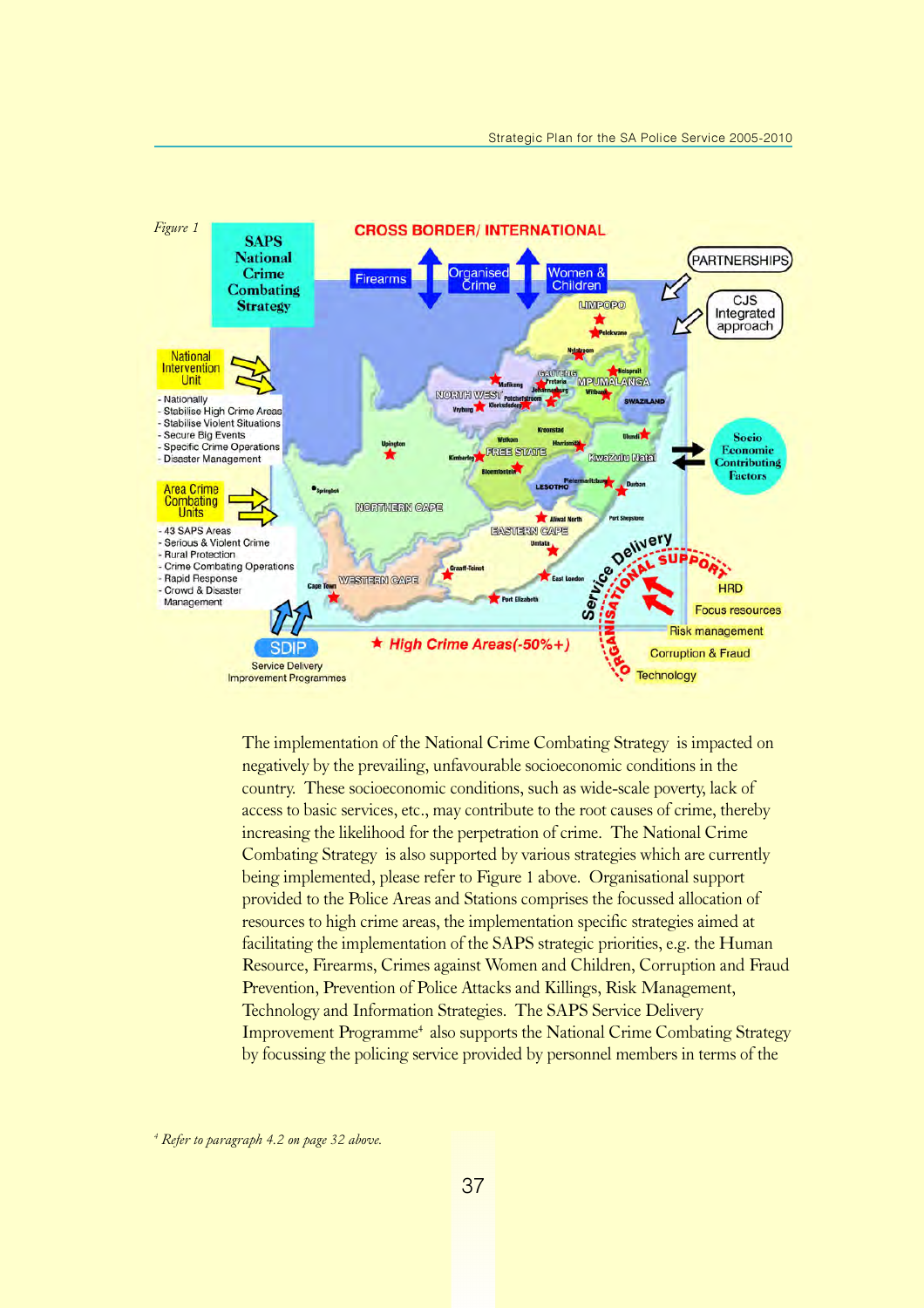Batho Pele initiative. The National Crime Combating Strategy also encompasses several cross-border or international priorities such as crime involving firearms, organised crime and crimes against women and children.

4.3.3 The Firearm Strategy

The purpose of the strategy is to eradicate the proliferation of firearms available for use in crime and violence in South Africa. The Firearm Strategy consists of a number of pillars and the following progress has been made regarding the implementation of each pillar:

¡ Pillar 1: Development and maintenance of appropriate firearm-related regulators.

The Firearms Control Amendment Act, 2003 (Act No 43 of 2003) was fully implemented by 1 July 2004 and will direct the maintenance of appropriate firearm-related regulators by the SAPS.

 $\Box$  Pillar 2: Development and maintenance of effective control processes and procedures regarding firearms.

The business process re-engineering of the Firearm Control System, which supports the implementation of the Firearms Control Regulations, 2004 and subsequent processes and procedures, has been finalized and will be implemented during 2005 to 2010.

 $\Box$  Pillar 3: Reduction and eradication of the illegal pool and criminal use of firearms.

In the 2003/2004 financial year, the Government focussed, in particular, on implementing an operational dimension to the Firearm Strategy. Specific projects initiated to ensure the effective management of the effects of the operations, include the following:

- The number of firearms in the evidence management stores of the South African Police Service.
- The number of declarations of unfitness to possess a firearm that had to be processed.
- The circulation of confiscated or recovered firearms.
- The decentralization of the destruction of confiscated firearms to the various provinces contributed to the increase in the number of firearms that was destroyed during the 2003/2004 financial year.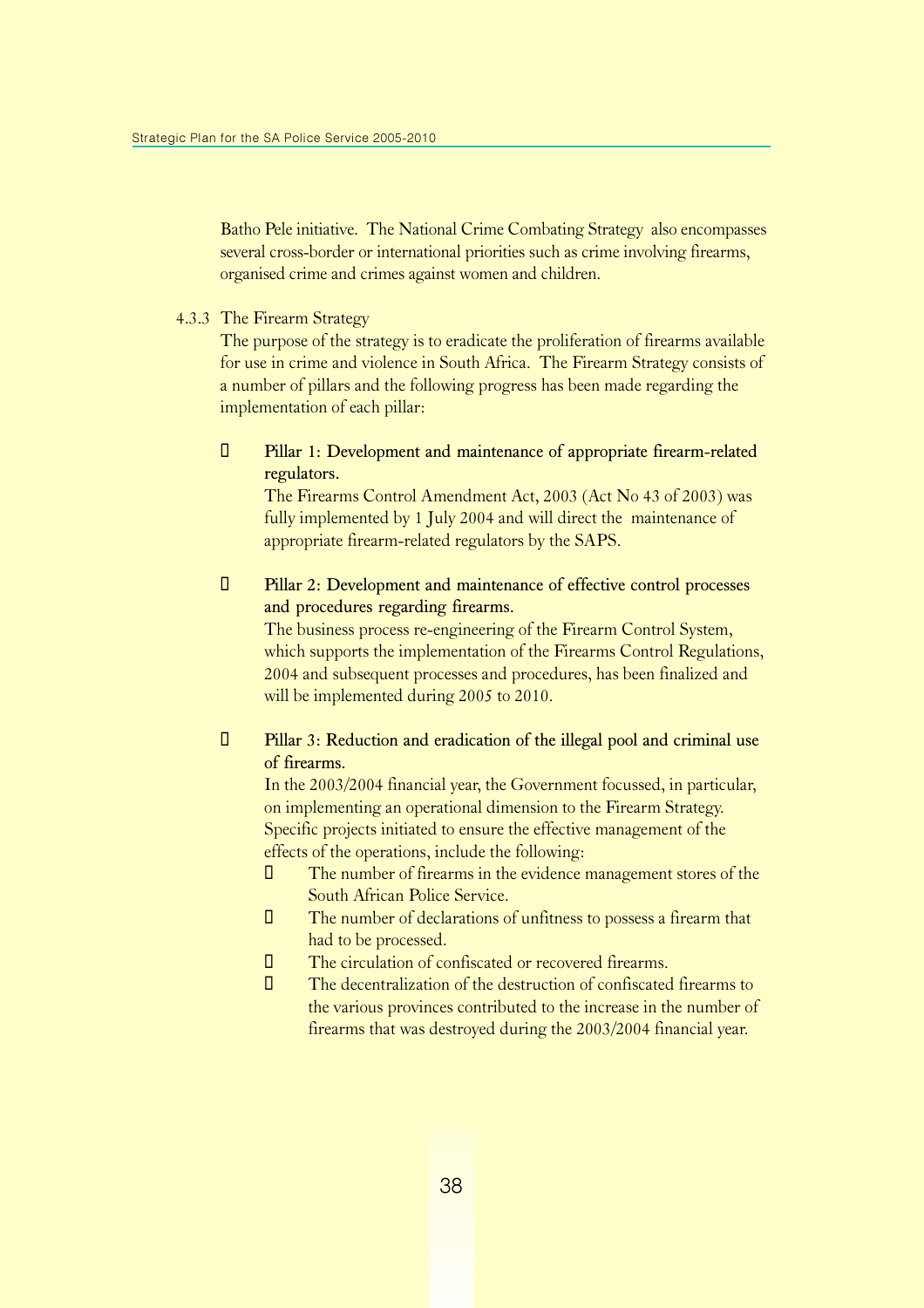**T** Pillar 4: Prevention of crime and violence through awareness and social crime prevention partnerships.

The Department will continue its efforts to inform the public on issues such as firearm safety, keeping children safe from firearms and the requirements of the firearms control legislation.

#### **U** Pillar 5: Regional Cooperation.

The Department will continue to engage in discussions with regional counterparts on various levels regarding the implementation of the Southern African Development Community Firearms Protocol that primarily deals with firearms control on a regional level. The SAPS will conduct additional operations (referred to collectively as Operation Rachel) with the Mozambique Police aimed at locating and destroying firearms, explosives and ammunition that are remnants of the war in Mozambique. This is done in order to prevent their infiltration into the region for use by criminals in the perpetration of crime. These operations, which are intelligence driven, have led to the destruction of vast quantities of firearms, explosives and ammunition and have played a major role in stemming the flow of illegal firearms in the region.

#### 4.3.4 Crimes against Women and Children Strategy

4.3.4.1 The purpose of the strategy is to reduce the incidence of crimes against women and children, as well as to ensure the proper investigation of sexual offences such as rape and indecent assault. The strategy includes the following initiatives:

#### **The Anti-rape Strategy**

The Anti-rape Strategy includes initiatives to reduce rape and to improve the investigation of rape cases and services provided to victims of rape. Guidelines were issued in 2003 to ensure that a consistent approach is followed to the implementation of the Antirape Strategy in all provinces. The further development and implementation of the Ant-Rape Strategy will take place during 2005/06.

#### **Implementation of the Domestic Violence Act, 1998 (Act No 116)** of 1998)

The review of existing training packages on the policing of domestic violence, and the development of a comprehensive,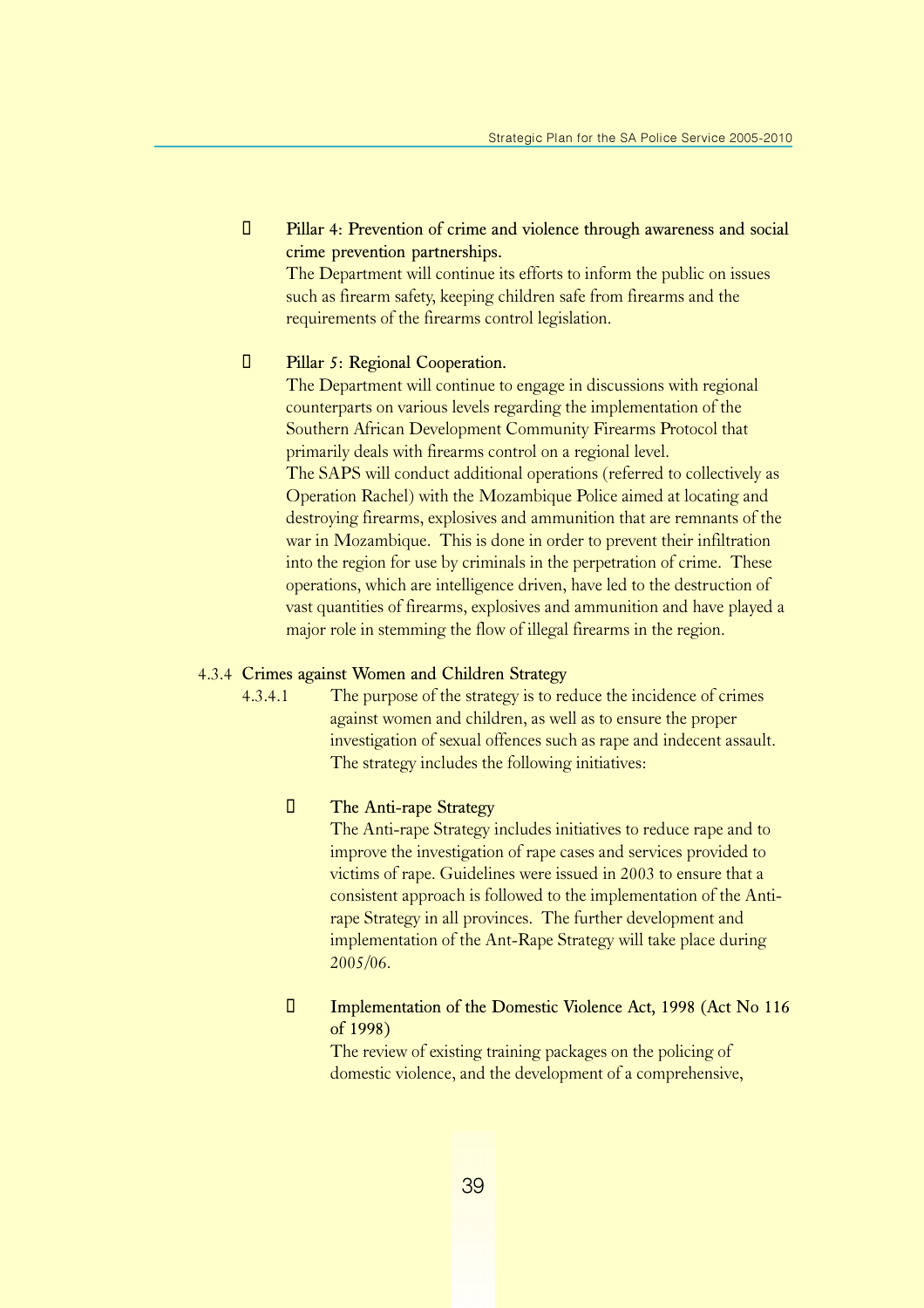accredited prevention of domestic violence training programme commenced in 2003. The new training programme is based on the integrated training programme that was developed in line with the Government's interdepartmental Domestic Violence Programme.

#### $\Box$  The Victim Empowerment Programme

To date, 33 693 members of the SAPS have been trained in victim empowerment nationwide. The training focussed on giving members the necessary skills to handle all victims of crime in a sensitive manner when, for instance, they take down statements, including intimate accounts of violence. They were also trained in referring victims to institutions that offer professional help, for example, trauma counselling, legal advice and medical assistance. The community-based victim empowerment programme that is managed by Victim Support South Africa (previously Business Against Crime) is operational at 307 police stations and a total of 3 300 volunteers participate in this programme. As part of the victim empowerment programme, victim-friendly facilities were established at high crime stations, including the Presidential Police Stations (14 previously marginalised police stations prioritised by the President for accelerated development). These facilities mainly benefit victims of rape and domestic violence in that they enable police members to take down statements including intimate accounts of violence to victims in privacy.

#### **T** Youth Crime Prevention Capacity Building Programme

In order to equip SAPS members with the necessary skills to recognize and assist young people who are at risk of turning to crime or of becoming victims of crime, a training programme on youth crime prevention was developed. The programme contains modules that deal with the management of awaiting trial juveniles. A module concerning the responsibilities of the South African Police Service in terms of the Child Justice Bill will replace these modules once the Bill has been promulgated. The development of standards for the accreditation of a Youth Crime Prevention Curriculum is currently underway.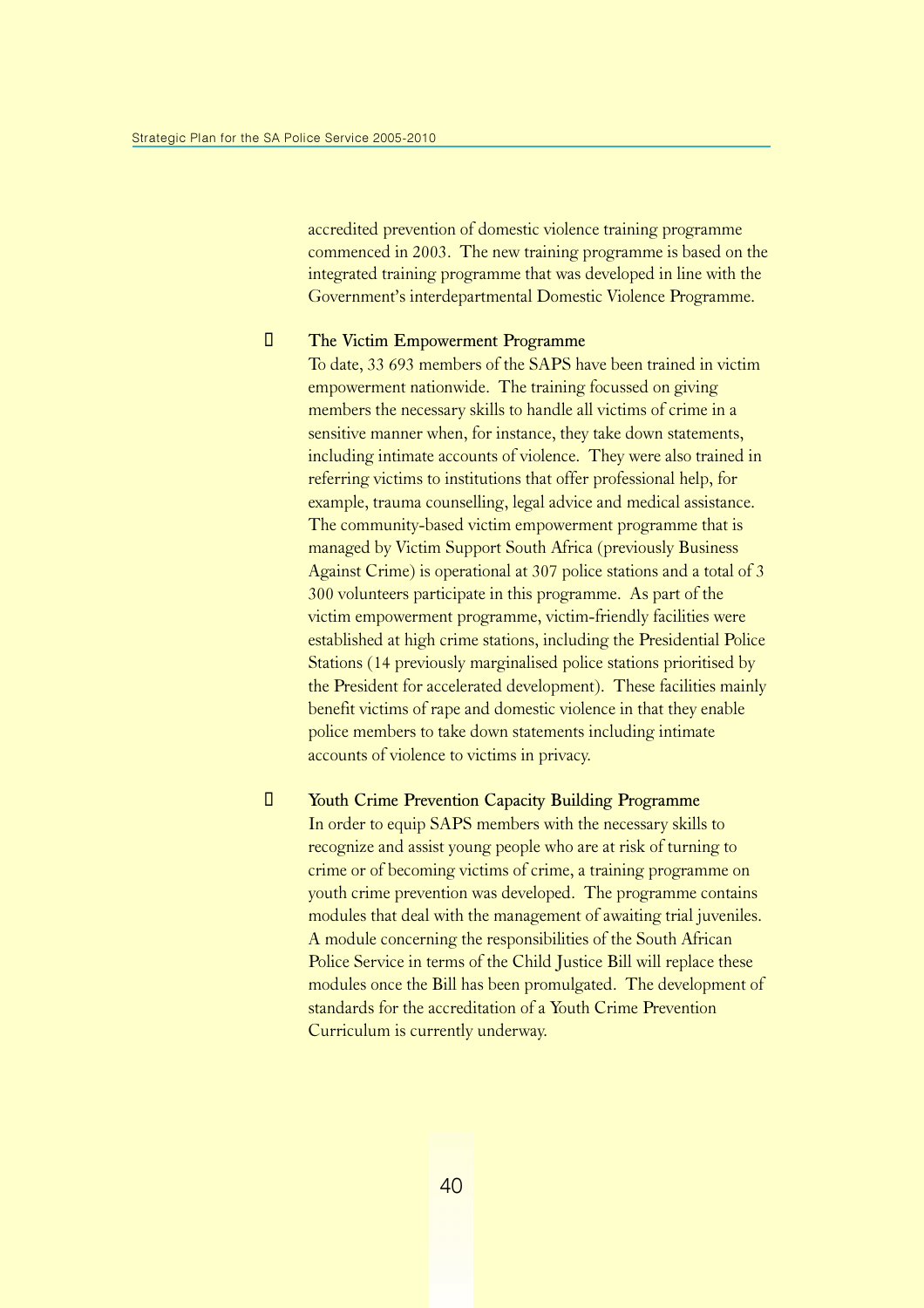#### **<u>I</u>** Prevention of Violence Programme

Interdepartmental programmes and processes that have an impact on violence prevention programmes have been rigorously pursued. These programmes and processes include the Moral Regeneration Programme (coordinated by the Deputy President's office), the development of an implementation strategy for the Sexual Offences Bill (coordinated by the Department of Justice and Constitutional Development), the Child Labour Action Programme Steering Committee (coordinated by the Department of Labour), the development of an Interdepartmental Victim Empowerment Policy (coordinated by the Department of Social Development) and the development of a Victim Charter (coordinated by the Department of Justice and Constitutional Development).

#### **E** Reactive Measures.

This entails the steps taken by the investigating officer on receiving a sexual offences case.

Providing professional victim assistance, which includes the treatment of victims, providing information on procedures followed by the SAPS and the Criminal Justice System, and referral of victims to support services.

#### $\Box$  Conversations with Women Initiative.

The SAPS has launched a Conversations with Women initiative that coincides with the 16 Days of Activism on Violence Against Women and Children campaign. This initiative explains the rights of women who are victims of crimes and the service that the SAPS will provide in order to minimize the impact of the Crime. This initiative will be extended during 2005/06 within the context of the Crimes Against Women and Children Strategy.

#### 4.3.5 Corruption and Fraud Prevention Straegy

#### 4.3.5.1 Introduction

The SAPS is in a unique position when it comes to the issues of Corruption and Fraud as it has both an obligation to investigate criminal cases of Corruption and Fraud, and also to address Corruption and Fraud within the SAPS. This Strategy has been developed to specifically address Corruption and Fraud in the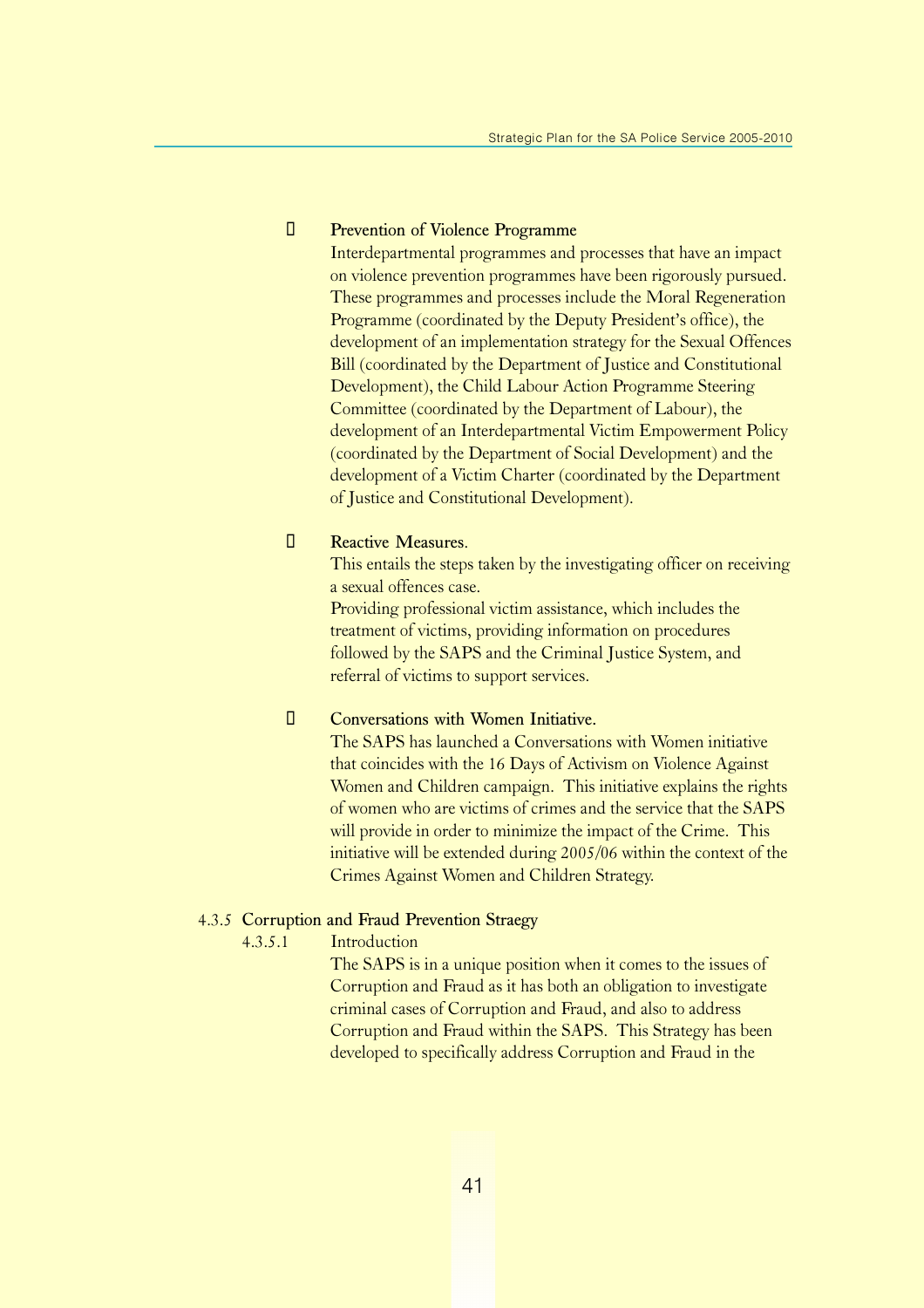SAPS and has taken into account a broad spectrum of information. This information ranges from Government policy requirements such as the Prevention and Combatting of Corrupt Activities Act, 2004 (Act No 12 of 2004), and the Public Service Anti-corruption Strategy 2002 and previous, internal strategies such as the SAPS Service Integrity Framework. The reference to the Strategy as the SAPS Corruption and Fraud

Prevention Strategy addresses both the issue of Corruption and Fraud in the SAPS.

- 4.3.5.2 Purpose of the Corruption and Fraud Prevention Strategy The purpose of the SAPS Corruption and Fraud Prevention Strategy is to eliminate the incidence of Corruption and Fraud in the SAPS by the application of a multi-dimensional approach that includes all aspects relating to the causes and effects of the involvement of SAPS personnel members in Corruption and Fraud.
- 4.3.5.3 Pillars of the Corruption and Fraud Prevention Strategy The SAPS Corruption and Fraud Prevention Strategy comprises four pillars, namely:
	- **I** Prevention;
	- **D** Detection;
	- $\Box$  Investigation; and
	- **I** Restoration



Figure 2 : Pillars of the SAPS Corruption and Fraud Prevention Strategy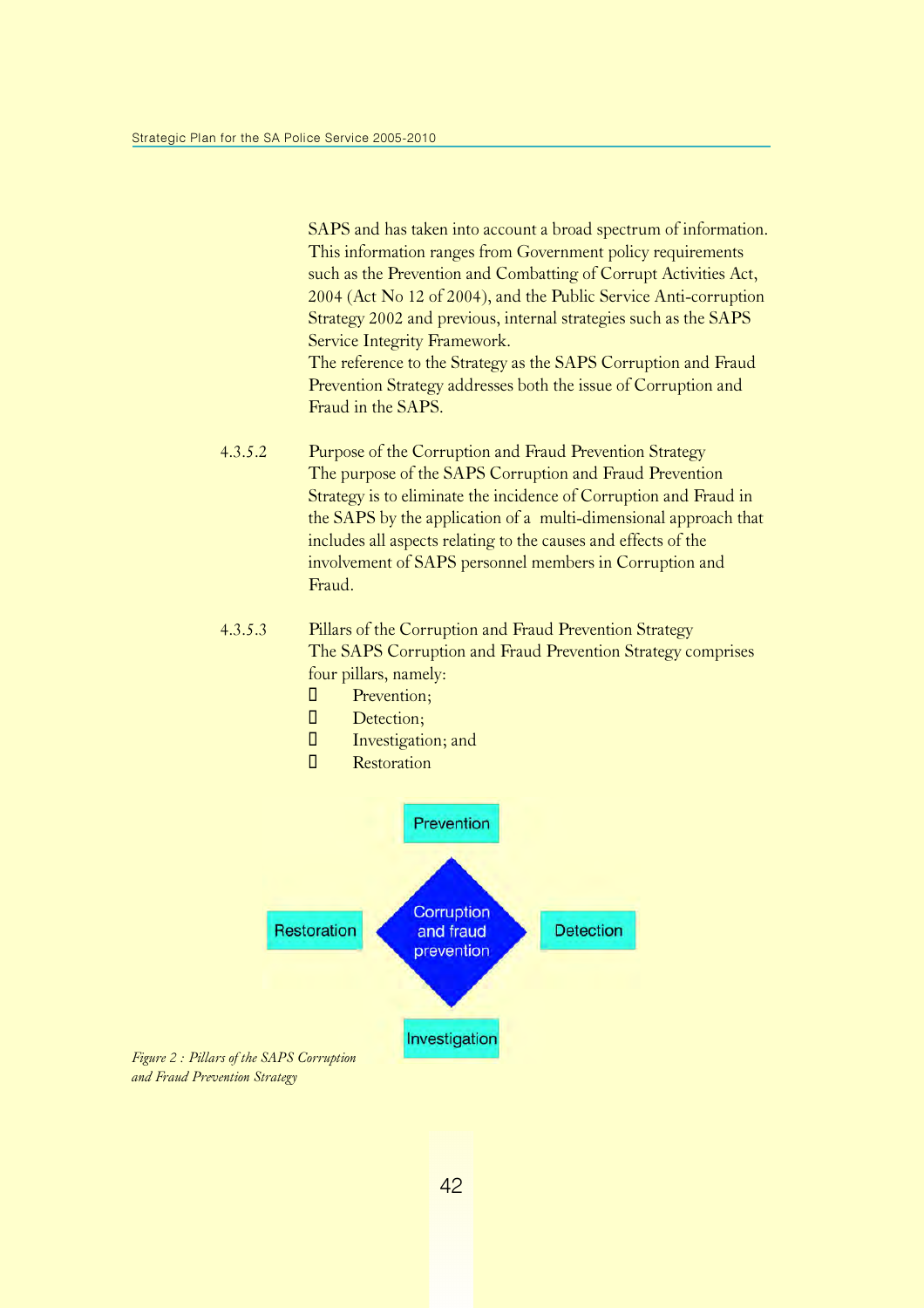Prevention, Detection, Investigation and Restoration have been identified as being the core activities that must be performed within the SAPS in order to address Corruption and Fraud by SAPS members. Prevention relates to the preventing of the opportunity for and actual perpetration of acts of Corruption and Fraud by SAPS personnel members, by ensuring that the appropriate preventive mechanisms are developed and implemented. The Detection Pillar involves establishing the means for the exposing of Corruption and Fraud in the SAPS and the Investigation Pillar the actual criminal and departmental investigation of acts of Corruption and Fraud by SAPS personnel members. The Restoration Pillar focusses on limiting the impact of Corruption and Fraud on the SAPS, the personnel members responsible for perpetrating Corruption and Fraud and those personnel members affected by Corruption and Fraud.

The four pillars contribute collectively to the improving of the institutional capacity of the SAPS to deal with Corruption and Fraud, including the establishing and maintaining of sound management policies and practices; the establishing of an organizational culture that is not tolerant of the perpetration of Corruption and Fraud by its members, including a strong emphasis on whistleblowing and the establishing of professional ethics in the SAPS; and, to ensuring that the SAPS remains in a position to proactively respond to the changing face of Corruption and Fraud.

#### 4.3.6 Prevention of Attacks on and Murders of Police Officials Strategy

4.3.6.1 The purpose of the Prevention of attacks on and Killing of Police Officials Strategy is to :

"Eradicate attacks on and the killing of SAPS police officials".

The various initiatives which have been developed and implemented to address attacks on and the killing of police officials have been consolidated into three broad categories, namely : Prevention, Reaction and Restoration. These broad categories, or cornerstones, represent the fundamental issues which must be addressed in order to eradicate the incidence of attacks on and killing of police officials. The three cornerstones compliment each other as the various initiatives which comprise each cornerstone will contribute positively to the effective implementation of initiatives across the spectrum of the Strategy.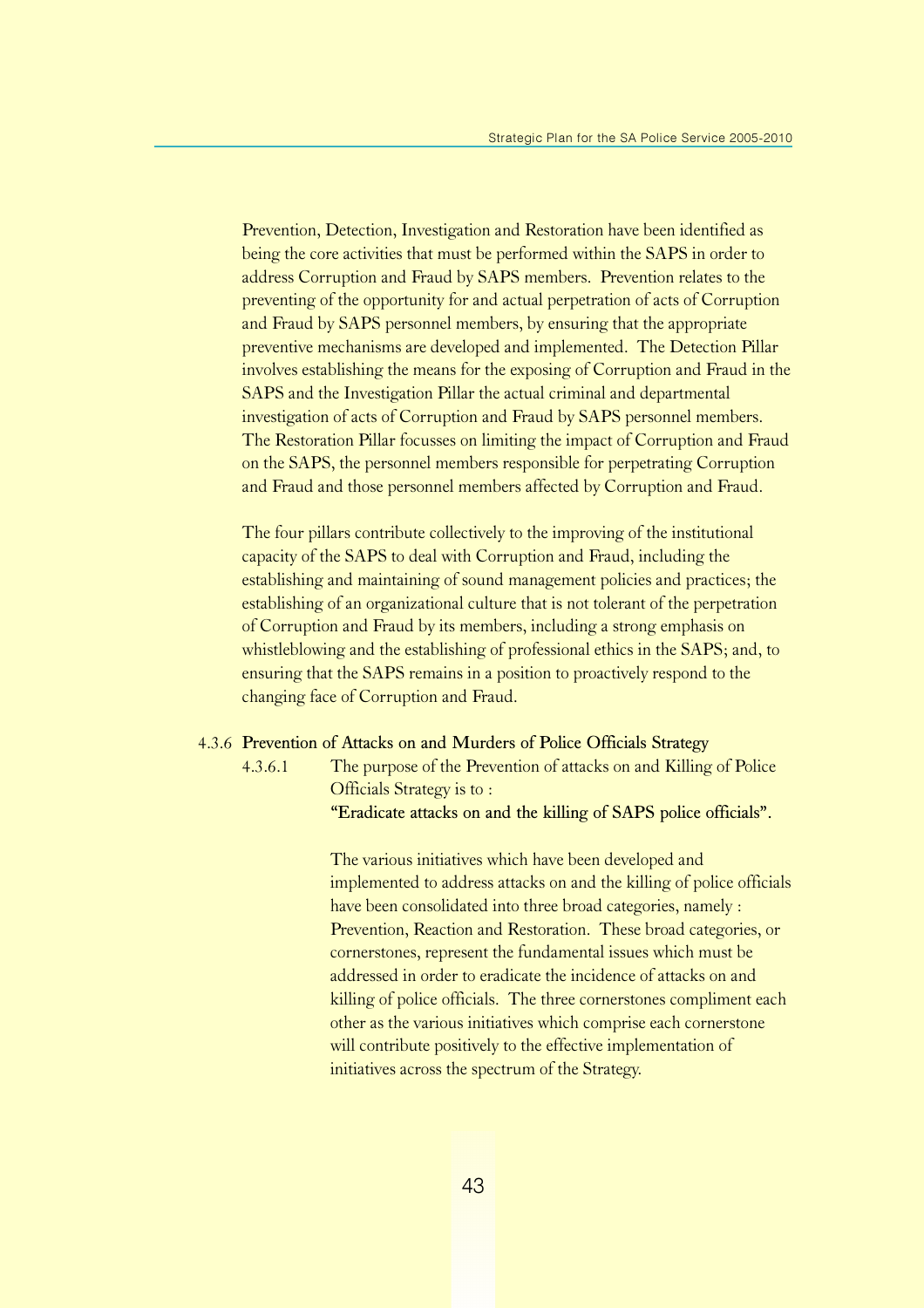

The SAPS will, in all probability, not be able to completely eliminate attacks on and the killing of police officials due to the basic risks associated with providing a policing service; and the nature of serious and violent crime in the country.

#### 4.3.7 The Risk Management Strategy

The primary objective of the SAPS Risk Management Strategy is to enable Top Management to identify and manage the risks which impact on policing, within the context of the SAPS Strategic Plan. The Risk Management Strategy informs the Strategic Plan, with identified risks being incorporated within strategic priorities, and measures required to control risks being incorporated within mechanisms developed to implement the Strategic Plan. The Risk Management Strategy will function in accordance with the SAPS Strategic Plan, i.e. a five-year plan that is supported by a one-year implementation focus, as required by the Public Finance Management Act , 1999 (Act No 1 of 1999), the Treasury Regulations (2002) and the Police Service Act, 1995 (Act No 68 of 1995). A secondary, but critical objective is to provide management with a basis for implementing a system of risk management, as recommended by the revised King Report on Corporate Governance (King 2) and legislated by the Public Finance Management Act .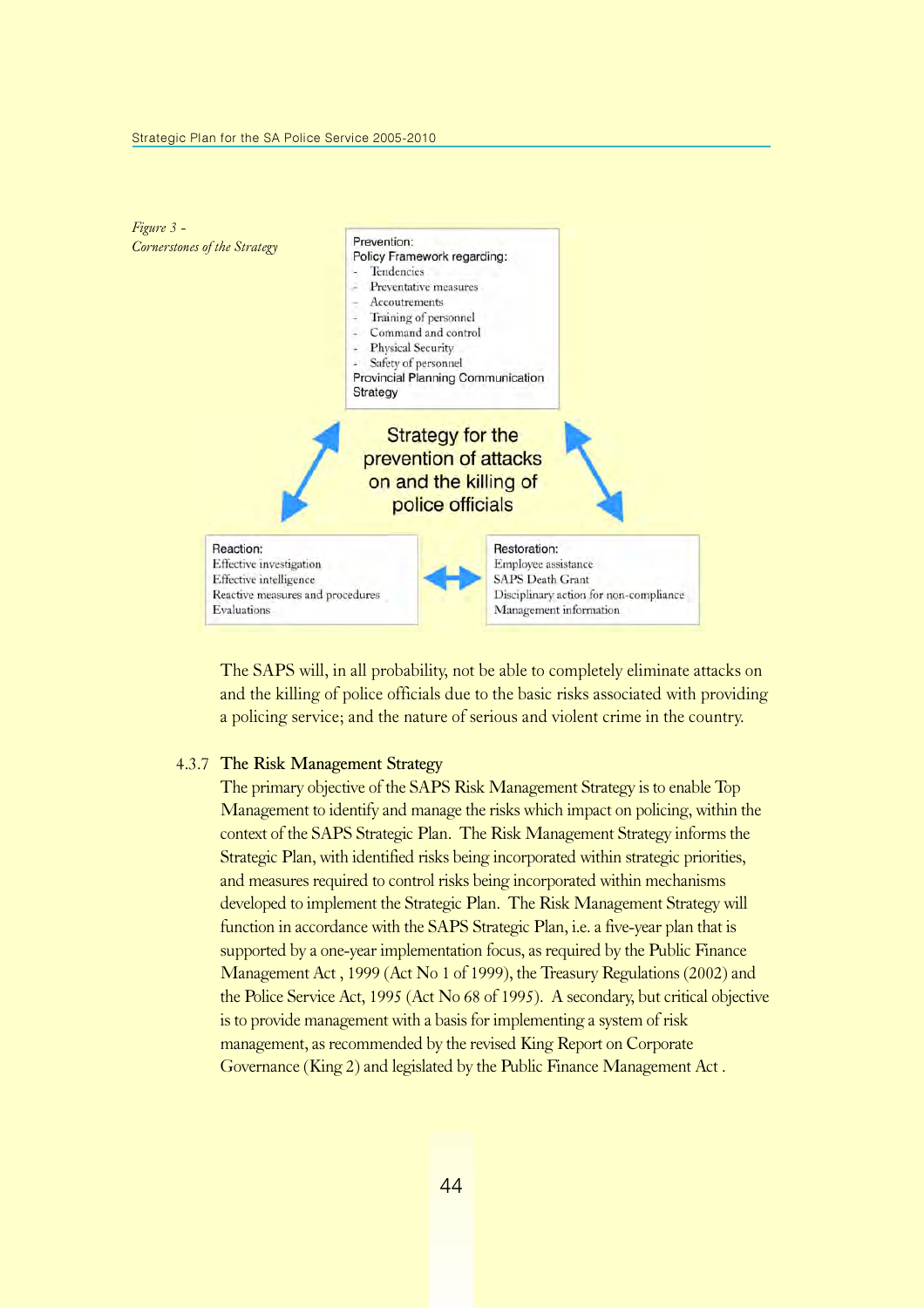The risk assessments will contribute to the SAPS accounting officer's, (the National Commissioner) ability to adequately discharge his responsibility for -

- $\Box$  performing annual risk assessments; and
- $\Box$  ensuring that SAPS has and maintains an effective, efficient and transparent system of risk management and internal control.

The Risk Management Strategy will be further developed during 2005/06 to facilitate the application of Risk Management at all levels n the SAPS.

#### 4.3.8 The SAPS Technology Strategy

As part of the SAPS transformation programme, significant steps have been taken since 1997 to ensure better strategic decision-making within the organisation. During 2003, it was suggested that a more strategic approach to science and technology was needed as a priority, and therefore the need for an overall SAPS Technology Strategy was identified. The development of the Strategy was initiated during 2004/05 with the intention of providing the SAPS with a structured approach for decision-making (both strategic and operational in nature), relating to the specification, acquisition, use and evaluation of the impact of technologies (and/or science) relevant to the SAPS. The Strategy provides an overall framework for more detailed technology planning at national level as well as within the provinces, with a long term focus to deliver their mandate more effectively and efficiently.

The objective of the Technology Strategy is stated as follows:

"To develop a Technology Strategy for the SAPS whereby it can assess and manage existing technology capabilities and motivate and acquire new technology capabilities in order to fulfil its mission and respond appropriately to strategic priorities."

The Technology Strategy will focus on the improving of the functioning of the SAPS, particularly in respect of the SAPS's Core Objectives and Strategic Priorities. The Strategy provides the framework for the managing of technology and the broad technology requirements of the SAPS, including the identification, acquisition, deployment and self-sufficiency of the SAPS in terms of technology as depicted in Figure 4 below.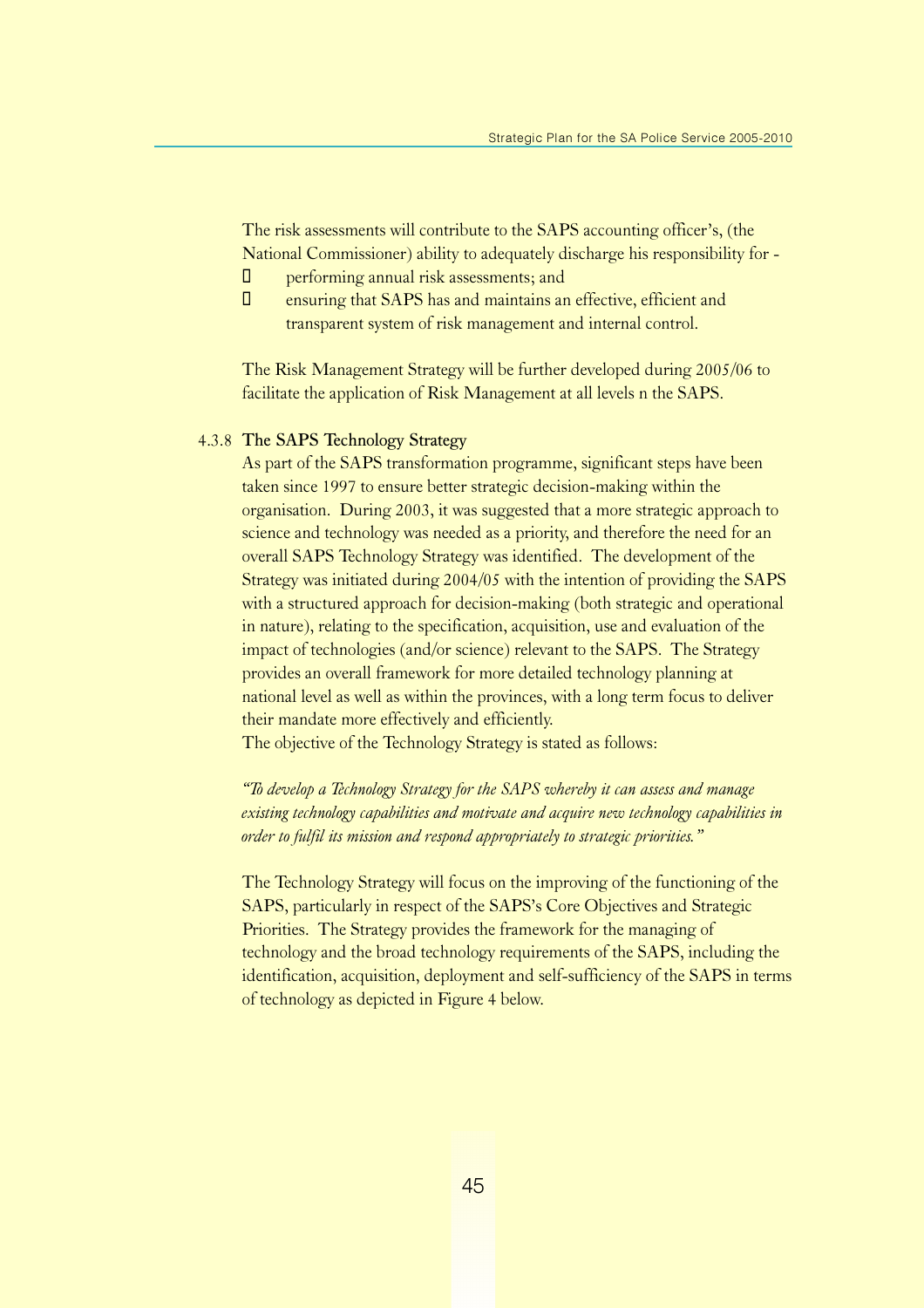

Figure 4 - SAPS Technology Management Strategy Components

The operationalising of the Technology Strategy will be undertaken during the course of 2005 to 2010 with the establishing of a Technology Management capacity within the SAPS, budgeting for the financing of the Technology Strategy and the initialing of the proposed Technology Projects being the primary focus.

#### 4.3.9 Information Strategy

The Public Service Regulations, Part III E (a) requires that every government department establish an Information Plan that supports the strategic planning process. The SAPS will develop an Information Strategy during 2005/06, in conjunction with the SAPS Strategic Plan 2005 to 2010 and the SAPS Information Technology Plan. The Information Plan will have a broader focus than the Information Technology Plan and will encompass the strategic managing of all information in the Service.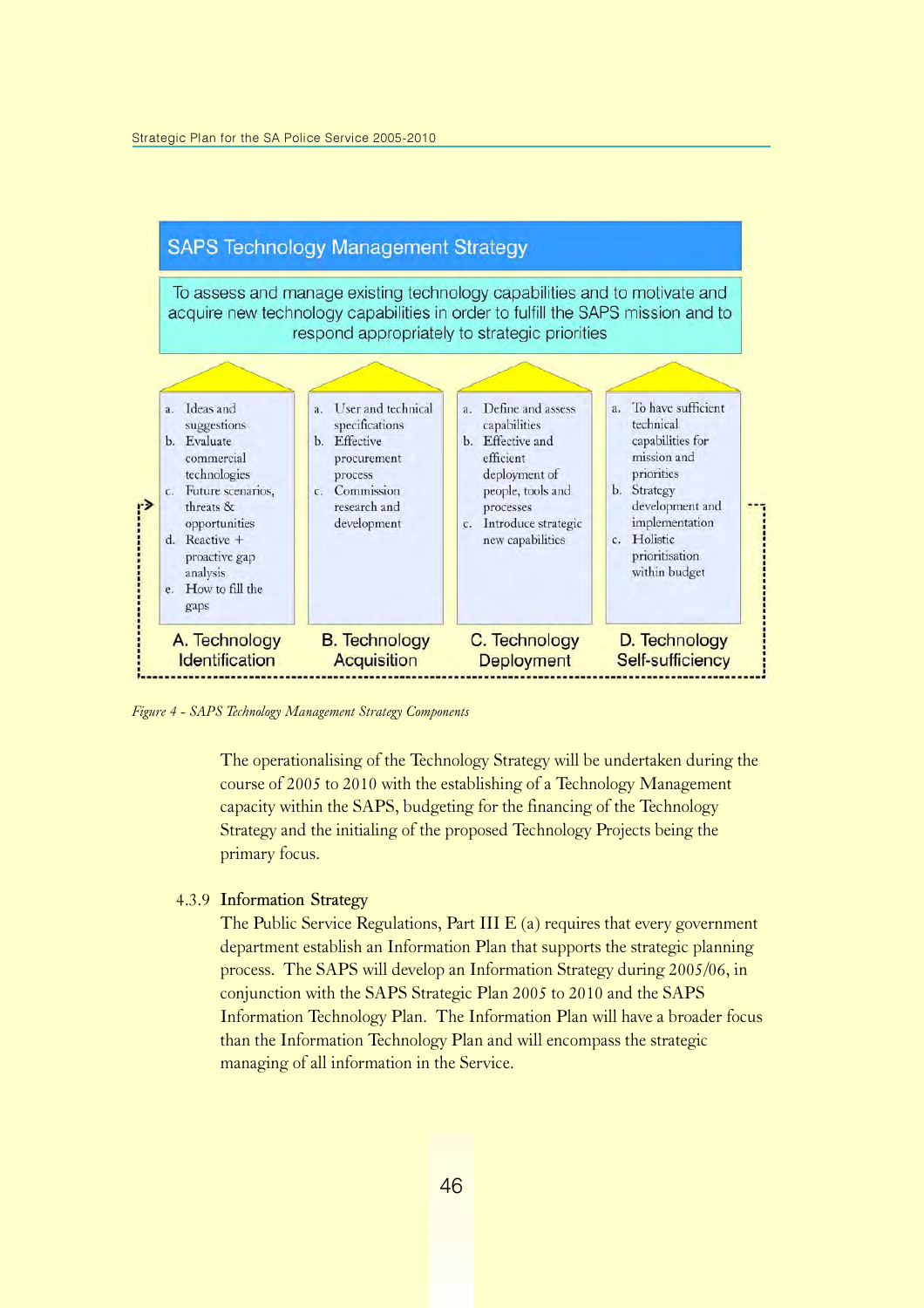### 5. THE SAPS INFORMATION TECHNOLOGY PLAN (IS/ICT PLAN) AND INFORMATION SYSTEMS THAT ENABLE THE MONITORING OF PROGRESS MADE TOWARDS ACHIEVING THE GOALS AND TARGETS; AND SUPPORT THE NATIONAL MINIMUM INFORMATION REQUIREMENTS

#### 5.1 INTRODUCTION

Information is a mission critical resource in SAPS due to its ability to ensure a competitive edge in the combat against crime. This becomes evident in the gathering, recording, analysis and presentation of information regarding criminals and evidence in the SAPS endeavours to ensure a safe and secure environment for all people in South Africa.

A set of information-related capabilities were identified to serve as the strategic focus for directing and guiding all SAPS information utilization and management activities towards a common purpose. These capabilities are depicted graphically below. The primary considerations in managing Information Systems and Information Communication Technology (IS/ICT) in the SAPS are the sustainability, or the ensuring of the performance of current IS/ICT, and executability, or the ensuring of the ability of the Information and Systems Management Component to execute the IS/ICT Priorities identified. The security or integrity of the IS / ICT underpins the focus areas that are undertaken in respect if IS/ICT. These focus areas are describe as follows:

- $\Box$  Accessibility the provision of easy, reliable, quick and secure access to SAPS information services.
- $\Box$  Mobility ensuring access to SAPS information by personnel members while they are mobile.
- ¡ Collaboration ensuring networking and interoperability between SAPS personnel members and information systems themselves, and with other government officials and information systems.
- $\Box$  Security ensuring authorised access to SAPS information systems and the dissemination of such information. The SAPS cannot afford that any of its IS/ ICT components become compromised as this may seriously jeopardise the core objectives that the SAPS is required to perform.
- ¡ Automation the automating of SAPS processes that enhance effectiveness and efficiency.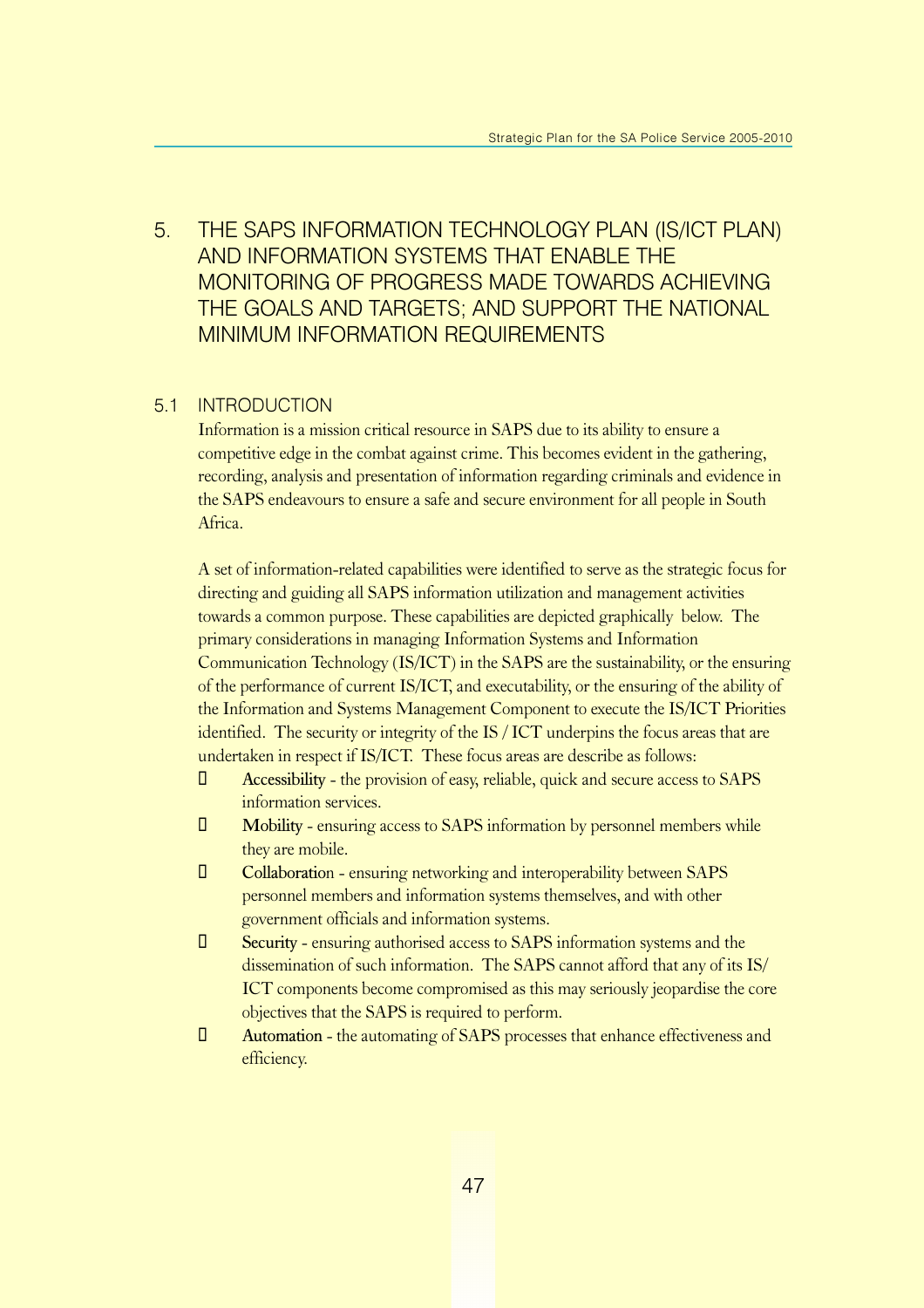- $\Box$  Identification enabling the identification of any object that relates to crime (suspects, witness, exhibits, etc) or the functions of the SAPS (documentation, personnel etc.)
- ¡ Monitoring enabling the observing, surveillance, tracing, administration and racking of any object (suspects, witness, exhibits, etc).
- $\Box$  Presentation ensuring the presentation of crime and other management information to assist in decision-making.
- ¡ Analysis the enabling of the analysis of crime, organizational resource and administrative information.



Figure 5 - The Inter-related Nature of the SAPS's IS/ICT Priorities

The following IS/ICT Priorities, Goals and Strategies were developed to ensure constructive and focused efforts in directing and guiding information utilization and management activities and investments towards establishing the above capabilities.

#### 1.5.1 Priority 1: Sustainment of Current IS/ICT

1.5.1.1 Sustaining current IS/ICT includes the maintenance of deployed IS/ICT, including the consequential maintenance resulting from the establishment of additional IS/ICT. It also includes periodic renewal and regular enhancement of outdated IS/ICT, as well as the necessary expansion to accommodate natural growth in capacity.

> The IS/ICT goal associated with the sustaining of current IS/ICT is as follows: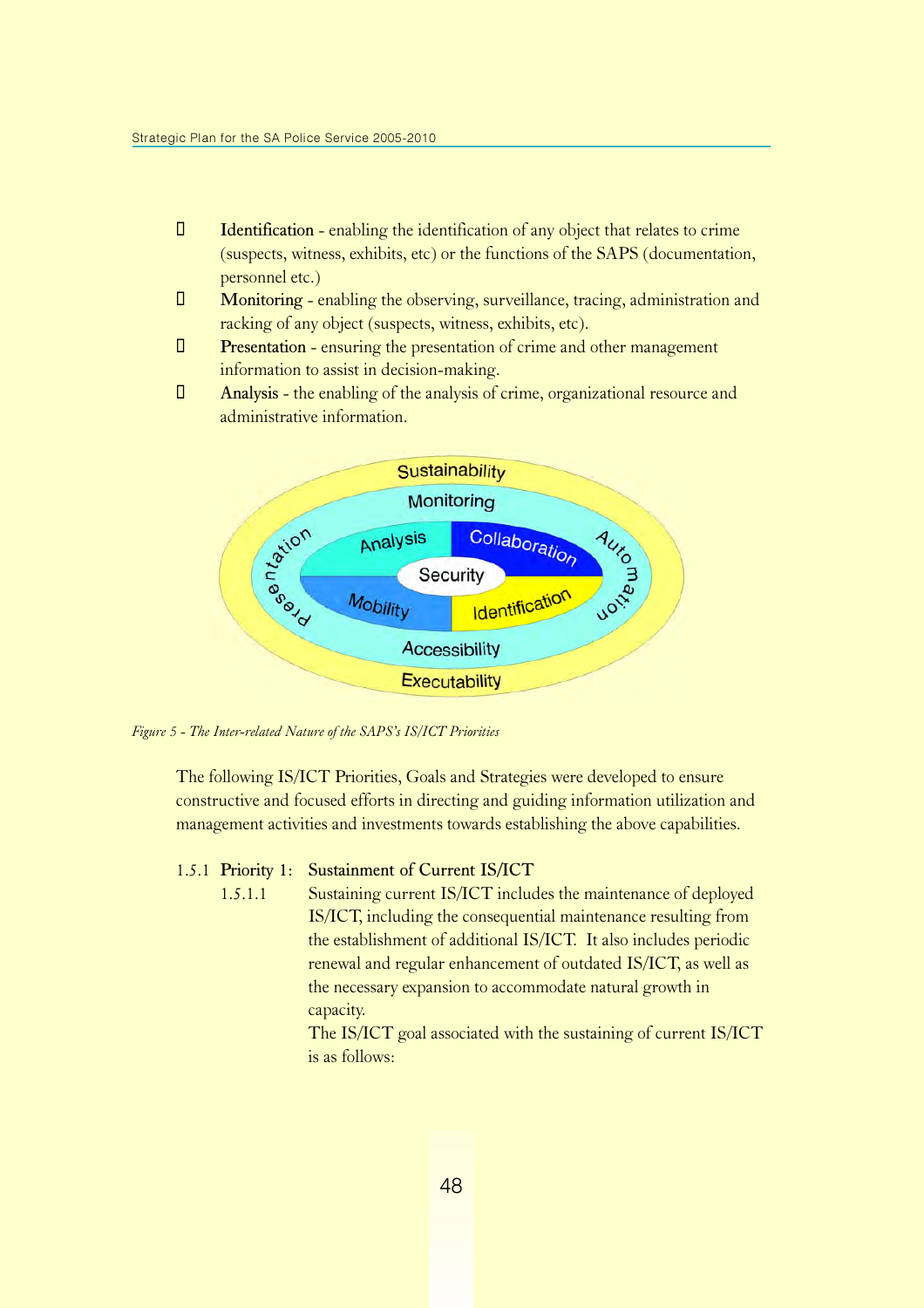| <b>Focus Areas</b> | <b>IS/ICT Goals and</b><br><b>Strategies</b>                                                                                                                                                                                                         | <b>Alignment to SAPS Priorities</b>                                                                                                                                                                |
|--------------------|------------------------------------------------------------------------------------------------------------------------------------------------------------------------------------------------------------------------------------------------------|----------------------------------------------------------------------------------------------------------------------------------------------------------------------------------------------------|
| Sustainability     | Goal: To ensure the continuation of<br>current IS/ICT delivery and<br>performance levels.<br>Strategy: This will be accomplished by<br>maintaining, enhancing, expanding and<br>renewing Infrastructure, Equipment,<br>Applications and User Support | This IS/ICT Goal and Strategy aims at<br>ensuring the continuous availability,<br>effectiveness and efficiency of current<br>IS/ICT that are utilised by SAPS in<br>pursuit of all its priorities. |

### 1.5.2 Priority 2: Advancement of Additional IS/ICT

Advancing additional IS/ICT includes the acquisition, development and implementation of IS/ICT in support of the required capabilities. The IS/ICT Goals associated with Advancing Additional IS/ICT are as follows:

| <b>Focus Areas</b> | <b>IS/ICT Goals and</b><br><b>Strategies</b>                                                                                                                                                                                                                                                                                                                                                                                                                         | <b>Alignment to SAPS Priorities</b>                                                                                                                                                                                                                                                                                                                                                                                                                                  |
|--------------------|----------------------------------------------------------------------------------------------------------------------------------------------------------------------------------------------------------------------------------------------------------------------------------------------------------------------------------------------------------------------------------------------------------------------------------------------------------------------|----------------------------------------------------------------------------------------------------------------------------------------------------------------------------------------------------------------------------------------------------------------------------------------------------------------------------------------------------------------------------------------------------------------------------------------------------------------------|
| Accessibility      | Goal: To enable and improve easy,<br>reliable, convenient, quick, secure and<br>authorised access to SAPS information<br>and services at anytime and any place.<br>Strategy: This will be accomplished by<br>establishing Citizen Enquiry and<br>Transacting Systems, Telephony,<br>Universal and Information System<br>Independent User Interfaces, Device<br>Independence, as well as single sign-on<br>and contributing to the e-Government<br>Gateway programme. | This IS/ICT Goal and Strategy aims at<br>supporting the priorities that focus upon<br>customer satisfaction regarding access to<br>information that the public have a right<br>to, and convenient, secure, reliable<br>access to SAPS's services at any place,<br>any time and by any device. It also<br>includes internal, convenient access to<br>organisational information and computer<br>applications that need to be shared in the<br>execution of functions. |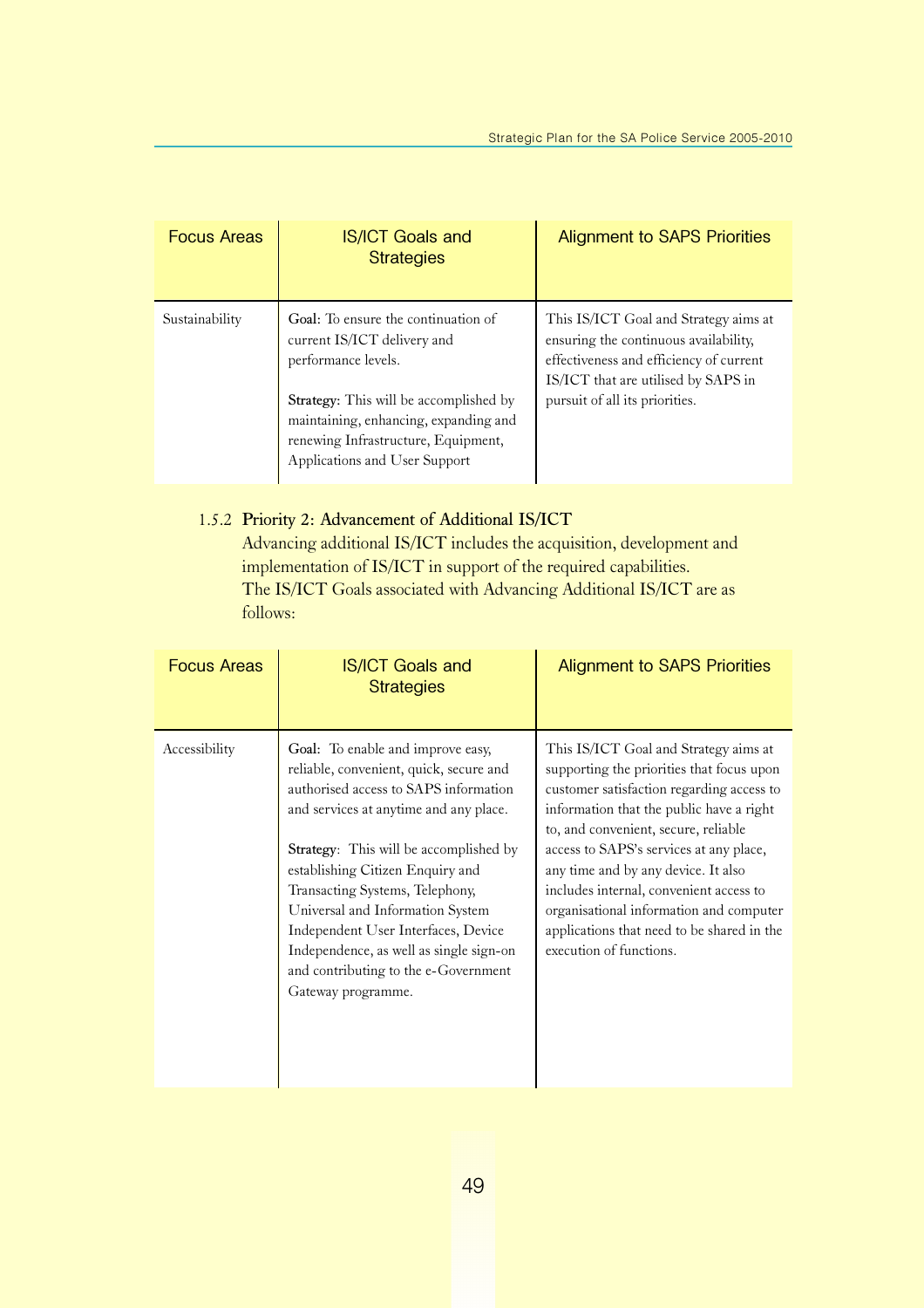| <b>Focus Areas</b> | <b>IS/ICT Goals and</b><br><b>Strategies</b>                                                                                                                                                                                                                                                                                                                                                                                                              | <b>Alignment to SAPS Priorities</b>                                                                                                                                                                                                                                                                                                                                                                                                                                                   |
|--------------------|-----------------------------------------------------------------------------------------------------------------------------------------------------------------------------------------------------------------------------------------------------------------------------------------------------------------------------------------------------------------------------------------------------------------------------------------------------------|---------------------------------------------------------------------------------------------------------------------------------------------------------------------------------------------------------------------------------------------------------------------------------------------------------------------------------------------------------------------------------------------------------------------------------------------------------------------------------------|
| Mobility           | Goal: To enable SAPS personnel to<br>access relevant information while mobile.                                                                                                                                                                                                                                                                                                                                                                            | This IS/ICT Goal and Strategy aims at<br>supporting SAPS functionaries in<br>combating crime with the required                                                                                                                                                                                                                                                                                                                                                                        |
|                    | Strategy: This will be achieved by<br>Mobile Work Environment Enablement<br>and the Utilisation of all Available<br>Communication Carriers.                                                                                                                                                                                                                                                                                                               | information and intelligence during<br>operational activities away from fixed data<br>access locations.                                                                                                                                                                                                                                                                                                                                                                               |
| Collaboration      | Goal: To enable electronic<br>communication and networking between<br>SAPS functionaries themselves, with the<br>public, other government departments<br>and all relevant role players as well as<br>between information systems.<br>Strategy: This will be achieved by<br>establishing Interoperability, Messaging<br>and Workflow Management, establishing<br>Device Independence, Multi-media<br>Conversion technologies and open<br>systems standards | This IS/ICT Goal and Strategy aims at<br>supporting inter- and intra-departmental<br>communication and integration between<br>multidisciplinary teams and functionaries<br>during the execution of SAPS processes<br>and services. It also includes<br>communication and co-operation with the<br>public and international entities during the<br>combat against crime. Information<br>systems, information and intelligence<br>sharing forms an integral part of this<br>capability. |
| Security           | Goal: To ensure authorised access to<br>information systems and information and<br>the dissemination of information.<br>Strategy: This will be established by<br>establishing Biometric Access and Audit<br>Control, and End-to-End Security,<br>Authentication and Encryption.                                                                                                                                                                           | This IS/ICT Goal and Strategy aims at<br>preserving the availability, integrity and<br>confidentiality of information systems and<br>information according to affordable<br>security practices that are critical for<br>achieving the pro-active and successful<br>prosecution expectations.                                                                                                                                                                                          |
| Automation         | Goal: To automate SAPS processes that<br>enhance internal efficiencies.<br><b>Strategy:</b> This will be accomplished by<br>establishing Citizen Enquiry, Transacting<br>systems and Electronic Document<br>Management and Workflow.                                                                                                                                                                                                                      | This IS/ICT Goal and Strategy aims at<br>computerising processes and activities<br>thereby optimising the utilization of<br>personnel and other resources and<br>resulting in the redeployment of personnel<br>for policing activities as well as improved<br>organizational control measures.                                                                                                                                                                                        |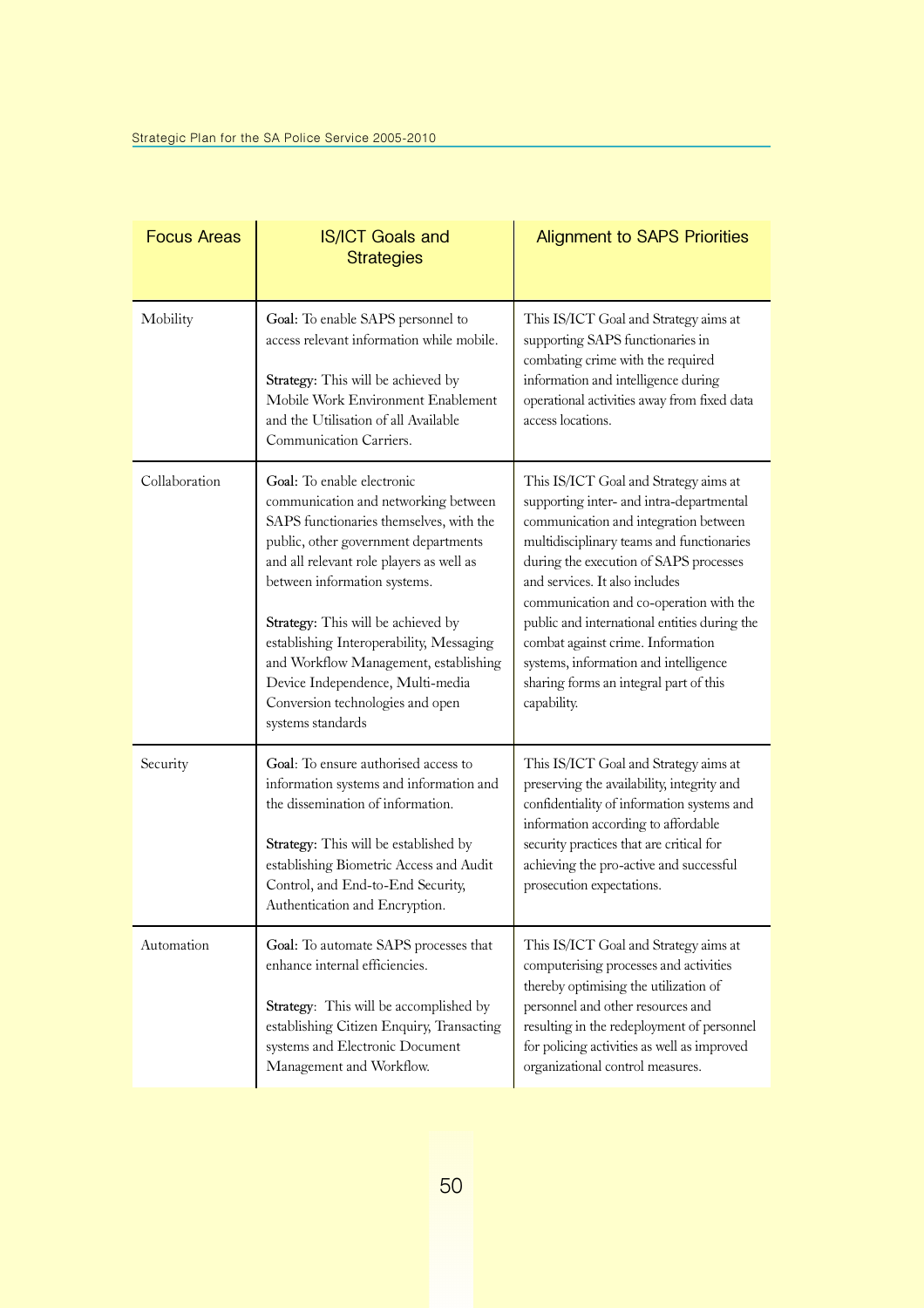| <b>Focus Areas</b> | <b>IS/ICT Goals and</b><br><b>Strategies</b>                                                                                                                                                                                                                                                                                                 | <b>Alignment to SAPS Priorities</b>                                                                                                                                                                                                                                                                                                                                                                                                                                                          |
|--------------------|----------------------------------------------------------------------------------------------------------------------------------------------------------------------------------------------------------------------------------------------------------------------------------------------------------------------------------------------|----------------------------------------------------------------------------------------------------------------------------------------------------------------------------------------------------------------------------------------------------------------------------------------------------------------------------------------------------------------------------------------------------------------------------------------------------------------------------------------------|
| Identification     | Goal: To enable the identification of any<br>object that relates to crime (suspects,<br>exhibits, witnesses, vehicles, etc) or the<br>functions of the SAPS (documentation,<br>personnel, assets, etc.).<br>Strategy: This will be accomplished by<br>establishing Biometric Identification<br>systems and Object Identification<br>systems. | This IS/ICT Goal and Strategy is aimed<br>at efficient identifying suspects, exhibits,<br>witnesses, vehicles, forensic evidence and<br>fingerprint and facial recognition and<br>subsequent successful prosecution as<br>well as the documentation, personnel,<br>assets, etc.                                                                                                                                                                                                              |
| Monitoring         | Goal: To enable the observing and<br>surveillance, tracing, administration and<br>tracking of any object (suspects, exhibits,<br>witnesses, vehicles, assets, etc)<br>Strategy: This will be accomplished by<br>establishing Object Tracking systems<br>and close circuit television.                                                        | This IS/ICT Goal and Strategy is aimed<br>at efficient observation, surveillance and<br>detection of crimes and locating<br>suspects, exhibits, witnesses, vehicles,<br>forensic evidence and fingerprint and<br>facial recognition and subsequent<br>successful prosecution as well as the<br>documentation, personnel, assets, etc.                                                                                                                                                        |
| Presentation       | Goal: To enable the presentation of<br>crime and other information to assist<br>informed decision making.<br>Strategy: This will be accomplished by<br>focussing on geographical and spatial<br>data presentation, messaging and<br>interoperability utilising GUI.                                                                          | This IS/ICT Goal and Strategy is aimed<br>at presenting relevant crime information<br>and intelligence (internal and external)<br>in such a way that it will add value to<br>SAPS operational activities in combating<br>crime, specifically priority crimes<br>allowing functionaries to gain insight<br>into, and obtain a better understanding<br>of criminality (including profiling) to<br>enhance appropriate planning and<br>responses in the prevention and<br>prosecution of crime. |
| Analysis           | Goal: To enable the analysis of crime,<br>organisational resource and<br>administrative information.                                                                                                                                                                                                                                         | This IS/ICT Goal and Strategy aims at<br>supporting effective planning at various<br>organisational levels, determining crime<br>patterns and profiles, crime scene and<br>evidence analysis, improve planning and                                                                                                                                                                                                                                                                           |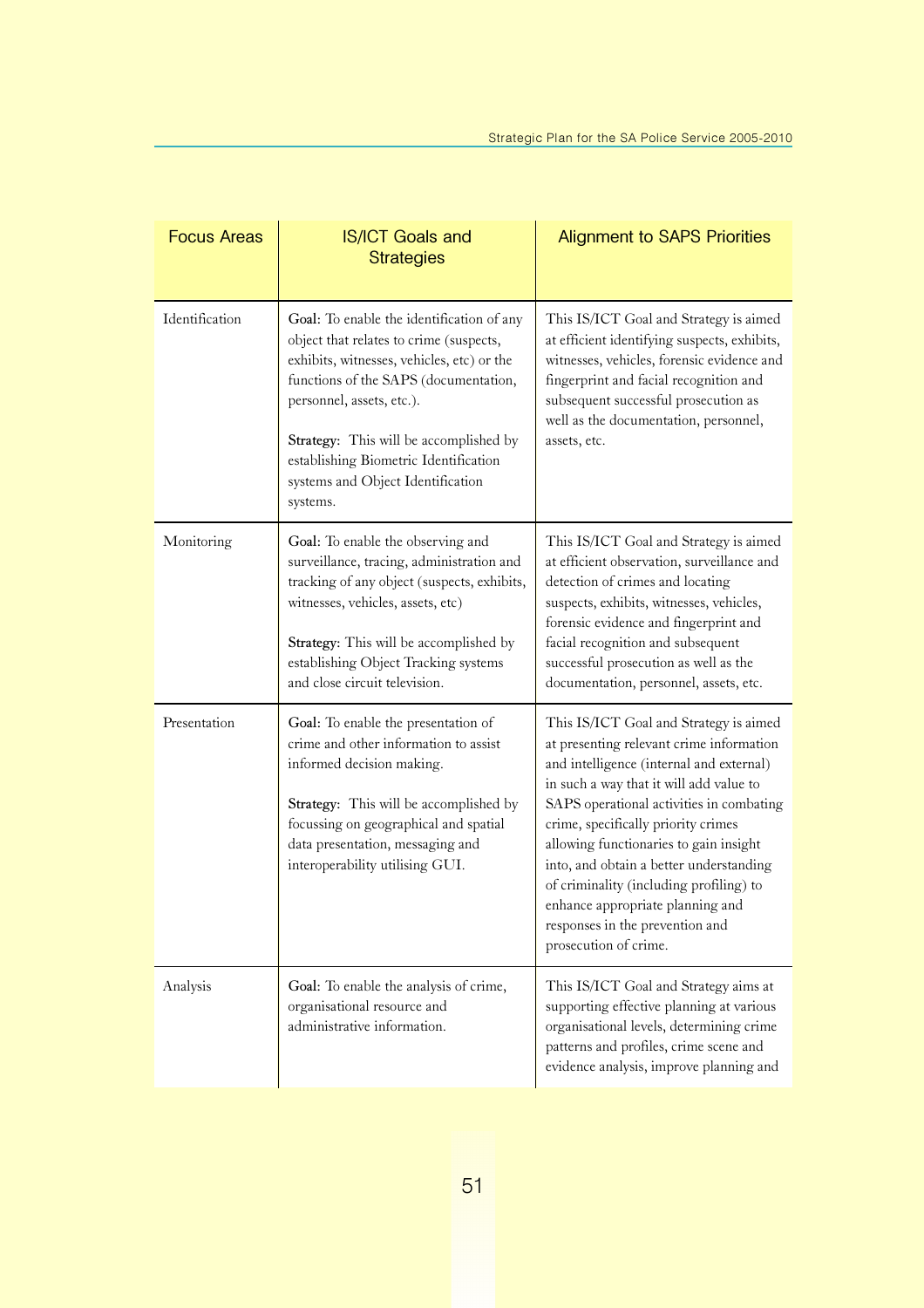| <b>Focus Areas</b> | <b>IS/ICT Goals and</b><br><b>Strategies</b>                                                                                              | <b>Alignment to SAPS Priorities</b>                                                                                                                                           |
|--------------------|-------------------------------------------------------------------------------------------------------------------------------------------|-------------------------------------------------------------------------------------------------------------------------------------------------------------------------------|
|                    | <b>Strategy:</b> This will be accomplished by<br>establishing Data Mining and Decision<br>Support Systems as well as<br>Interoperability. | control of administrative activities,<br>identifying performance gaps and<br>providing monitoring and evaluation<br>mechanisms for organisational<br>performance evaluations. |

#### 5.5.3 Priority 3: Resolution of Execution Factors

Resolving factors influencing successful execution of IS/ICT initiatives requires attention to key issues that influence successful execution of the strategy presented in this document, and establishment of enabling mechanisms to support the governance, delivery and monitoring of IS/ICT. The IS/ICT goal associated with resolving factors influencing the successful execution of IS/ICT initiatives is as follows:

| <b>Focus Areas</b> | <b>IS/ICT Goals and</b><br><b>Strategies</b>                                                                                                                                                                                                                                                                                                                                                                                                    | <b>Alignment to SAPS Priorities</b>                                                                                                                                                                      |
|--------------------|-------------------------------------------------------------------------------------------------------------------------------------------------------------------------------------------------------------------------------------------------------------------------------------------------------------------------------------------------------------------------------------------------------------------------------------------------|----------------------------------------------------------------------------------------------------------------------------------------------------------------------------------------------------------|
| Executability      | Goal: To enable the effective execution<br>of the SAPS IS/ICT Initiatives.<br><b>Strategy:</b> This will be accomplished by<br>Securing continuous and adequate<br>funding, Architectural Design,<br>Configuration control, End User<br>Training, Information Integrity and IS/<br>ICT Planning, ISM Skills Upliftment,<br>ISM human resources expansion<br>Portfolio, Management and Service<br>Delivery measurement and Quality<br>Assurance. | This IS/ICT Goal and Strategy aims at<br>enabling the effective execution of the<br>defined IS/ICT Initiatives to achieve the<br>stated IS/ICT Objectives aimed at the<br>IS/ICT Goals and - Strategies. |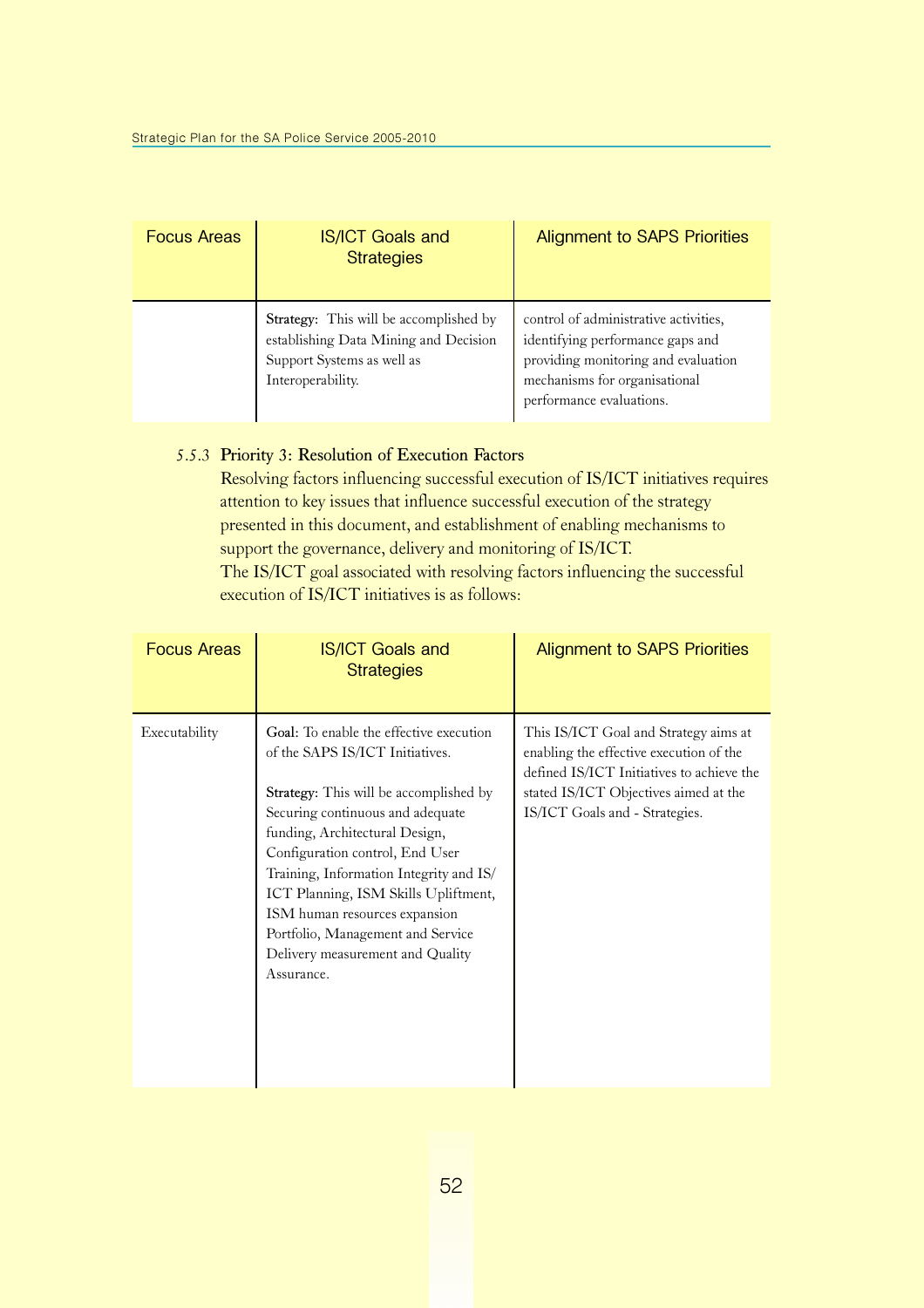- 5.5.4 The SAPS also has corporate Information Systems at its disposal that are used to monitor the progress achieved towards the organization's goals, targets and core objectives, and that support compliance with Public Service Regulation (2001) III J and the National Minimum Information Requirements as per Public Service Regulation (2001) VII H. These corporate systems are used to assist in the managing of policing functions but are also used for the provision of management information for the following purposes -
	- □ the generating of information for the compiling of the five-year SAPS Strategic Plan and one-year Planning Information;
	- **U** the compiling of the Annual Report and Quarterly Reports; and
	- $\Box$  the provision of specific information in respect of ad hoc requests such as inter-departmental or Parliamentary enquiries.
- 5.5.5 The following is a brief description of the Information Systems that the SAPS currently has at its disposal:

| <b>System Name</b>                                    | <b>System Purpose</b>                                                                                                                                                                                                                                                                                                                                                                                                                                                                                                                                                                                                            |
|-------------------------------------------------------|----------------------------------------------------------------------------------------------------------------------------------------------------------------------------------------------------------------------------------------------------------------------------------------------------------------------------------------------------------------------------------------------------------------------------------------------------------------------------------------------------------------------------------------------------------------------------------------------------------------------------------|
| Crime Administration System (CAS)                     | The CAS provides assistance to command and control in<br>respect of the crime administration process. It ensures that<br>crime management information is made available at different<br>management levels in order to ensure efficient crime<br>prevention.                                                                                                                                                                                                                                                                                                                                                                      |
| Business Intelligence (BI)                            | The aim of the BI is to extract data from the source systems,<br>integrating this data into a single data store and presenting it<br>in a user-friendly and technologically acceptable way from<br>which strategic, operational and tactical decisions can be<br>made. The following functions are included: Crime statistics,<br>offence deviations, profiling, special projects questionnaires (a<br>facility whereby additional data not carried in any source<br>system may be added to any incident, offence or individual)<br>and detailed reports (the presenting of a detail report on a<br>specific committed offence). |
| Individuals & Structures Information<br>System (ISIS) | The ISIS captures information regarding individual suspects,<br>organized crime suspects and a variety of powerful crime<br>intelligence products.                                                                                                                                                                                                                                                                                                                                                                                                                                                                               |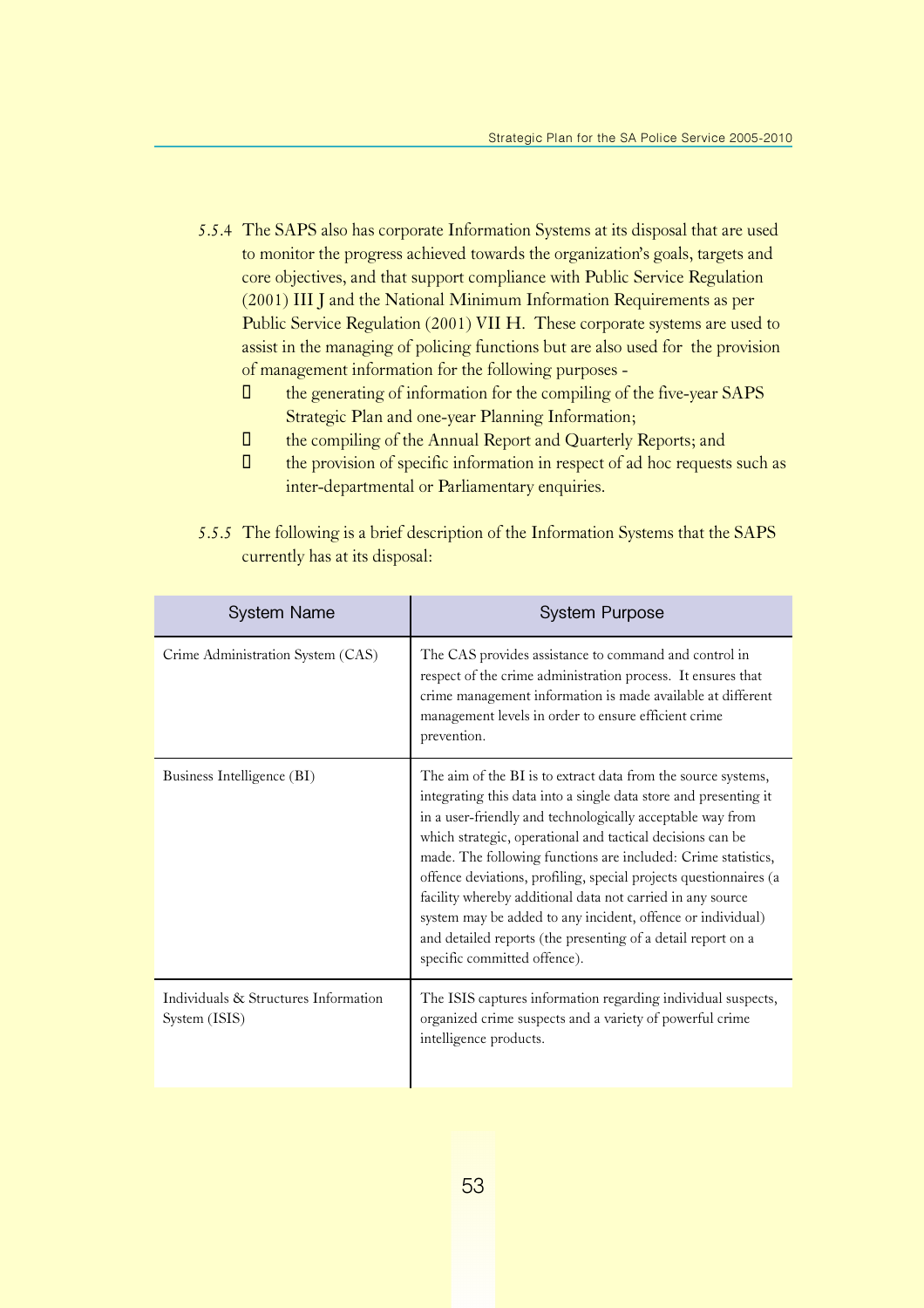| <b>System Name</b>                                                                             | <b>System Purpose</b>                                                                                                                                                                                                                                                                                                                                                                                                             |
|------------------------------------------------------------------------------------------------|-----------------------------------------------------------------------------------------------------------------------------------------------------------------------------------------------------------------------------------------------------------------------------------------------------------------------------------------------------------------------------------------------------------------------------------|
| Incident Reporting Information System<br>(IRIS)                                                | The IRIS records unrest-related incidents and other related<br>incidents, information on forthcoming events and various on<br>line enquiries and reports.                                                                                                                                                                                                                                                                         |
| Criminal Records System (CRIM)                                                                 | The CRIM captures the personal information of persons with<br>criminal records, as well as related information, such as<br>fingerprints, modus operandi, aliases, previous charges,<br>convictions, etc, in order to make on-line enquiries available.                                                                                                                                                                            |
| Optically Stored Document Information<br>Management System (OPDOC)                             | The purpose of the OPDOC system is to capture all source<br>documents that are required by law to prove a person's<br>previous convictions in such a manner that they would be<br>juridically acceptable. This System creates, in conjunction<br>with an automatic fingerprint identification system, a paperless<br>environment in the production and administration of criminal<br>records.                                     |
| Forensic Science Laboratory<br>Administration System (FSL Admin)                               | The FSL Administration records inter alia forensic tests and<br>conclusions requested by investigating officers, the recording<br>of statistics relating to tests performed, the control and<br>administration of dockets in the laboratory, the registration of<br>detailed information of all exhibits which result from receipts,<br>disposing of all exhibits and registration of all photographs<br>taken by the laboratory. |
| Financial Administration System<br>(POLFIN)                                                    | POLFIN hosts subsystems such as Electronic Funds<br>Transfer, PERSAL expenditure and budgeting processing,<br>Civil Claims Systems, Payment Advices, Medical Claims and<br>Stock Transport.                                                                                                                                                                                                                                       |
| Personnel & Salary Administration<br>System (PERSAL)                                           | The PERSAL reports on resource planning which entails<br>organizational structure administration, establishment<br>administration and personnel cost estimates.                                                                                                                                                                                                                                                                   |
| Personnel & Salary Administration<br>Subsystem / Personnel Support System<br>for SAPS (PERSAP) | Besides extensive reporting on the PERSAL information and<br>various ad hoc enquiry functions, PERSAP also hosts<br>independent personnel and salary subsystems such as Police<br>Qualifications, Establishment Management, state guarantee<br>payment, Polmed membership administration, tax<br>administrative processes, shooting incidents by members,                                                                         |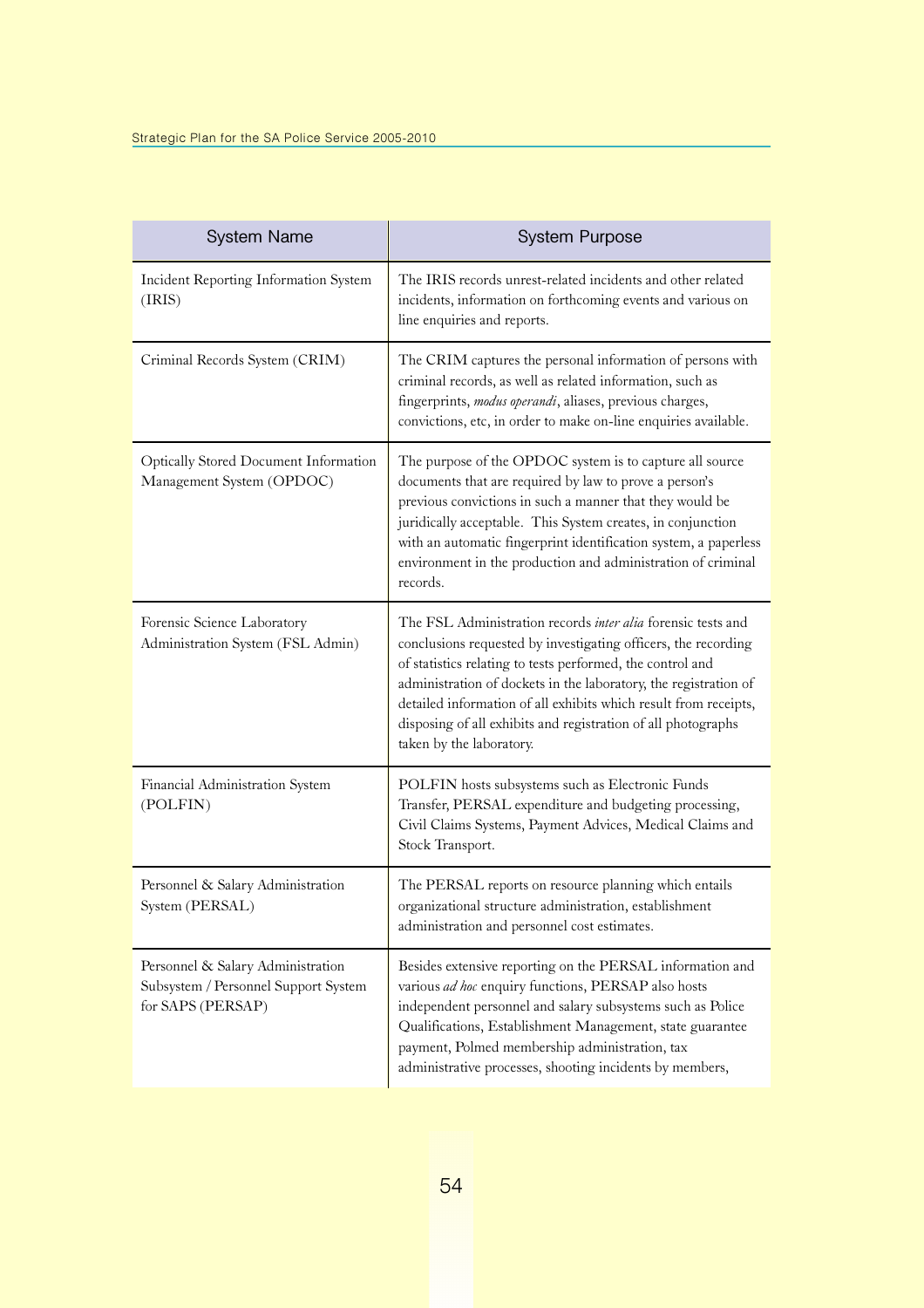| <b>System Name</b>                                                   | <b>System Purpose</b>                                                                                                                                                                                                                                                                                                                                                                                                  |
|----------------------------------------------------------------------|------------------------------------------------------------------------------------------------------------------------------------------------------------------------------------------------------------------------------------------------------------------------------------------------------------------------------------------------------------------------------------------------------------------------|
|                                                                      | pensions administration, senior appointments system,<br>promotions system, qualifications verification, and a career<br>planning system.                                                                                                                                                                                                                                                                               |
| Provision Administration System (PAS)                                | The PAS captures the life cycle management of an item, from<br>the identification of the need until the final disposal of the<br>item in order to support the logistical environments. This<br>entail codification, acquisitioning, accounting and disposal of<br>items.                                                                                                                                               |
| Registration System                                                  | The Registration System deals with the registration, transfer<br>and withdrawal of all official files, registration of all<br>correspondence files, registration of dispatch and receipt of all<br>files, registration of circulation history and the capturing of all<br>official files and the recording of the flow of circulation of files<br>to ensure that files can be traced.                                  |
| Electronic Data Interchange System<br>(EDI)                          | The aim of the EDI is to ensure integration between the data<br>of the CRIM system and systems at the Department of<br>Correctional Services                                                                                                                                                                                                                                                                           |
| Mobile Data System (MDS)                                             | The MDS registers complaints (incidents) received from<br>members of the public at the radio control room, the<br>dispatching of complaints to patrol vehicles for attendance, the<br>capturing of details concerning the result of the complaint, the<br>tracking of the movement of patrol vehicles and the provision<br>of electronic maps with GIS functionality for both the control<br>room and patrol vehicles. |
| Circulations System (CIR)                                            | The CIR supports the investigation of crime by circulating<br>persons and goods that the SAPS are trying to trace.                                                                                                                                                                                                                                                                                                     |
| Geographic Information System (GIS)                                  | The GIS displays crime trends and crime threats visually on a<br>map and assists with the planning of crime prevention<br>activities and the allocation of resources.                                                                                                                                                                                                                                                  |
| Automated Fingerprint Identification<br>System / AFIS Barcode (AFIS) | The AFIS captures all fingerprints and register a unique<br>barcode to each fingerprint set. It expedites the business<br>processes regarding fingerprints classification searches in<br>order to identify persons with previous criminal records.                                                                                                                                                                     |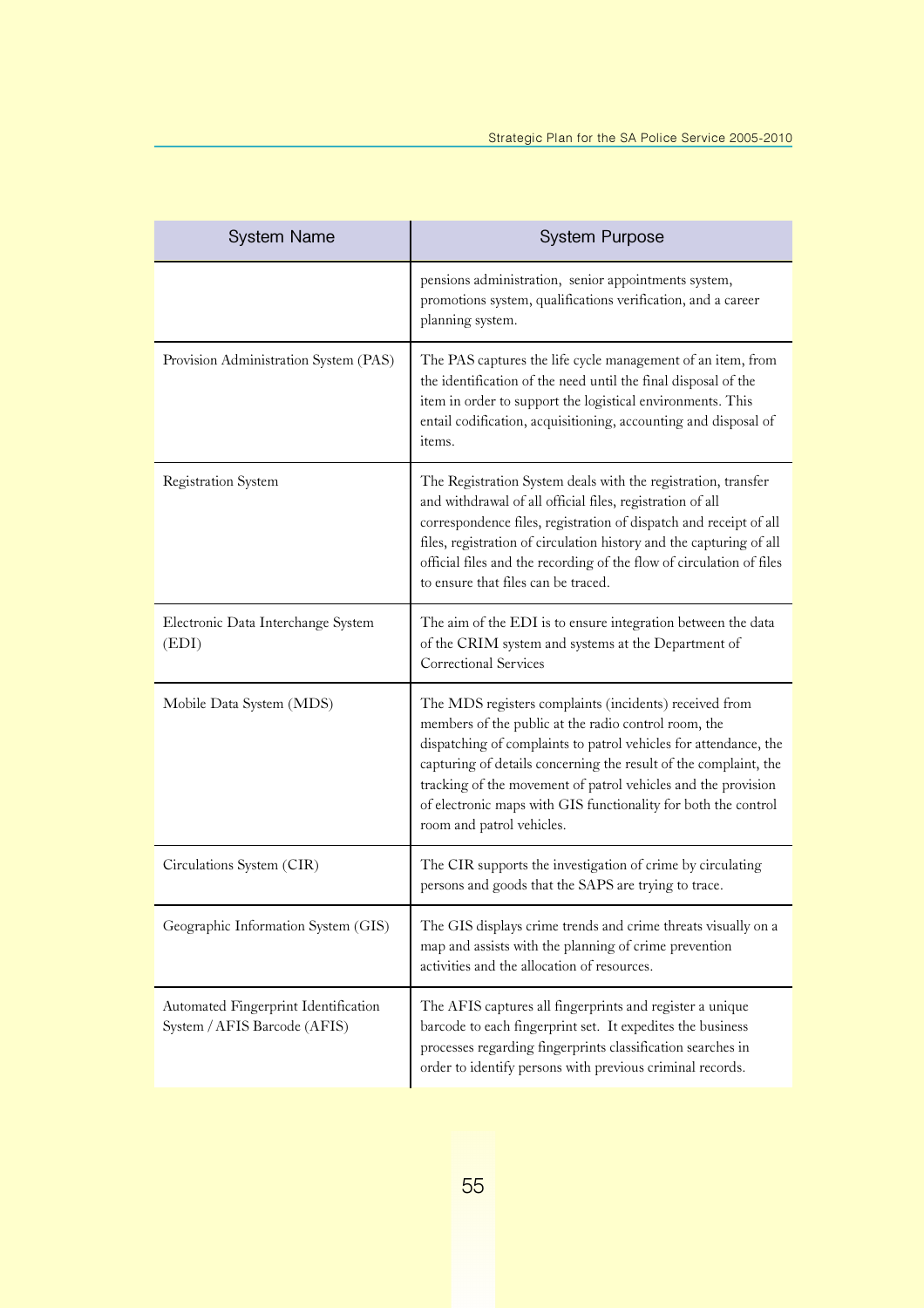| <b>System Name</b>                                                 | <b>System Purpose</b>                                                                                                                                                                                                                                                                                                                                                                                                                                                                        |
|--------------------------------------------------------------------|----------------------------------------------------------------------------------------------------------------------------------------------------------------------------------------------------------------------------------------------------------------------------------------------------------------------------------------------------------------------------------------------------------------------------------------------------------------------------------------------|
| Farm Register System (FRS)                                         | The FRS supports both proactive and reactive policing of<br>farms in rural areas.                                                                                                                                                                                                                                                                                                                                                                                                            |
| Risk Management Support System<br>(RIMAS)                          | This system supports the planning and execution of protection<br>services by the SAPS for approved local and visiting<br>international VIP clients.                                                                                                                                                                                                                                                                                                                                          |
| Bomb Data System and Commercial<br>Explosives System (BDS and CES) | The BDS has been developed for the Explosives Unit and is<br>used to record all incidents involving explosives or hazardous<br>substances. The system facilitates the compilation of statistical<br>information on incidents and types of explosives and/or<br>hazardous substances, as well as the investigation of crime<br>through the identification of similar information on modus<br>operandi. The CES supports the management and monitoring<br>of the use of commercial explosives. |
| Integrated Ballistics Identification<br>System (IBIS)              | The IBIS enables the electronic analysis and matching of<br>discharged cartridge cases and bullets in order to match them<br>to specific firearms and crime scenes.                                                                                                                                                                                                                                                                                                                          |
| Firearm Register System (FRS)                                      | The FRS captures firearm details, firearm owner details and<br>permit details in order to effectively control the possession and<br>licensing of firearms.                                                                                                                                                                                                                                                                                                                                   |
| Crime Threat Analysis System (CTA)                                 | The CTA identifies crime and organized crime trends for use<br>in operational planning.                                                                                                                                                                                                                                                                                                                                                                                                      |
| DNA System (STRLab (DNA))                                          | The DNA system supports the management, analysis and<br>reporting on DNA samples.                                                                                                                                                                                                                                                                                                                                                                                                            |
| Crime Management Information System<br>(CMI)                       | The Crime Management Information System is a tool that<br>processes captured crime data and displays the reporting of<br>crime and the outcome of the investigation.                                                                                                                                                                                                                                                                                                                         |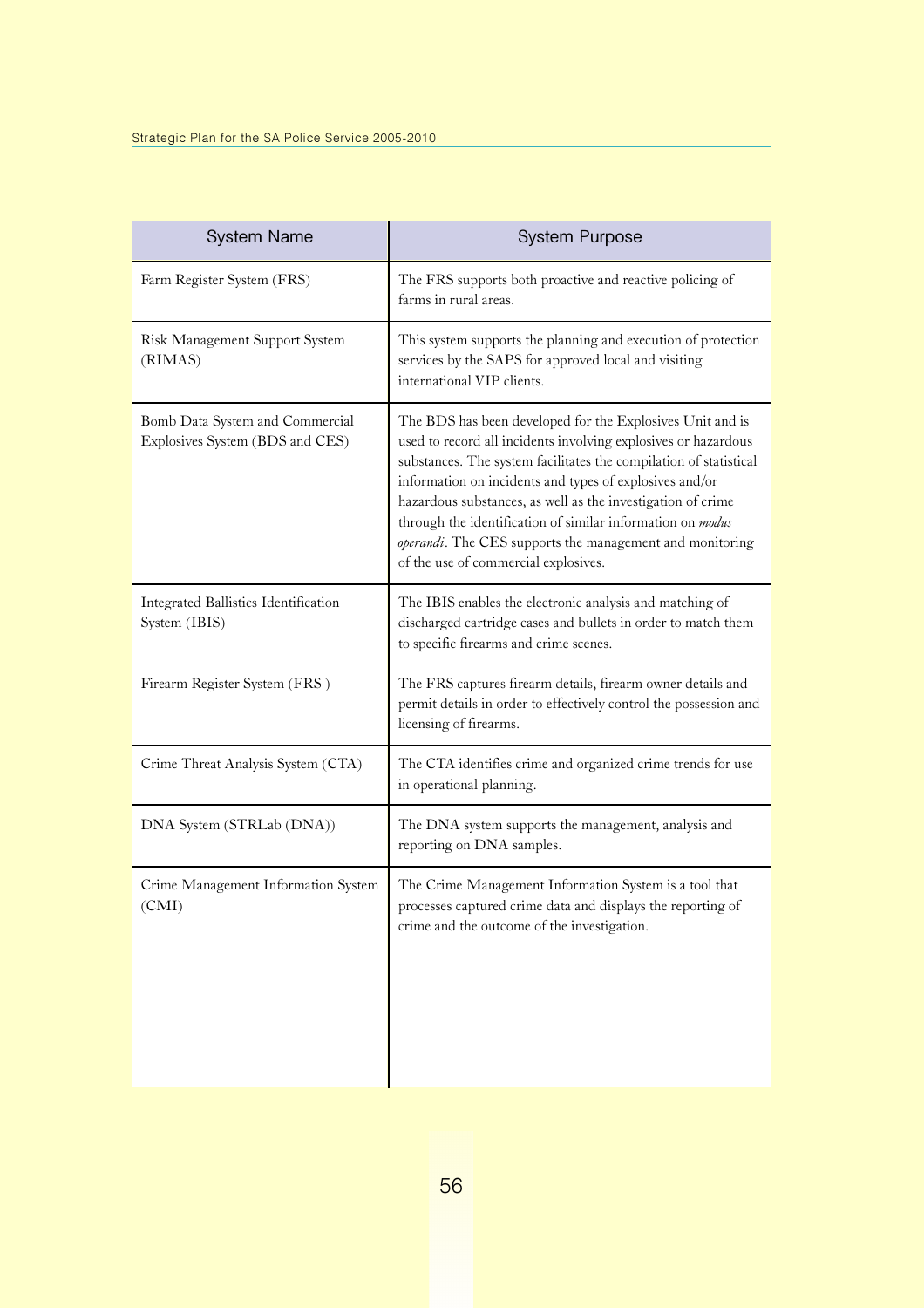### 6. CAPITAL, PHYSICAL AND FINANCIAL RESOURCES

### 6.1 OVERVIEW OF EXPENDITURE TRENDS

Expenditure on the SAPS is expected to continue to increase strongly, rising from R 17,7 billion in 2001/02 to R 33,5 billion in 2007/08, an annual average increase of 11,3 percent. The majority of expenditure is on compensation of employees, and the fast growth in expenditure reflects the employment of large numbers of additional police officers, as well as improvements in their conditions.

Protection and Security Services is the fastest growing programme, although also the smallest. Expenditure is expected to increase from R  $324.5$  million in 2001/02 to R 1,0 billion in 2007/08, an annual average increase of 21,3 percent. Expenditure on capital assets is expected to grow more slowly than the overall rate of expenditure growth, with average annual growth of 7,3 per cent over the seven-year period, to reach R 1,2 billion in 2007/08. Capital assets expenditure on buildings and other fixed structures grows relatively faster than that on machinery and equipment.

Additional allocations in the 2005 Budget increase the department's budget by R 1,6 billion in 2005/06, R 2,2 billion in 2006/07 and R 3,2 billion in 2007/08. This will enable the department to recruit 1 200 additional police personnel in 2005/06, and approximately 7 900 in the other two years, and more importantly to provide for significant improvements in conditions of service.

| Programme                                     | <b>Expenditure Outcome</b> |            |            | Revised    | Medium term Expenditure |            |            |  |
|-----------------------------------------------|----------------------------|------------|------------|------------|-------------------------|------------|------------|--|
|                                               | Audited                    | Audited    | Audited    | Estimate   | Estimate                |            |            |  |
| R thousand                                    | 2001/02                    | 2002/03    | 2003/04    | 2004/05    | 2005/06                 | 2006/07    | 2007/08    |  |
| 1. Administration                             | 4,976,822                  | 5,547,235  | 6,514,058  | 7,154,047  | 8,235,380               | 8,702,801  | 9,038,428  |  |
| 2. Visible Policing                           | 8,830,296                  | 9,779,776  | 10,630,529 | 12,030,840 | 13,691,873              | 15,108,542 | 16,572,767 |  |
| 3. Detective Services                         | 3,081,829                  | 3,368,635  | 3,731,247  | 4,031,702  | 4,796,265               | 5,205,723  | 5,642,628  |  |
| 4. Crime Intelligence                         | 457,009                    | 570,217    | 673,847    | 813,265    | 984,888                 | 1,071,650  | 1,163,542  |  |
| 5. Protection and<br><b>Security Services</b> | 324,479                    | 447,680    | 418,244    | 543,050    | 748,589                 | 917,124    | 1,034,420  |  |
| Total                                         | 17,670,435                 | 19,713,543 | 21,967,925 | 24,572,904 | 28,456,995              | 31,005,840 | 33,451,785 |  |

Spending trends for the Vote: Safety & Security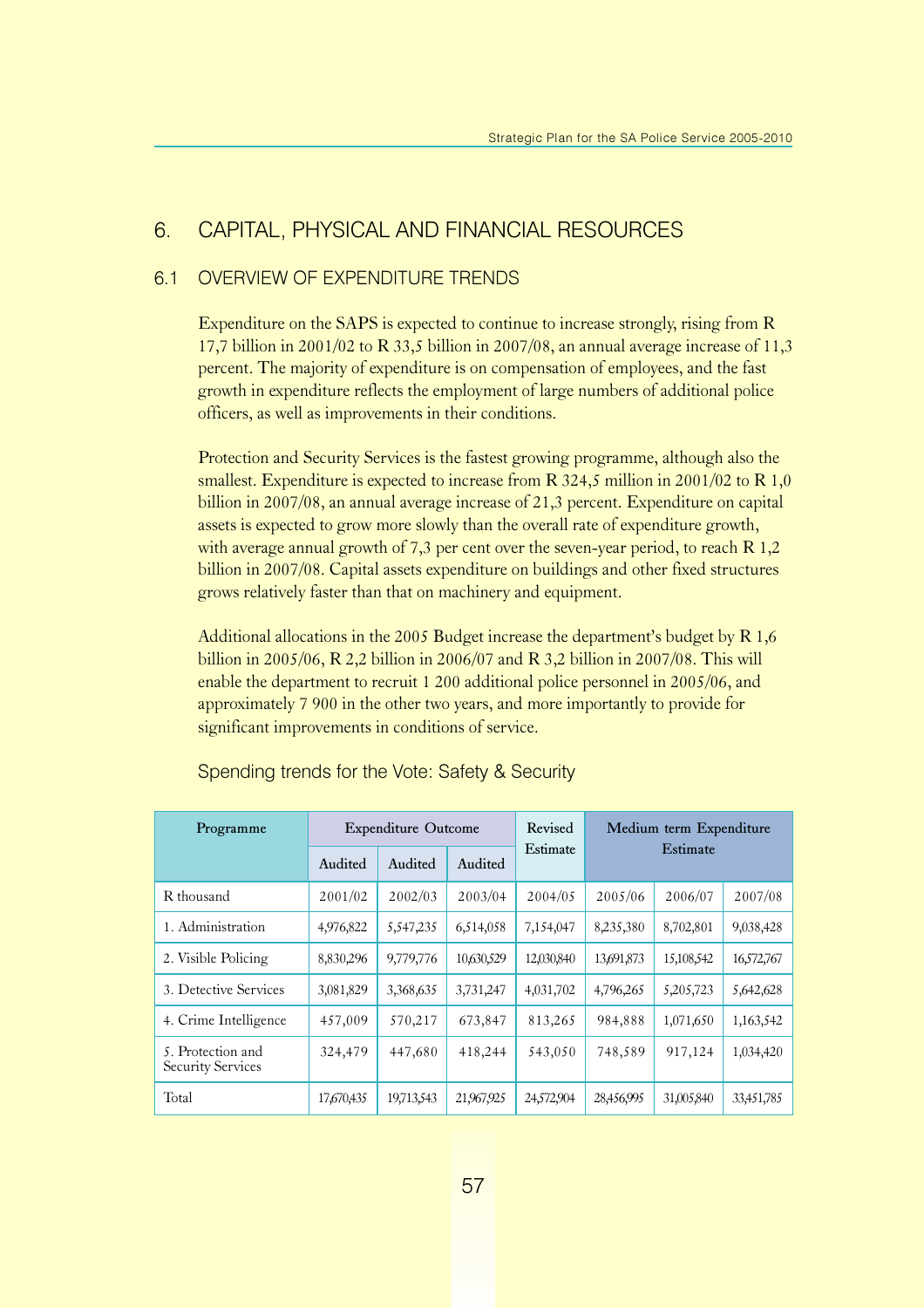#### 6.2 DEPARTMENTAL RECEIPTS

The department expects receipts of approximately R 146,7 million in 2005/06 and slightly more than this annually over the rest of the medium term, although this is a drop in the revenue from 2004/05. Revenue comes mainly from the recovery of debt (claims by the state), rental income, auctioning recovered unclaimed stolen property, and providing services at commercial events.

| Types of                                                 | Receipts Outcome |         |         | Revised  | Medium term Receipts |         |         |
|----------------------------------------------------------|------------------|---------|---------|----------|----------------------|---------|---------|
| Departmental<br>Receipts                                 | Audited          | Audited | Audited | Estimate | Estimate             |         |         |
| R thousand                                               | 2001/02          | 2002/03 | 2003/04 | 2004/05  | 2005/06              | 2006/07 | 2007/08 |
| Sales of goods and<br>services produced by<br>department | 69,236           | 68,091  | 66,832  | 79,732   | 67,586               | 67,557  | 70,935  |
| Sales of scrap, waste<br>and other current<br>goods      | 44,502           | 18,082  | 15,437  | 5,096    | 15,141               | 15,312  | 16,078  |
| Fines, penalties and<br>forfeits                         | 30,160           | 9,648   | 3,454   | 11,894   | 3,498                | 3,523   | 3,699   |
| Interest, dividends and<br>rent on land                  | 1,977            | 1,951   | 2,419   | 2,403    | 2,418                | 2,445   | 2,567   |
| Sales of capital assets                                  | 22,418           | 2,000   | 5,820   | 228      | 1,135                | 1,214   | 1,275   |
| Financial transactions<br>in assets and liabilities      | 60,393           | 41,481  | 46,401  | 66,842   | 56,913               | 56,801  | 59,141  |
| Total                                                    | 228,686          | 141,253 | 140,363 | 166,195  | 146,691              | 146,852 | 153,695 |

#### Trends on departmental receipts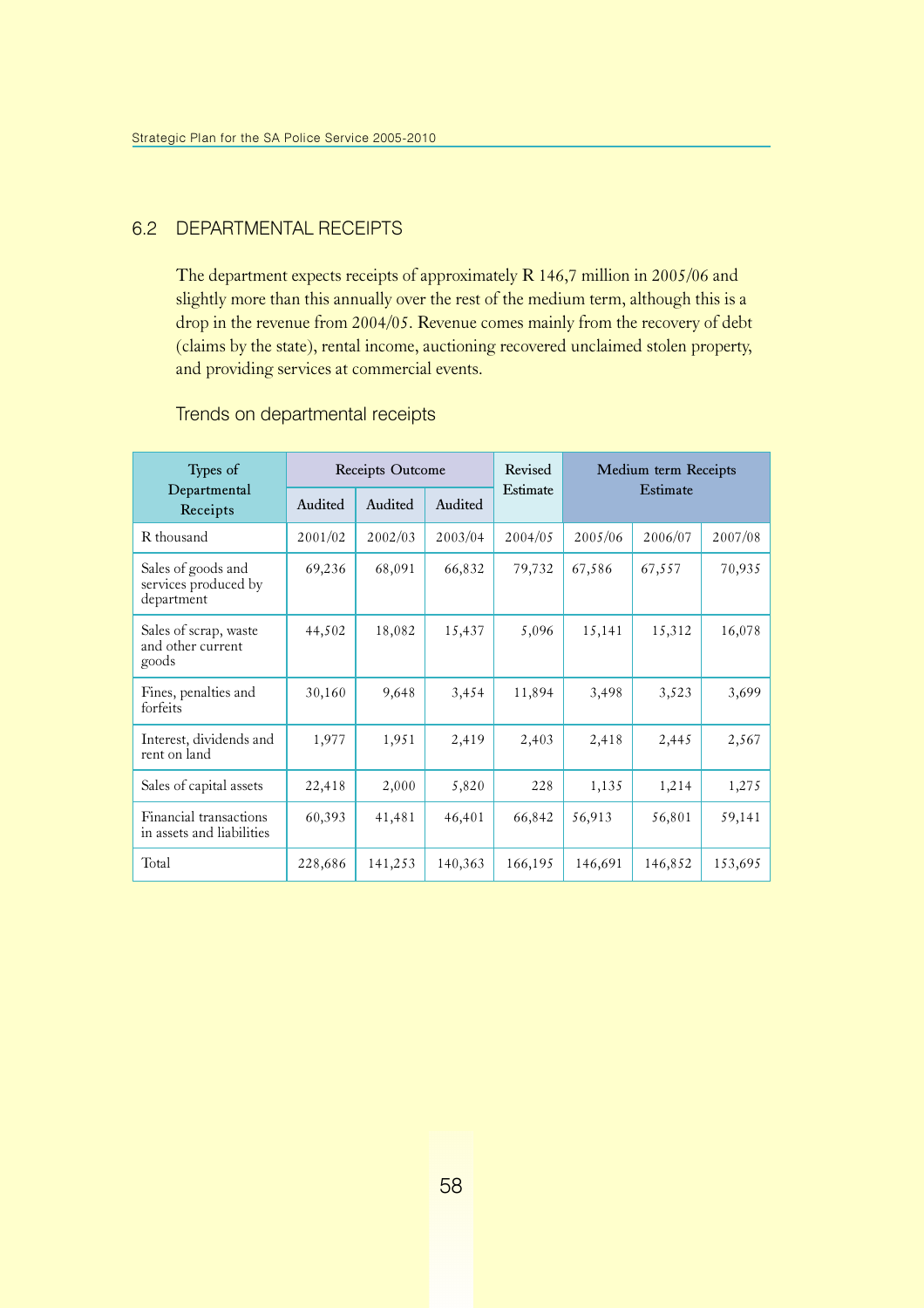#### 6.3 PROGRAMME OVERVIEW

#### 6.3.1 Programme 1: Administration

Administration provides for the management of the department and the ministry, and for policy development. Centralised functions include financial and administrative services, logistics management, general management services and human resources functions. The programme also provides for employer contributions towards medical aid benefits, and for total expenditure on IT and capital works.

#### Expenditure trends

Expenditure on the programme is almost a third of the department's overall allocation, because the Corporate Services sub-programme provides the department's extensive centralised functions and medical aid contributions. Expenditure is expected to continue to increase strongly, rising from R 5,0 billion in 2001/02 to R 9,0 billion in 2007/08, an annual average increase of 10,5 percent.

In 2005/06, there is a significant increase in expenditure on goods and services. Most of this is in machinery and equipment, due to the modernization of the vehicle fleet and the installation of the new radio communication network in Gauteng.

| Administration     |           | <b>Expenditure Outcome</b> |           | Revised<br>Estimate | Medium term Expenditure<br>Estimate |           |           |
|--------------------|-----------|----------------------------|-----------|---------------------|-------------------------------------|-----------|-----------|
| Sub-Programme      | Audited   | Audited                    | Audited   |                     |                                     |           |           |
| R thousand         | 2001/02   | 2002/03                    | 2003/04   | 2004/05             | 2005/06                             | 2006/07   | 2007/08   |
| Minister           | 646       | 607                        | 713       | 755                 | 843                                 | 898       | 942       |
| Deputy minister    | 525       | 562                        | 607       | 643                 | 685                                 | 730       | 766       |
| Management         | 17,549    | 23,071                     | 23,095    | 23,658              | 27,275                              | 29,752    | 32,373    |
| Corporate Services | 4,958,102 | 5,522,995                  | 6,489,643 | 7,027,767           | 8,206,577                           | 8,671,421 | 9,004,347 |
| Total              | 4,976,822 | 5,547,235                  | 6,514,058 | 7,052,823           | 8,235,380                           | 8,702,801 | 9,038,428 |

#### Expenditure trends: Programme 1: Administration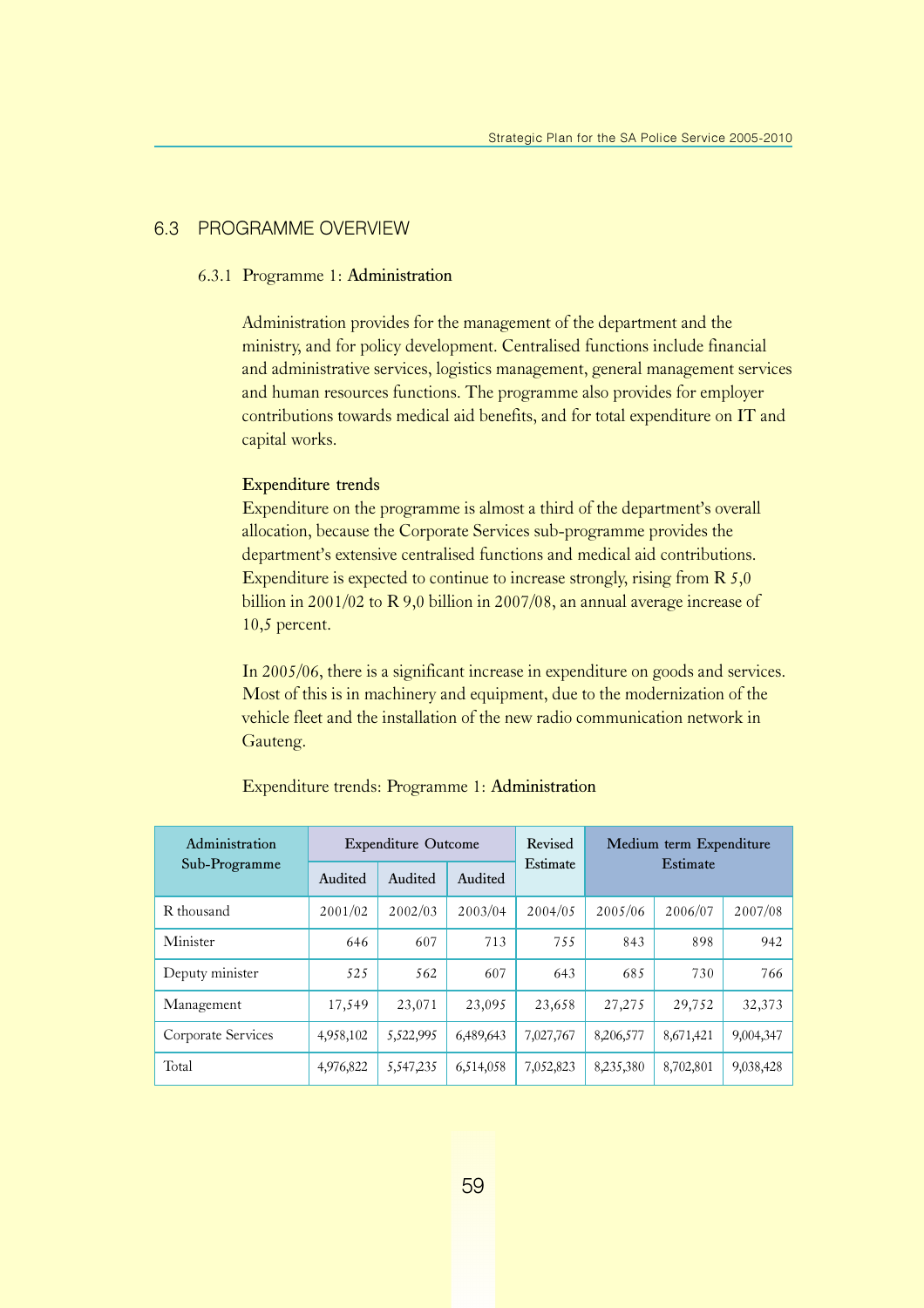#### 6.3.2 Programme 2: Visible Policing

Visible Policing funds services at police stations, specialised interventions, and the policing of South Africa's borders. The programme consists of three subprogrammes:

- $\Box$  Crime Prevention provides for basic crime prevention, and visible policing services at police stations and community service centres.
- $\Box$  Border Policing provides for policing at ports of entry and exits.
- $\Box$  Specialised Interventions comprises the air wing, special task force and area crime combating units, among others.

#### Expenditure trends

Visible Policing takes up about half of the department's budget. The year-onyear increases in this programme over the Medium Term Expenditure Framework period are 12,6 percent, 10,3 percent, and 9,7 percent.

Since Visible Policing accommodates basic policing services, scope for reprioritising and shifting funds is limited. However, from 2003/04 to 2007/08, compensation of employees is expected to increase as a proportion of the programme budget. The projected increase in expenditure is mainly due to the substantial additional allocations in the 2002, 2003 and 2004 Budgets for new recruits. Expenditure on goods and services, transfers and subsidies, and payments for capital assets is expected to increase in the medium term for the same reason.

The increased funding for police officers will allow the enlistment programme to recruit 29 790 new personnel over the next three years, of which 17 790 are in addition to the replacements needed because of staff turnover.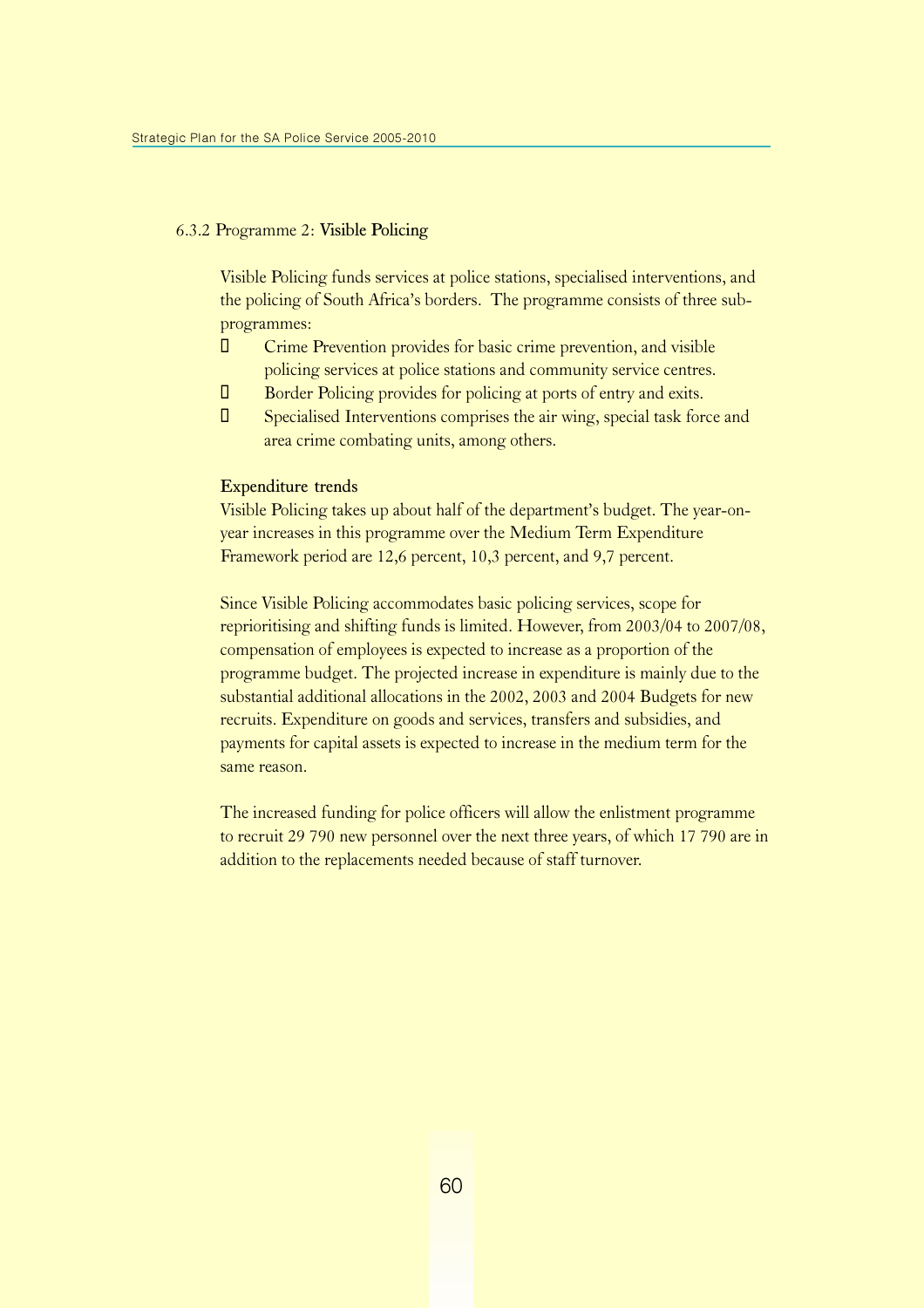| Visible Policing<br>Sub-Programme |           | <b>Expenditure Outcome</b> |            | Revised    | Medium term Expenditure |            |            |
|-----------------------------------|-----------|----------------------------|------------|------------|-------------------------|------------|------------|
|                                   | Audited   | Audited                    | Audited    | Estimate   |                         | Estimate   |            |
| R thousand                        | 2001/02   | 2002/03                    | 2003/04    | 2004/05    | 2005/06                 | 2006/07    | 2007/08    |
| Crime Prevention                  | 7,702,284 | 8,550,860                  | 9,323,547  | 10,765,907 | 12,081,212              | 13,367,986 | 14,694,131 |
| Border Policing                   | 121,209   | 145,271                    | 158,268    | 178,426    | 188,362                 | 197,994    | 210,421    |
| Specialized<br>Interventions      | 1,006,803 | 1,083,645                  | 1,148,714  | 1,217,071  | 1,422,299               | 1,542,562  | 1,668,215  |
| Total                             | 8,830,296 | 9,779,776                  | 10,630,529 | 12,161,404 | 13,691,873              | 15,108,542 | 16,572,767 |

#### Expenditure trends: Programme 2: Visible Policing

#### 6.3.3 Programme 3: Detective Services

Detective Services delivers the services required to effectively investigate crimes, and facilitates the activities of detectives at all police stations. This programme comprises four sub-programmes:

- $\Box$  General Investigations accommodate detectives at police stations, who investigate a broad range of crimes.
- $\Box$  Specialised Investigations funds the investigations of the various specialised units.
- $\Box$  Criminal Record Centre manages criminal records.
- ¡ Forensic Science Laboratory provides specialised technical support to do with evidence for investigators.

#### Expenditure trends

Detective Services expenditure is expected to continue to increase steadily, rising from R 4,0 billion in 2004/05 to R 5,6 billion in 2007/08, an annual average increase of 11,9 percent. The future increases provide for improving the functions of the family violence, child protection and sexual offences units, which have been prioritised since 2002/03, as well as for the continued focus on enhancing the quality of detective policing.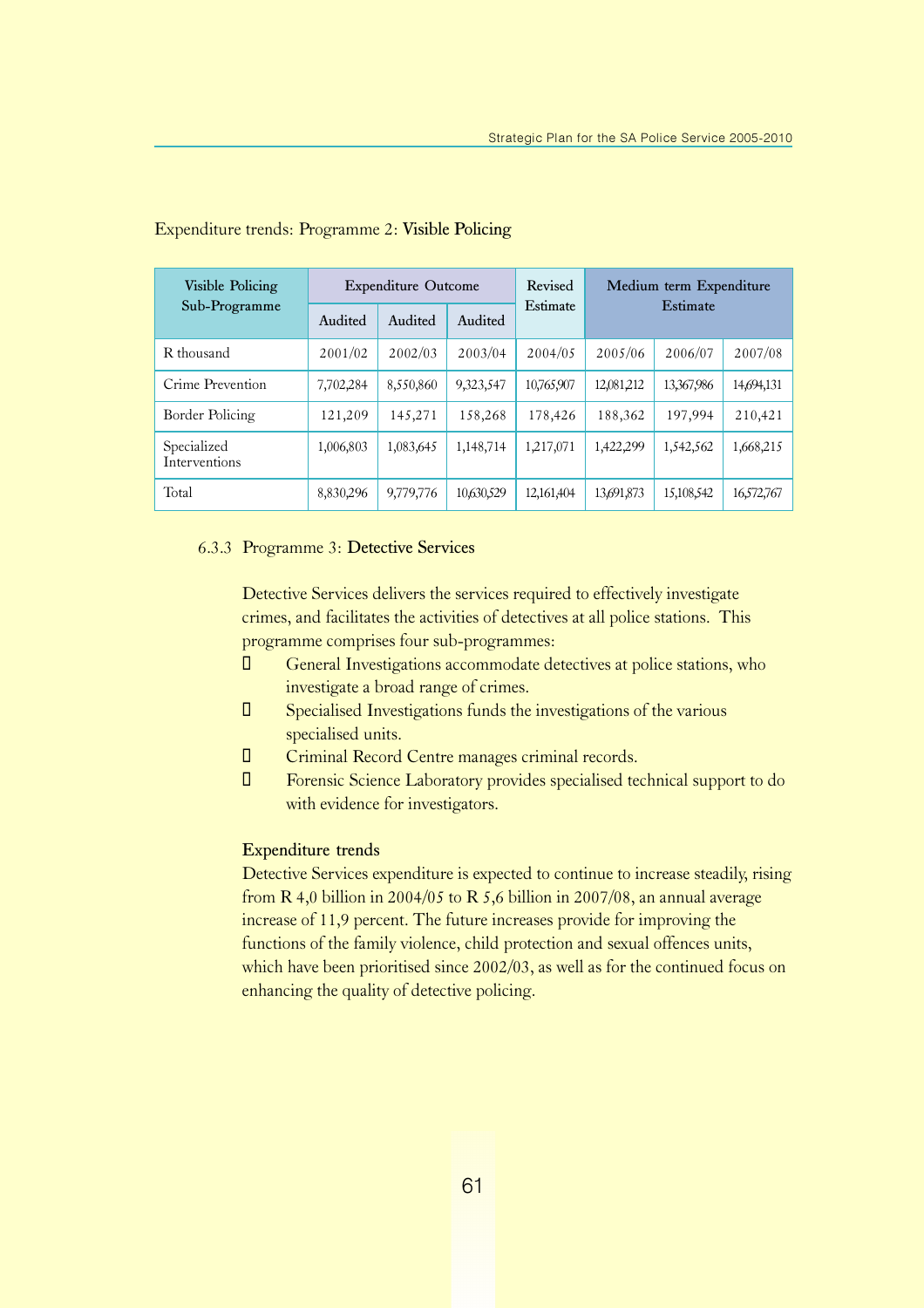| <b>Detective Services</b>      |           | <b>Expenditure Outcome</b> |           | Revised   | Medium term Expenditure |           |           |
|--------------------------------|-----------|----------------------------|-----------|-----------|-------------------------|-----------|-----------|
| Sub-Programme                  | Audited   | Audited                    | Audited   | Estimate  |                         | Estimate  |           |
| R thousand                     | 2001/02   | 2002/03                    | 2003/04   | 2004/05   | 2005/06                 | 2006/07   | 2007/08   |
| General Investigations         | 1,749,286 | 1,947,762                  | 2,198,323 | 2,367,157 | 2,949,757               | 3,206,132 | 3,479,702 |
| Specialised<br>Investigations  | 916,903   | 934,208                    | 899,285   | 1,043,832 | 1,160,960               | 1,259,382 | 1,361,755 |
| Criminal Record Centre         | 300,787   | 344,750                    | 460,006   | 400,077   | 464,010                 | 504,211   | 545,107   |
| Forensic Science<br>Laboratory | 114,853   | 141,915                    | 173,633   | 210,749   | 221,538                 | 235,998   | 256,064   |
| Total                          | 3,081,829 | 3,368,635                  | 3,731,247 | 4,021,815 | 4,796,265               | 5,205,723 | 5,642,628 |

#### Expenditure trends: Programme 3: Detective Services

#### 6.3.4 Programme 4: Crime Intelligence

Crime Intelligence is responsible for managing and analysing crime intelligence, and provides some technical support to the crime prevention and investigation divisions. There are two sub-programmes:

- ¡ Crime Intelligence Operations provides for intelligence-based crime investigations.
- $\Box$  Intelligence and Information Management provides for the analysis of crime intelligence patterns in support of crime detection, crime prevention and crime investigation.

#### Expenditure trends

Crime Intelligence, although a small part of overall expenditure, is one of the fastest growing programmes on the Safety and Security vote. It increases at an annual average rate of 16,9 percent between 2001/02 and 2007/08, with expenditure increasing from R 457,0 million in 2001/02 to R 1,2 billion in 2007/08.These increases are going towards increasing capacity.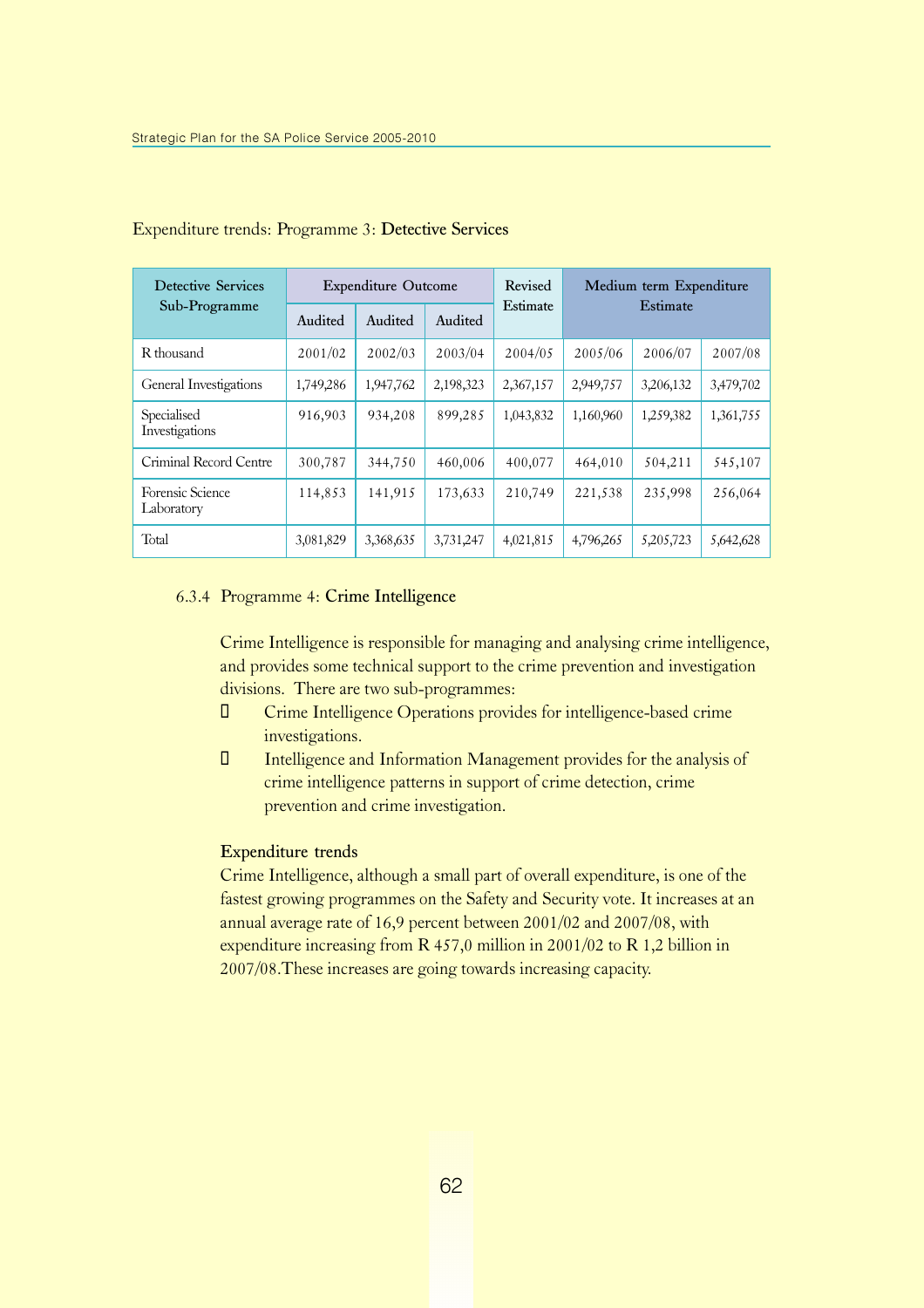| Crime Intelligence<br>Sub-Programme | <b>Expenditure Outcome</b> |         |         | Revised  | Medium term Expenditure |           |           |
|-------------------------------------|----------------------------|---------|---------|----------|-------------------------|-----------|-----------|
|                                     | Audited                    | Audited | Audited | Estimate | Estimate                |           |           |
| R thousand                          | 2001/02                    | 2002/03 | 2003/04 | 2004/05  | 2005/06                 | 2006/07   | 2007/08   |
| Crime Intelligence<br>Operations    | 141,418                    | 286,643 | 348,662 | 365,654  | 449,864                 | 489,108   | 530,669   |
| Intelligence and<br>Information Man | 315,591                    | 283,574 | 325,185 | 424,057  | 535,024                 | 582,542   | 632,873   |
| Total                               | 457,009                    | 570,217 | 673,847 | 789,711  | 984,888                 | 1,071,650 | 1,163,542 |

#### Expenditure trends: Programme 4: Crime Intelligence

#### 6.3.5 Programme 5: Protection and Security Services

Protection and Security Services funds the protection of local and foreign prominent people, as well as the provision of security at key government installations. The programme also funds the protection and security of key government installations, and, among others, ministerial homes. There are six sub-programmes:

- ¡ VIP Protection Services provides for the protection of the president, deputy president, and former presidents and their spouses.
- **I** Static and Mobile Security is for protecting local and foreign VIPs.
- $\Box$  Port of Entry Security provides for the security at ports of entry and exit, such as airports and harbours.
- $\Box$  Rail Police provides for security at railway stations.
- **I** Government Security Regulator provides for the administration and evaluation of national key points and government institutions.
- ¡ Operational Support provides for the administrative support, including personnel development that is required for the programme.

#### Expenditure trends

Expenditure on this programme will increase rapidly over the next three years, rising from R 547 million in 2004/05 to R 1 billion in 2007/08, an average annual increase of 23,7 percent. These increases will support the enlistment of an additional 1 200 functional members during 2005/06 and approximately 7 900 over the following two years.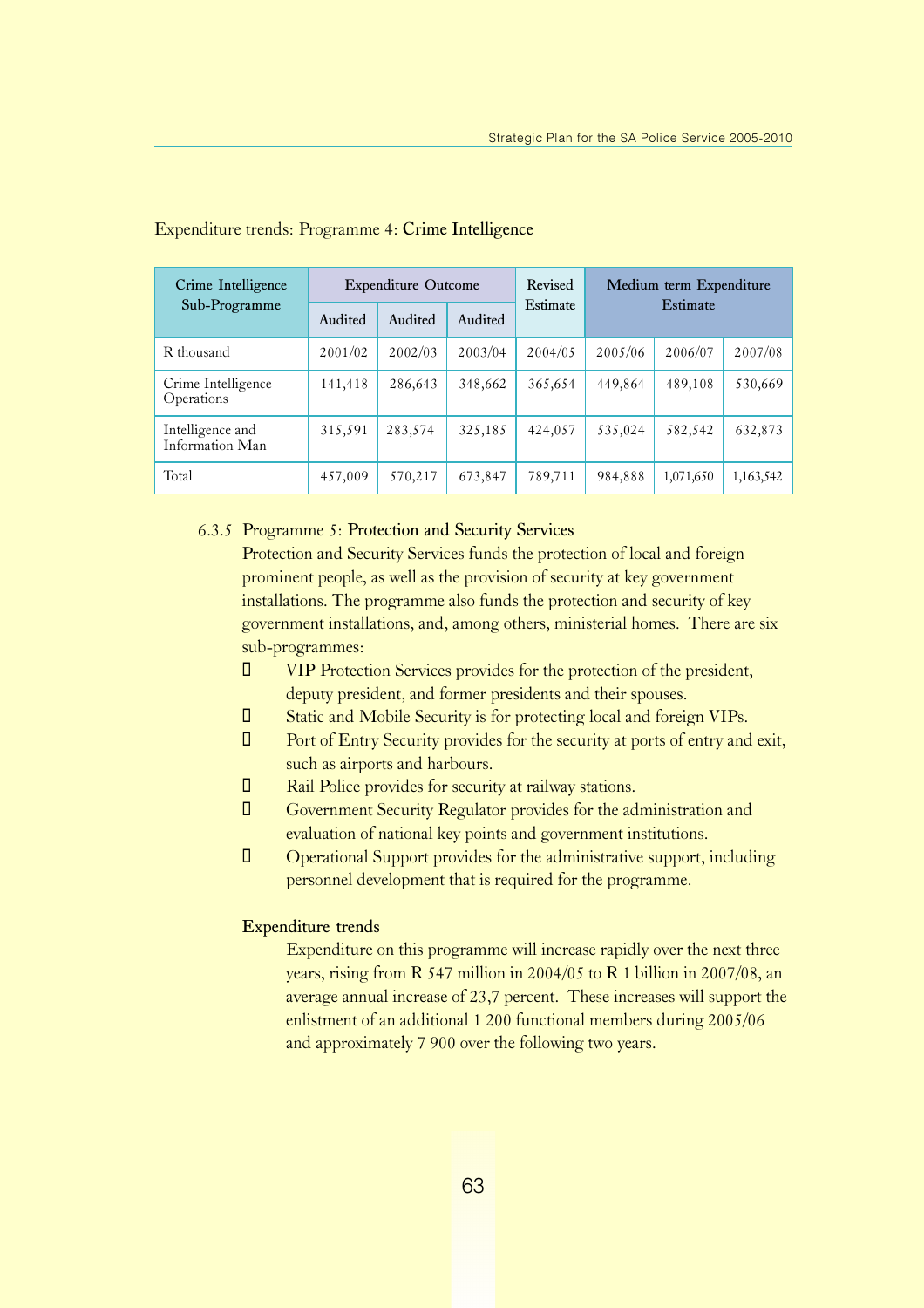| Protection & Security<br>Sub-Programme | <b>Expenditure Outcome</b> |          |          | Revised  | Medium term Expenditure |         |           |
|----------------------------------------|----------------------------|----------|----------|----------|-------------------------|---------|-----------|
|                                        | Audited                    | Audited  | Audited  | Estimate | Estimate                |         |           |
| R Thousand                             | 2001/02                    | 2002/03  | 2003/04  | 2004/05  | 2005/06                 | 2006/07 | 2007/08   |
| <b>VIP</b> Protection<br>Services      | 237,226                    | 266,658  | 257,466  | 287,115  | 294,633                 | 312,229 | 327,970   |
| Static and Mobile<br>Security          | 62,004                     | 64,820   | 108999   | 116,483  | 181,459                 | 202,281 | 228,500   |
| Port of Entry Security                 | $\theta$                   | $\Omega$ | $\Omega$ | 49,095   | 88,116                  | 197,647 | 255,324   |
| Rail Police                            | $\theta$                   | $\Omega$ | $\theta$ | 40,905   | 32,494                  | 39,318  | 42,847    |
| Government Security<br>Regulator       | $\Omega$                   | $\Omega$ | $\Omega$ | 3,584    | 7,976                   | 8,729   | 9,468     |
| <b>Operational Support</b>             | 25,249                     | 116,202  | 51,779   | 49,969   | 143,911                 | 156,920 | 170,311   |
| Total                                  | 324,479                    | 447,680  | 418,244  | 547,151  | 748,589                 | 917,124 | 1,034,420 |

#### Expenditure trends: Programme 5: Protection and Security Services

#### 6.4 RESOURCE REQUIREMENTS

The capacity of the SAPS will be improved by recruiting additional staff for sector policing and for the protection and security services division. This will increase the number of staff from 139 023 at end of March 2004 to 165 850 by the end of March 2008. There will be a simultaneous expansion of the department's vehicle fleet, equipment supplies and IT infrastructure. As a strategic objective, capital infrastructure investment is continuously being enhanced, specifically in respect of the construction, purchase and maintenance of policing infrastructure, the latter in respect of which in access of R 380 million will be spent during the 2005/06 financial year. The Department is currently in the process of replacing the radio communication network in Gauteng over a period of three to four years, a process which commenced during the 2003/04 financial year.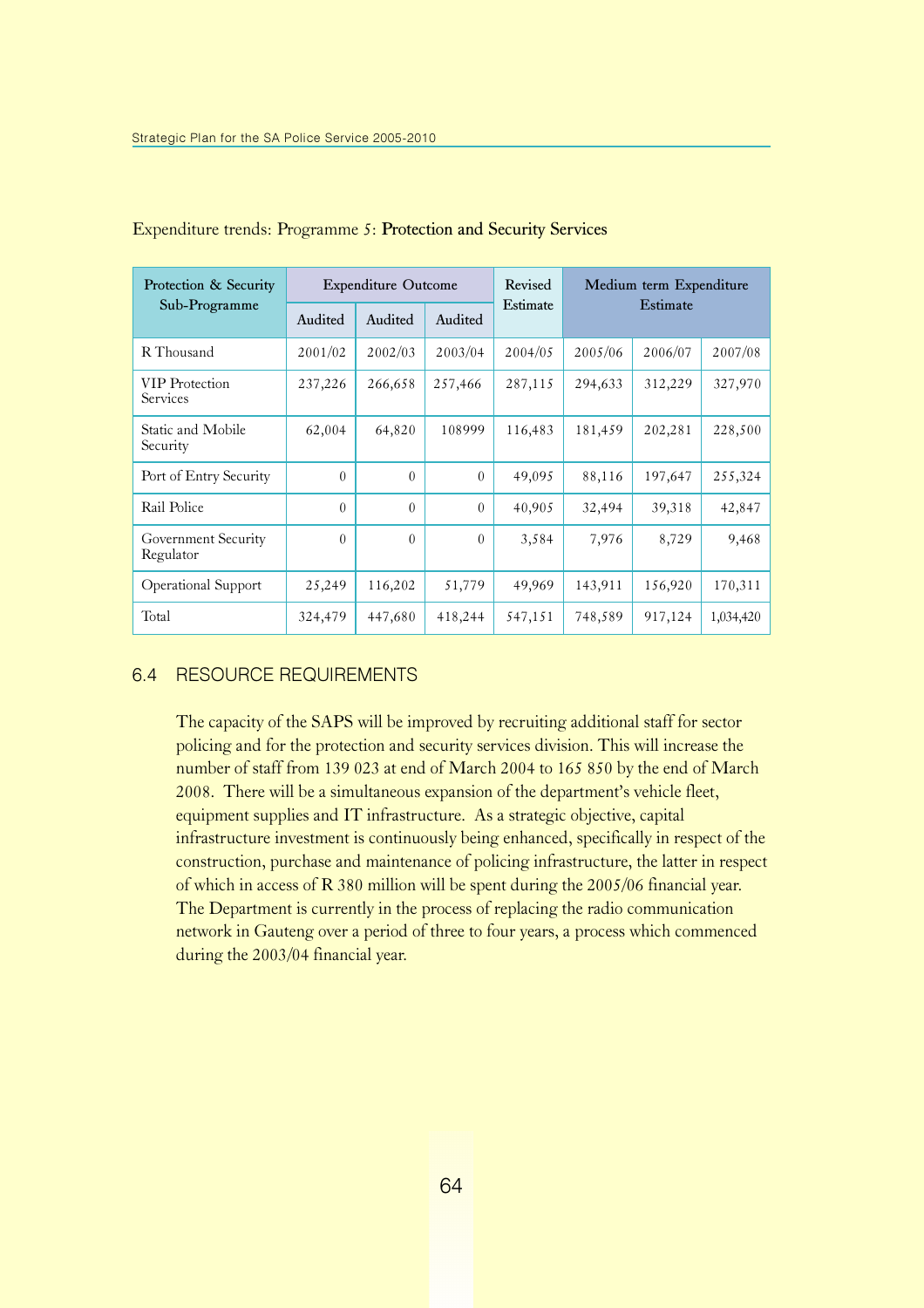### **CONCLUSION**

The development of the strategic direction within the SAPS has progressed considerably since the inception of the Service in 1994. The first annual Policing Plan in 1994 evolved into the Policing Priorities and Objectives, which were maintained until 1999 / 2000, and led to the development of the SAPS Strategic Focus 2000 to 2003. The first multi-year, rolling strategic plan was developed for 2002 to 2005, which predated the Strategic Plan 2004 to 2007.

This Strategic Plan for 2005 to 2010 rests on the solid planning foundation that has been laid by the preceding annual policing and strategic plans. There have been numerous developments in the strategic direction of the SAPS since 1994, the most noteworthy of which are the successive development of the performance measures that are used to evaluate the strategic priorities, the improved linking of the budgetary and strategic planning processes, a progressively more focussed approach on the effective implementation of the strategic direction and, finally the establishing of a definite link between organisational and individual performance. This is arguably the most important development in the evolution of strategic planning in the SAPS. The success of this Strategic Plan for 2005 to 2010 rests firmly with the leadership provided by management with the SAPS, and the focus on implementation by personnel members, irrespective of the nature of the policing function they perform, or where that function is performed.

Government has high regard for the ability of the SAPS and has equally high expectations of this organisation's ability to deliver on its mandate during the next five years. The Strategic Plan creates the framework for the realisation of these expectations. It is, however, crucial that all SAPS personnel members realise that the effective implementation of this Plan is reliant on the commitment, innovation, integrity and perseverance of every single member of the Service.